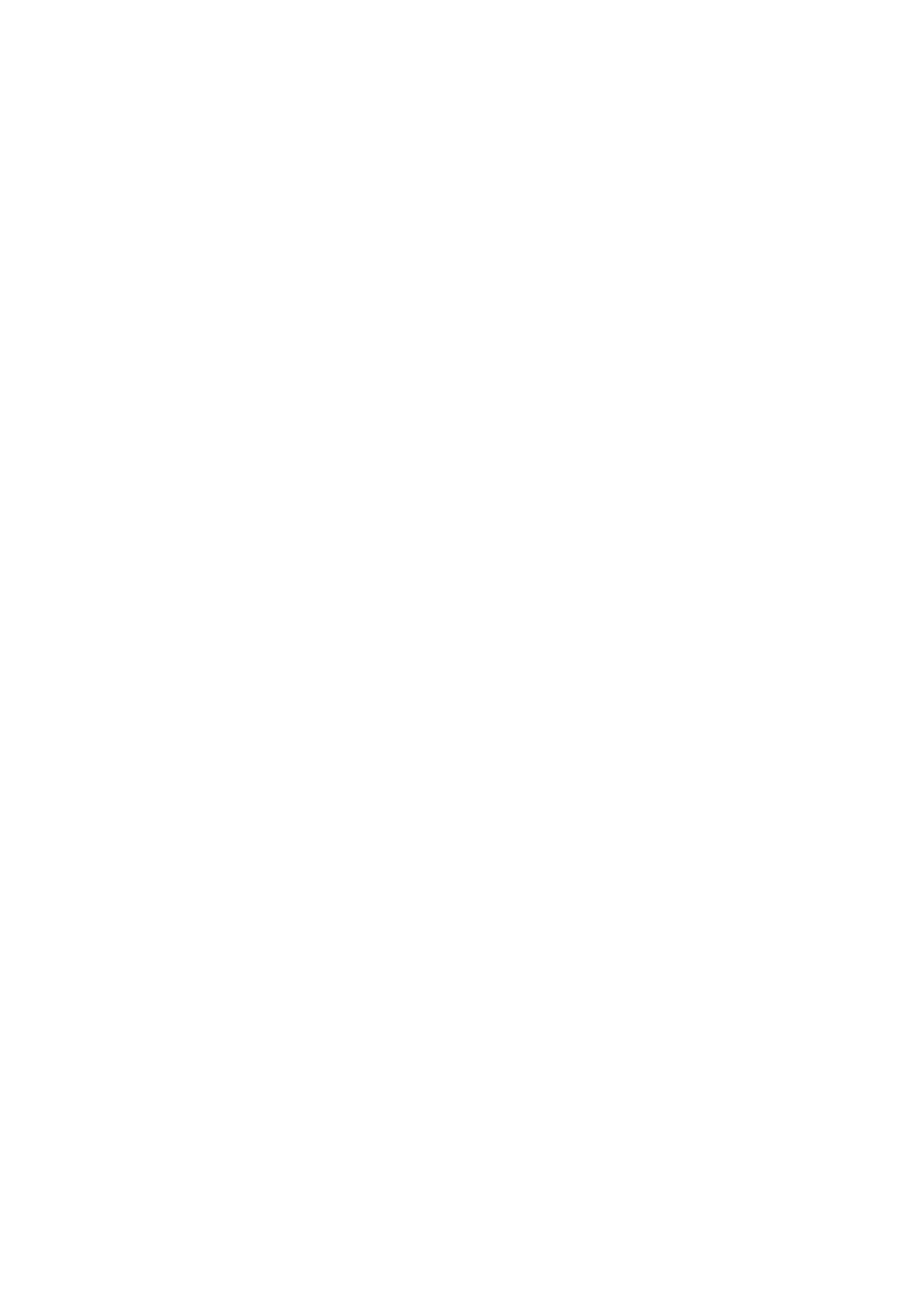## Western Australia

# Vocational Education and Training Act 1996

## **Contents**

# Part 1 — Preliminary

| 1.     | Short title                                      | $\overline{2}$ |
|--------|--------------------------------------------------|----------------|
| 2.     | Commencement                                     | $\overline{2}$ |
| 3.     | Application to Crown                             | $\overline{2}$ |
| 4.     | Objects                                          | $\overline{2}$ |
| 5.     | Terms used                                       | $\overline{3}$ |
| 6.     | Vocational education and training provided by a  |                |
|        | school or university                             | 6              |
|        | Part 2 — Coordination of the State               |                |
|        | vocational education and training                |                |
|        | system                                           |                |
|        | Division 1A - VET (WA) Ministerial               |                |
|        | Corporation                                      |                |
| $7A$ . | Body corporate continued                         | 7              |
| 7B.    | Status and purpose                               | 7              |
| 7.     | <b>Execution of documents</b>                    | 8              |
|        | Division 1 - The Minister                        |                |
| 8.     | Functions of the Minister                        | 9              |
| 9.     | Powers of the Minister                           | 10             |
| 10.    | Delegation by Minister                           | 12             |
| 11.    | Minister may give directions                     | 12             |
| 12.    | Directions to schools and universities providing |                |
|        | vocational education and training                | 13             |
| 13.    | Minister may issue guidelines                    | 14             |
| 14.    | Minister to have access to information           | 14             |

| As at 01 Dec 2010 | Version 02-g0-05                                                         | page i |
|-------------------|--------------------------------------------------------------------------|--------|
|                   | Extract from www.slp.wa.gov.au, see that website for further information |        |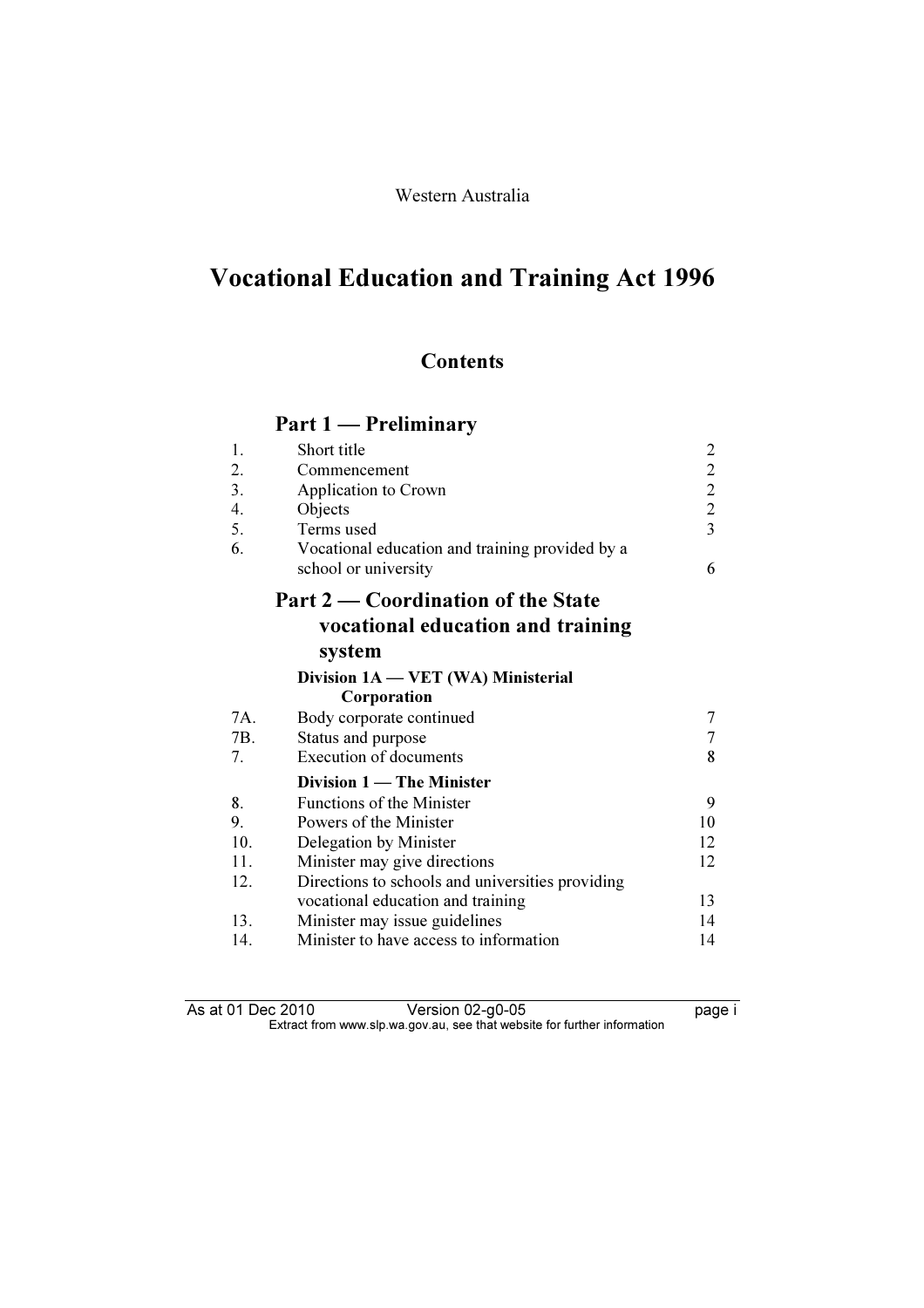#### **Contents**

|      | Division 2 — Financial matters                    |    |
|------|---------------------------------------------------|----|
| 17.  | Minister may lend money                           | 15 |
| 17A. | Borrowing by the Minister                         | 16 |
| 17B. | Moneys to be credited and charged to agency       |    |
|      | special purpose account                           | 16 |
| 17C. | Guarantee by the Treasurer                        | 17 |
| 17D. | Payments under guarantee                          | 17 |
|      | Part 3 — The State Training Board                 |    |
| 18.  | <b>Establishment of Board</b>                     | 19 |
| 19.  | Constitution of the Board                         | 19 |
| 20.  | Further provisions relating to the Board          | 20 |
| 21.  | Functions of the Board                            | 20 |
| 22.  | Powers of the Board                               | 21 |
| 23.  | Committees of the Board                           | 22 |
| 24.  | Annual report of Board                            | 22 |
|      | Part 4 – The Training Accreditation               |    |
|      | Council                                           |    |
| 25.  | <b>Establishment of Council</b>                   | 23 |
| 26.  | Further provisions relating to Council            | 23 |
| 27.  | Functions of the Council                          | 23 |
| 28.  | Delegation by the Council                         | 24 |
| 29.  | Committees of the Council                         | 24 |
| 30.  | Annual report of Council                          | 24 |
| 31.  | Council may provide information to others         | 24 |
|      | Part 5 — Colleges                                 |    |
|      | Division 1 - Establishment and functions of       |    |
|      | colleges                                          |    |
| 35.  | Establishment of colleges                         | 26 |
| 36.  | Constitution of colleges                          | 26 |
| 37.  | Functions of a college                            | 27 |
| 38.  | Vacation periods                                  | 28 |
|      | Division 2 — Governing councils                   |    |
| 39.  | Governing council                                 | 29 |
| 40.  | Further provisions relating to governing councils | 29 |
| 41.  | Interim governing councils                        | 29 |
| 42.  | Functions of a governing council                  | 30 |
|      |                                                   |    |

page ii Version 02-g0-05 As at 01 Dec 2010  $\mathbf{F}$  from which was the set that we besite for further information  $\mathbf{F}$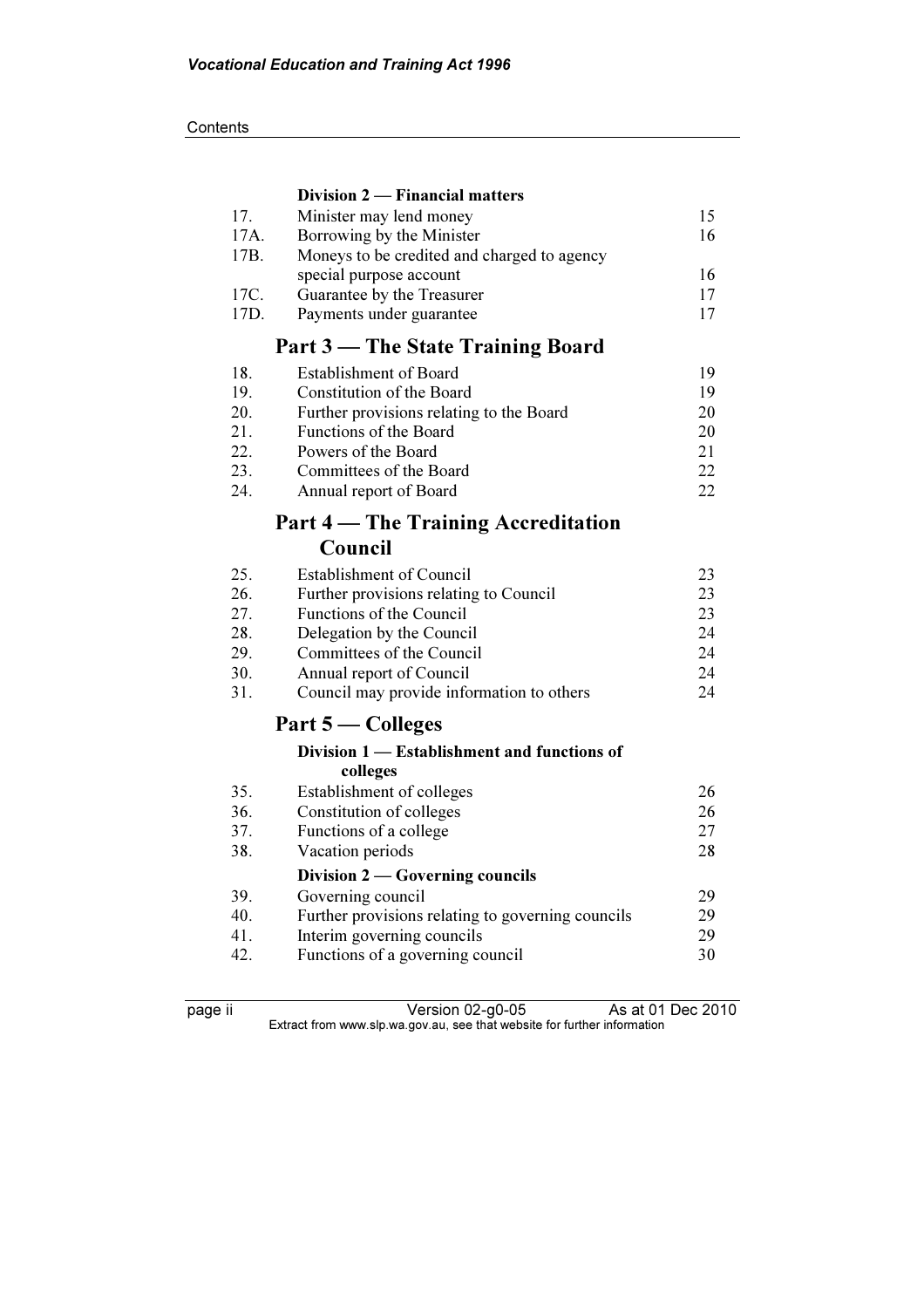| 43.  | Strategic plans                                   | 30 |
|------|---------------------------------------------------|----|
| 44A. | Annual business plans                             | 31 |
| 44.  | By-laws                                           | 32 |
| 45.  | Delegation by governing council                   | 32 |
| 46.  | Managing director                                 | 32 |
| 47.  | College employees                                 | 33 |
|      | Division 3 — Financial provisions                 |    |
| 48.  | Funds of a college                                | 33 |
| 49.  | Use of a college's funds                          | 33 |
| 50.  | College accounts                                  | 33 |
| 51.  | Power to borrow                                   | 34 |
| 52.  | Power to invest                                   | 34 |
| 53.  | Minister may direct transfer of college's funds   | 34 |
| 54.  | Application of Financial Management Act 2006      |    |
|      | and Auditor General Act 2006                      | 35 |
|      | Division 4 - Failure of governing council to      |    |
|      | operate efficiently etc.                          |    |
| 55.  | Minister may take action where governing council  |    |
|      | fails to operate efficiently etc.                 | 35 |
| 56.  | Order assuming functions or appointing            |    |
|      | administrator                                     | 36 |
|      | <b>Division 5 – Miscellaneous matters</b>         |    |
| 57A. | Closure of college, consequences of               | 36 |
|      | Part 6 — Other vocational education               |    |
|      |                                                   |    |
|      | and training institutions                         |    |
| 57.  | Minister may establish other vocational education |    |
|      | and training institutions                         | 39 |
|      | Part $7A$ — Regulation of the provision           |    |
|      | of some vocational education and                  |    |
|      | training                                          |    |
|      | Division 1 — General matters                      |    |
| 58A. | Offences                                          | 40 |
| 58B. | Council may register training providers           | 41 |
| 58C. | Council may accredit courses                      | 42 |
| 58D. | Council may inquire into training providers and   |    |
|      | courses                                           | 42 |
|      |                                                   |    |
|      |                                                   |    |

As at 01 Dec 2010 Version 02-g0-05 page iii  $\mathbf{F}$  from which was the set that we besite for further information  $\mathbf{F}$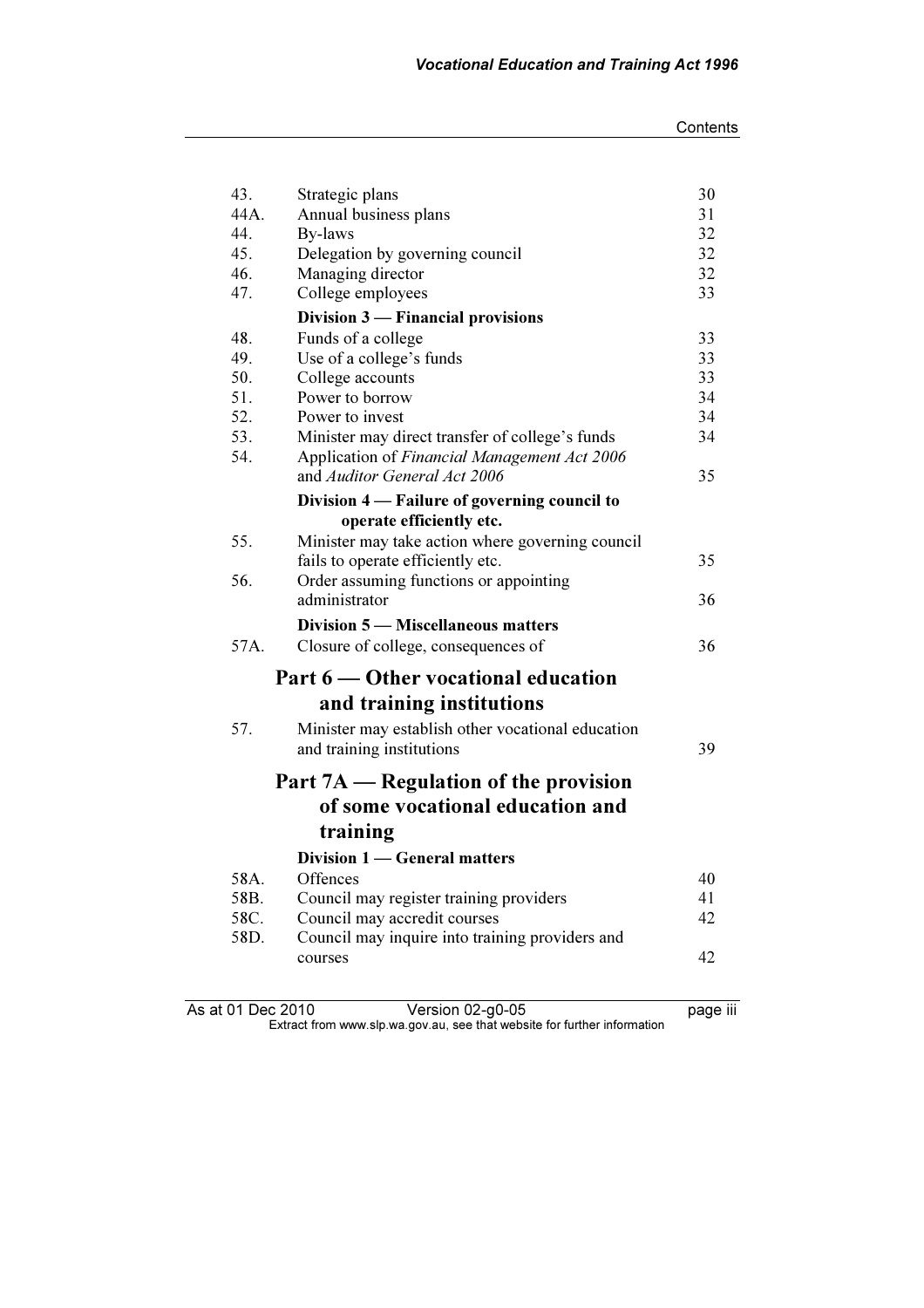| 58E.         | Council may cancel certain qualifications                    | 42 |
|--------------|--------------------------------------------------------------|----|
| 58F.         | When Council's decisions have effect                         | 43 |
|              | Division $2$ — Appeals against the Council's                 |    |
|              | decisions                                                    |    |
| 58G.         | Appeals against the Council's decisions                      | 44 |
| 58H.         | Board to establish review panels                             | 44 |
| 58I.         | Reference back to Council                                    | 45 |
| 58J.         | Determination of appeal                                      | 45 |
|              | Division 3 - Miscellaneous matters                           |    |
| 58.          | Regulations for this Part                                    | 46 |
|              | Part 7 — Obtaining prescribed VET                            |    |
|              | qualifications and approved VET                              |    |
|              | qualifications                                               |    |
|              | <b>Division 1 - Preliminary matters</b>                      |    |
| 60A.         | Terms used                                                   | 49 |
| 60B.         | Inconsistency with industrial relations laws,                |    |
|              | awards etc.                                                  | 49 |
| 60C.         | Classification of prescribed VET qualifications              | 49 |
| 60D.         | Offences                                                     | 51 |
|              | Division $2$ — Qualifying by doing an                        |    |
|              | apprenticeship                                               |    |
| 60E.         | Training contracts                                           | 52 |
| 60F.         | Registration of training contracts                           | 53 |
| 60G.<br>60H. | Terminating training contracts                               | 54 |
|              | Consequences of training contracts ceasing to have<br>effect | 55 |
|              |                                                              |    |
|              | Division 3 — Qualifying by demonstrating<br>competence       |    |
| 60I.         | Conferring prescribed VET qualifications to                  |    |
|              | competent persons                                            | 55 |
|              | Division 4 – Miscellaneous matters                           |    |
| 60.          | Regulations for this Part                                    | 57 |
|              |                                                              |    |
|              | Part 8A — Enforcement matters                                |    |
| 61A.         | VET inspectors, appointment of                               | 59 |
| 61B.         | VET inspectors' powers                                       | 59 |
| 61C.         | Entry warrant for a place                                    | 60 |
|              |                                                              |    |

page iv Version 02-g0-05 As at 01 Dec 2010  $\mathbf{F}$  from which was the set that we besite for further information  $\mathbf{F}$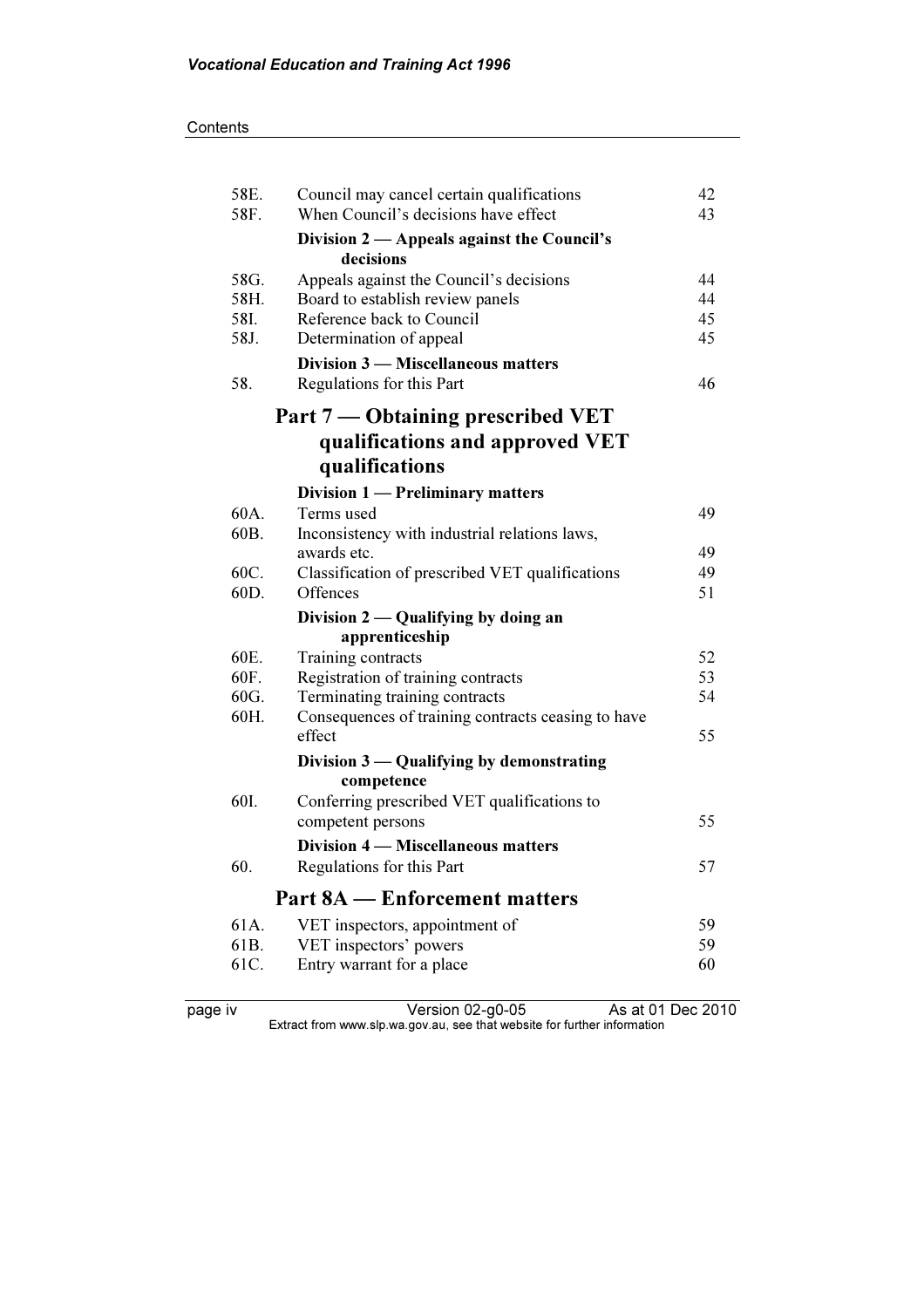| 61D.<br>61.      | Consequences of investigations<br>Evidentiary matters            | 62<br>62 |
|------------------|------------------------------------------------------------------|----------|
|                  | Part 8 – Miscellaneous                                           |          |
| 63.              | Remuneration of members of Board, Council etc.                   | 64       |
| 64.              | Protection from liability                                        | 64       |
| 67.              | Regulations                                                      | 65       |
| 68.              | Transitional provisions (Sch. 2)                                 | 65       |
| 69.              | <b>Transitional regulations</b>                                  | 65       |
| 70.              | Review of Act                                                    | 66       |
|                  | Schedule $1$ — Provisions relating to the                        |          |
|                  | board, the council and                                           |          |
|                  | governing councils                                               |          |
| 1.               | Vacation of office                                               | 68       |
| 2.               | Leave of absence                                                 | 68       |
| 3.               | Meetings                                                         | 68       |
| $\overline{4}$ . | Disclosure of interests                                          | 69       |
| 5.               | Voting by interested members                                     | 69       |
| 6.               | Clause 5 may be declared inapplicable                            | 70       |
|                  | <b>Schedule 2 — Transitional provisions</b>                      |          |
| 1.               | Provisions relating to repeal of Industrial Training<br>Act 1975 | 71       |
|                  | <b>Notes</b>                                                     |          |
|                  | Compilation table                                                | 72       |
|                  | Provisions that have not come into operation                     | 73       |
|                  |                                                                  |          |

## Defined terms

| As at 01 Dec 2010 | Version 02-g0-05                                                         | page v |
|-------------------|--------------------------------------------------------------------------|--------|
|                   | Extract from www.slp.wa.gov.au, see that website for further information |        |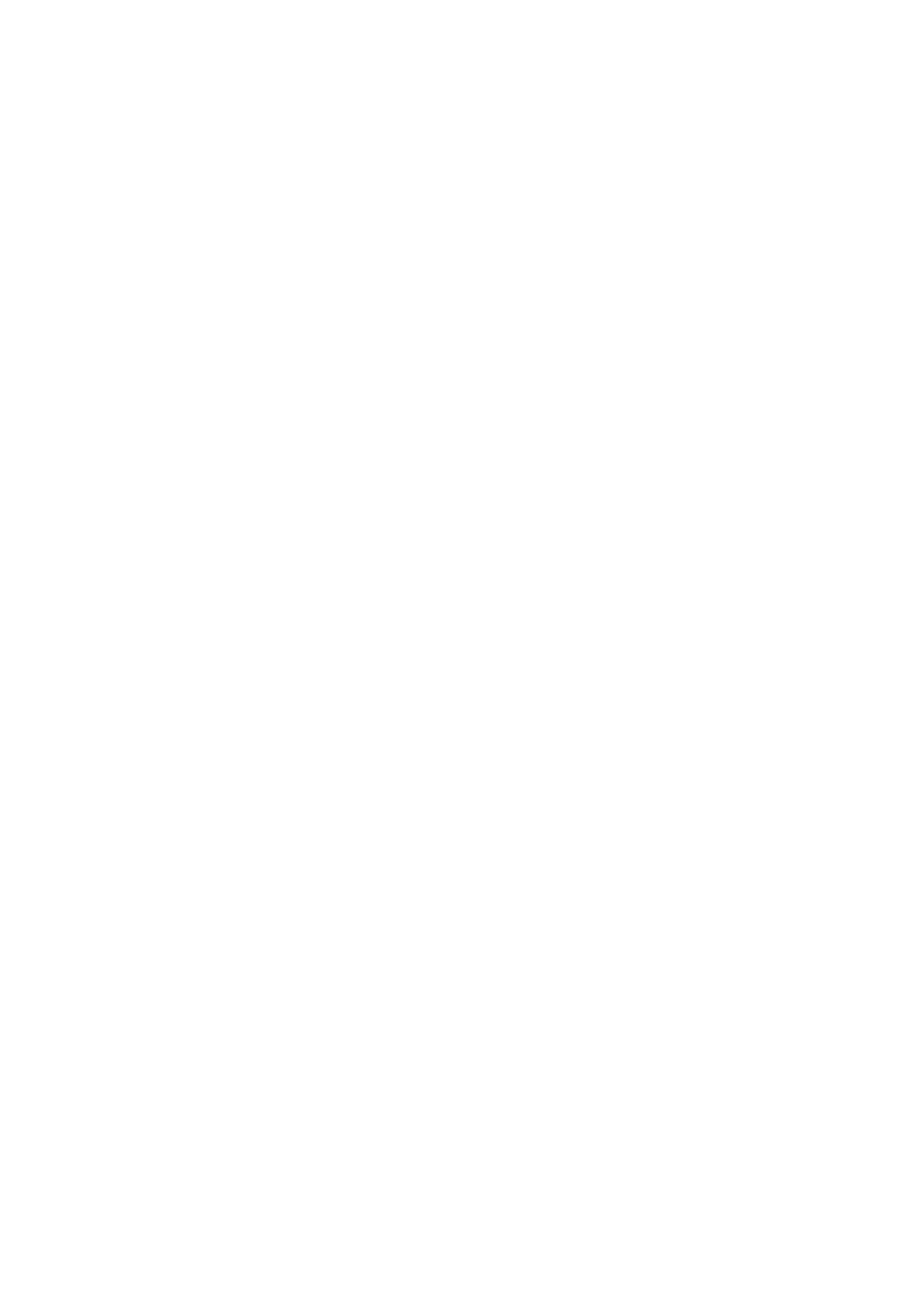Western Australia

## Vocational Education and Training Act 1996

An Act to establish a vocational education and training system for the State, to constitute the State Training Board of Western Australia and the Training Accreditation Council, to provide for the establishment of colleges and other vocational education and training institutions, to provide for the training of people, such as apprentices, under training contracts with employers, and for related purposes.

[Long title amended by No. 44 of 2008 s. 4.]

As at 01 Dec 2010 Version 02-g0-05 Page 1 Extract from www.slp.wa.gov.au, see that website for further information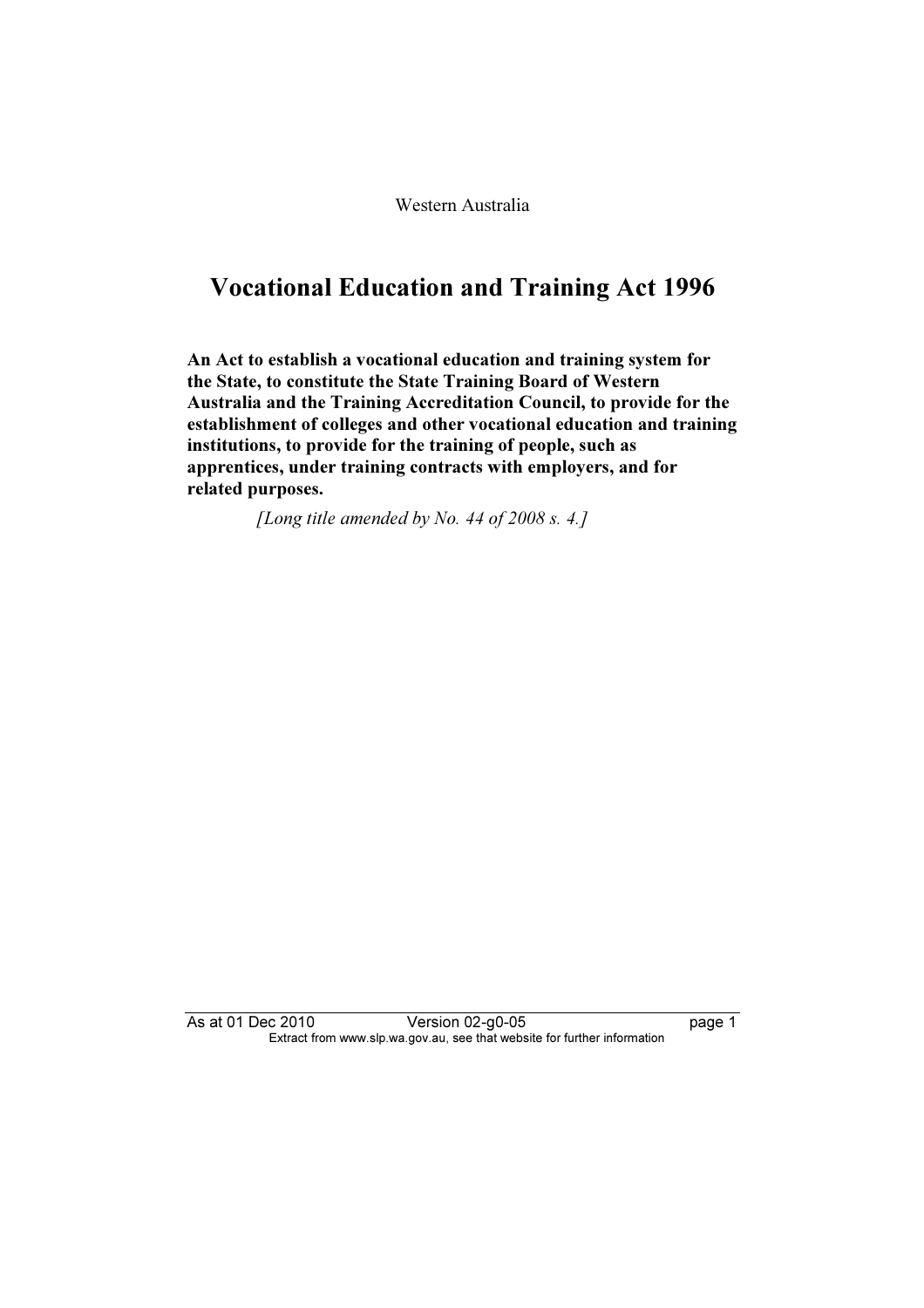s. 1

## Part 1 — Preliminary

### 1. Short title

 This Act may be cited as the Vocational Education and Training Act 1996<sup>1</sup>.

## 2. Commencement

 The provisions of this Act come into operation on such day as is, or days as are respectively, fixed by proclamation  $\frac{1}{1}$ .

## 3. Application to Crown

This Act binds the Crown in right of the State.

## 4. Objects

The main objects of this Act are as follows —

- (a) to establish a State training system for the effective and efficient provision of vocational education and training to meet the immediate and future needs of industry and the community;
- (b) to provide for the registration of some providers of vocational education and training and the accreditation of some vocational education and training courses;
- (c) to provide a means by which the State is able to meet its obligations under national arrangements relating to vocational education and training;
- (d) to promote equality of opportunity to undertake vocational education and training;
- (e) to provide for research and development for the purposes of vocational education and training;
- (f) to allow for the operation of an open and competitive training market in this State;

page 2<br>Extract from www.slp.wa.gov.au, see that website for further information<br>Extract from www.slp.wa.gov.au, see that website for further information  $\mathbf{F}$  from which we be the website for further information for further information  $\mathbf{F}$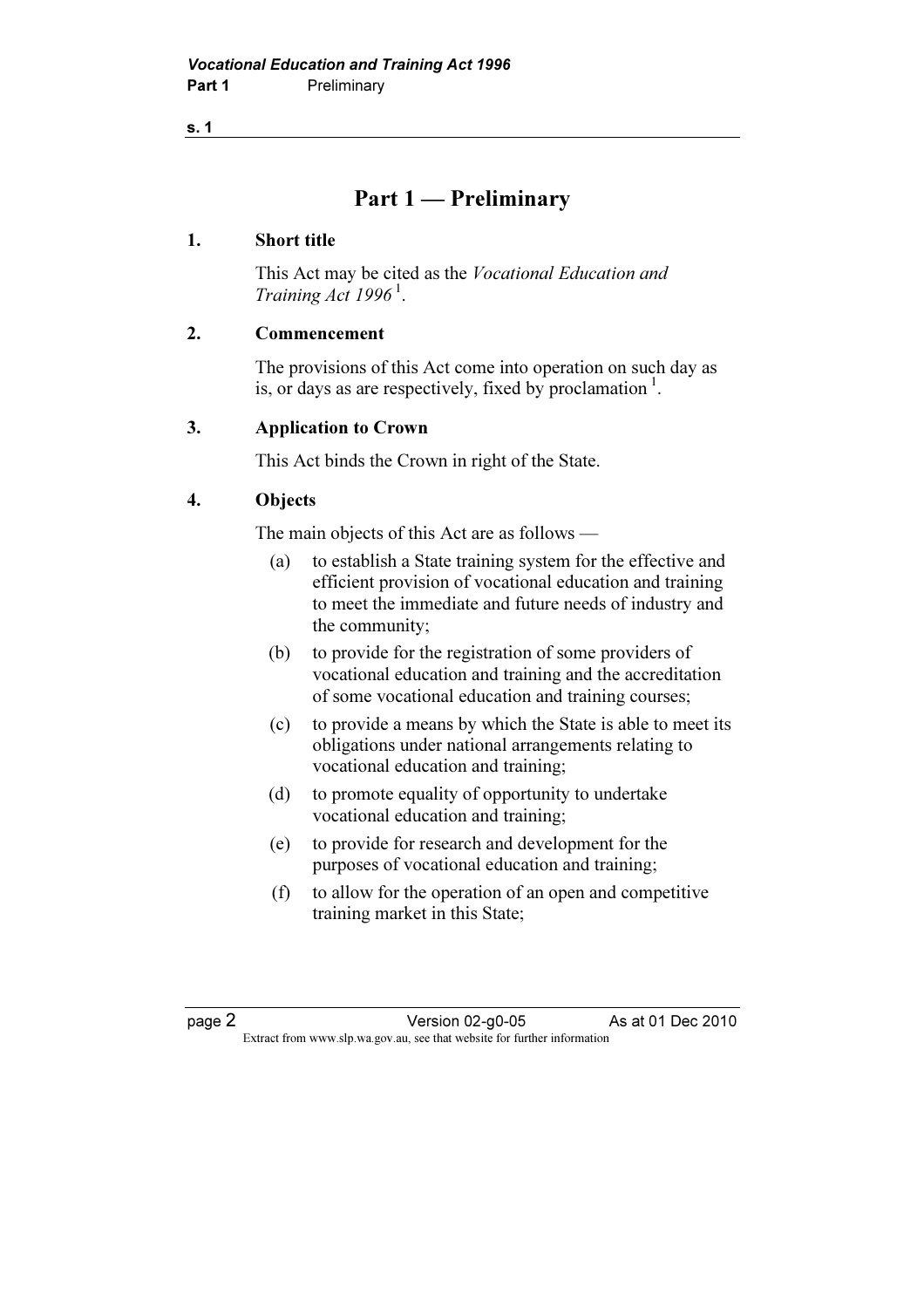(g) to provide for people, such as apprentices, to be trained for some occupations under training contracts with employers.

[Section 4 amended by No. 44 of 2008 s.  $5.1$ ]

#### 5. Terms used

(1) In this Act, unless the contrary intention appears —

account, of a college, means the college's account established under section 50;

approved VET course means a VET course that  $-$ 

- (a) is accredited by the Council under Part 7A; or
- (b) is accredited under a corresponding law; or
- (c) is prescribed by the regulations;

approved VET qualification means a document, other than a prescribed VET qualification, that certifies that a person has successfully completed an approved VET course or a part of an approved VET course;

**Board** means the State Training Board established by section 18;

chief executive means the chief executive officer of the department of the Public Service principally assisting the Minister to administer the provision in which the term chief executive is used;

college means a college established under section 35;

corresponding law means a law of another State or a Territory that relates to vocational education and training and that is prescribed to be a corresponding law;

Council means the Training Accreditation Council established by section  $25(1)$ ;

educational institution means an institution providing education of any kind and includes a training provider;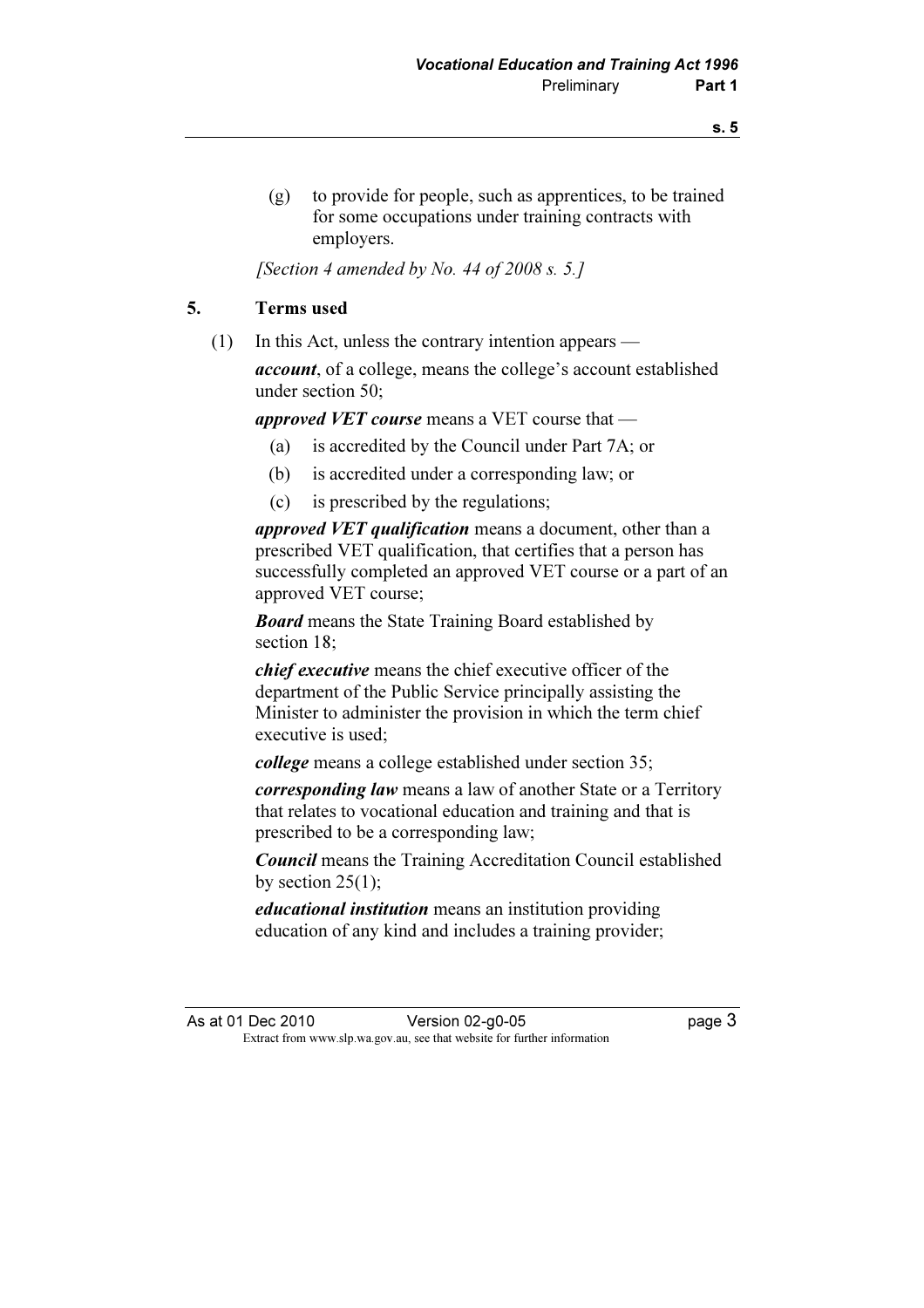governing council means a governing council provided for by section  $39(1)$ ;

industry training advisory body means an association, whether incorporated or not, which is conversant with, and capable of giving advice in relation to, the vocational education and training requirements of a particular industry;

*interim governing council* means an interim governing council appointed under section 41(3);

member means a member of the Board, the Council, a governing council or an interim governing council as the context requires and includes, where appropriate, the chairperson or deputy chairperson of any of those bodies;

other vocational education and training institution means a vocational education and training institution established under section  $57(2)$ ;

prescribed VET qualification means a document that certifies that a person has a qualification of a prescribed type;

private training provider means a training provider who or which is not a public training provider;

## public training provider means —

- (a) a college or other vocational education and training institution; or
- (b) a school or university that provides a VET course under an approval given under section 6;

registered training provider means a training provider registered —

- (a) by the Council under Part 7A; or
- (b) under a corresponding law;

school has the meaning given to that term in the School Education Act 1999 section 4;

**State Training Plan** means a plan, approved by the Minister, that sets out for a period —

page 4 Version 02-g0-05 As at 01 Dec 2010<br>Extract from www.slp.wa.gov.au, see that website for further information  $\mathbf{F}$  from which we be the website for further information for further information  $\mathbf{F}$ 

s. 5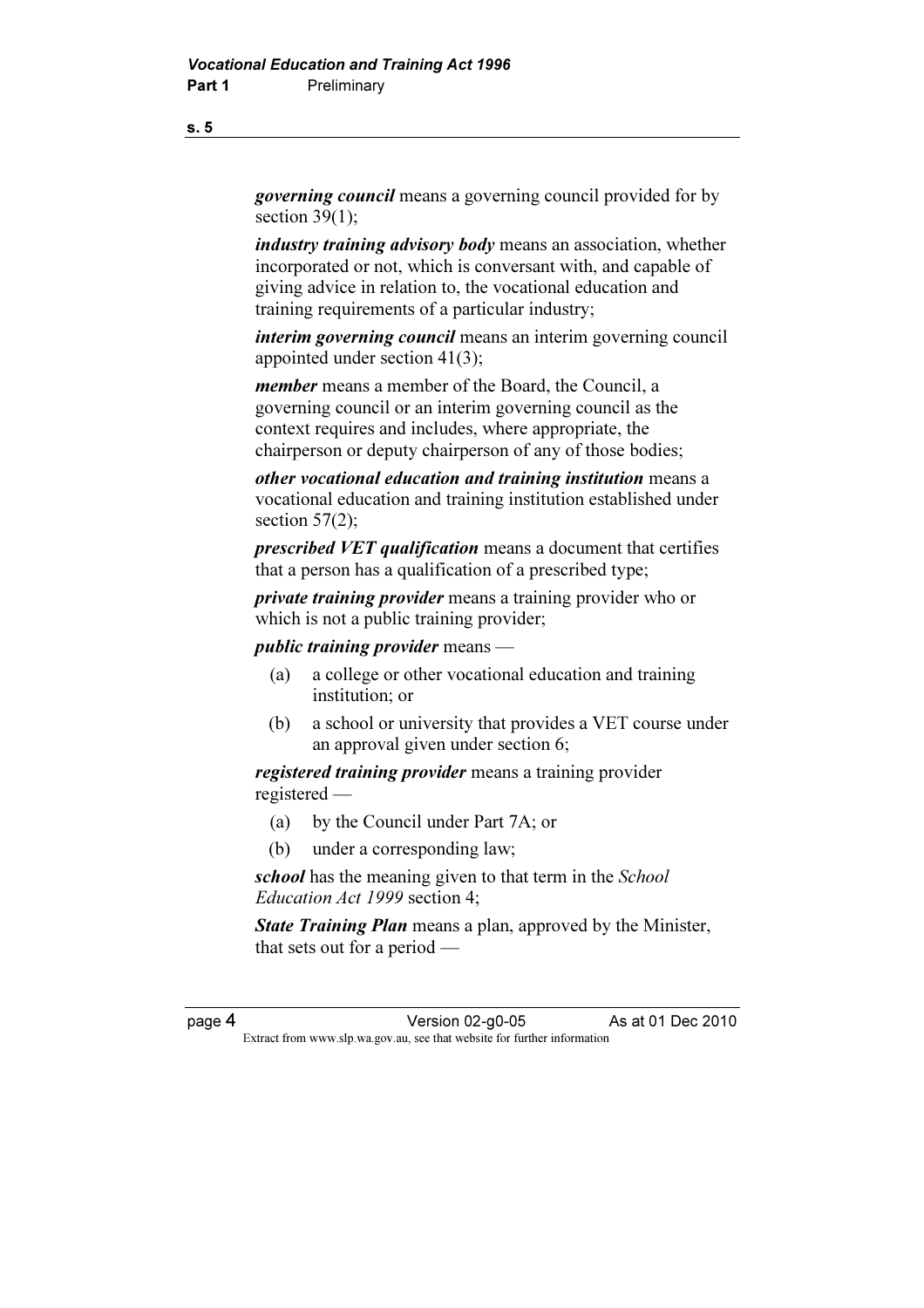- (a) the training needs of the State's various industries in the period; and
- (b) how those needs should be met in the period by registered training providers, using funds provided under this Act; and
- (c) any other matters required in the plan by any direction given under section 11;

State training system means the vocational education and training system operating under this Act;

training provider means a person who or which provides vocational education and training;

university means a university established under a written law;

**VET course** means a course of study or training or both study and training in which vocational education and training is provided;

VET inspector means a person appointed under section  $61A(2)$ ;

vocational education and training means education, instruction, training or experience that encompasses the development of skills, knowledge and attitudes in any vocation, or in any academic or practical discipline relevant to a particular occupation, business, employment or trade, but, subject to section 6, does not include education, instruction, training or experience provided by a school or a university.

(2) A reference in this Act to the *training market* is a reference to the market in which the vocational education and training required by a State Training Plan may be purchased by the State from either public or private training providers.

[Section 5 amended by No. 44 of 2008 s.  $6.1$ ]

As at 01 Dec 2010 Version 02-g0-05 Page 5  $\mathbf{F}$  from which we be the website for further information for further information  $\mathbf{F}$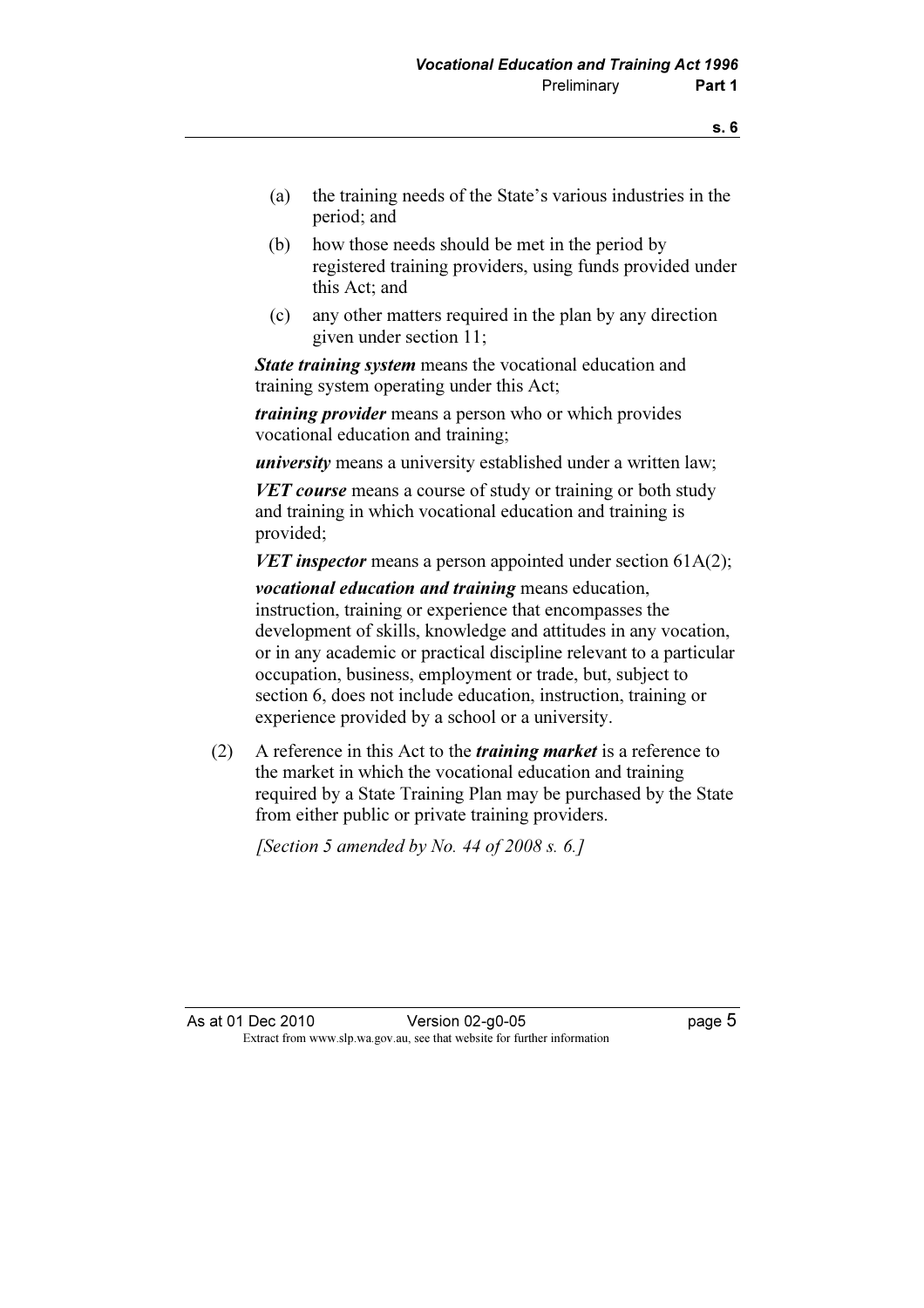#### 6. Vocational education and training provided by a school or university

- (1) The Minister may, for the purposes of this Act, approve a specified course or programme, or class of course or programme, provided by a specified school or university.
- (2) Any course or programme so approved is within the definition of vocational education and training in section 5(1).
- (3) The power conferred by subsection (1) may only be exercised with the concurrence of —
	- (a) in the case of a school the Minister administering the School Education Act 1999;
	- (b) in the case of a university the Minister administering the written law that establishes the university.

[Section 6 inserted by No. 44 of 2008 s. 7.]

| page 6 | Version $02$ -g0-05                                                      | As at 01 Dec 2010 |
|--------|--------------------------------------------------------------------------|-------------------|
|        | Extract from www.slp.wa.gov.au, see that website for further information |                   |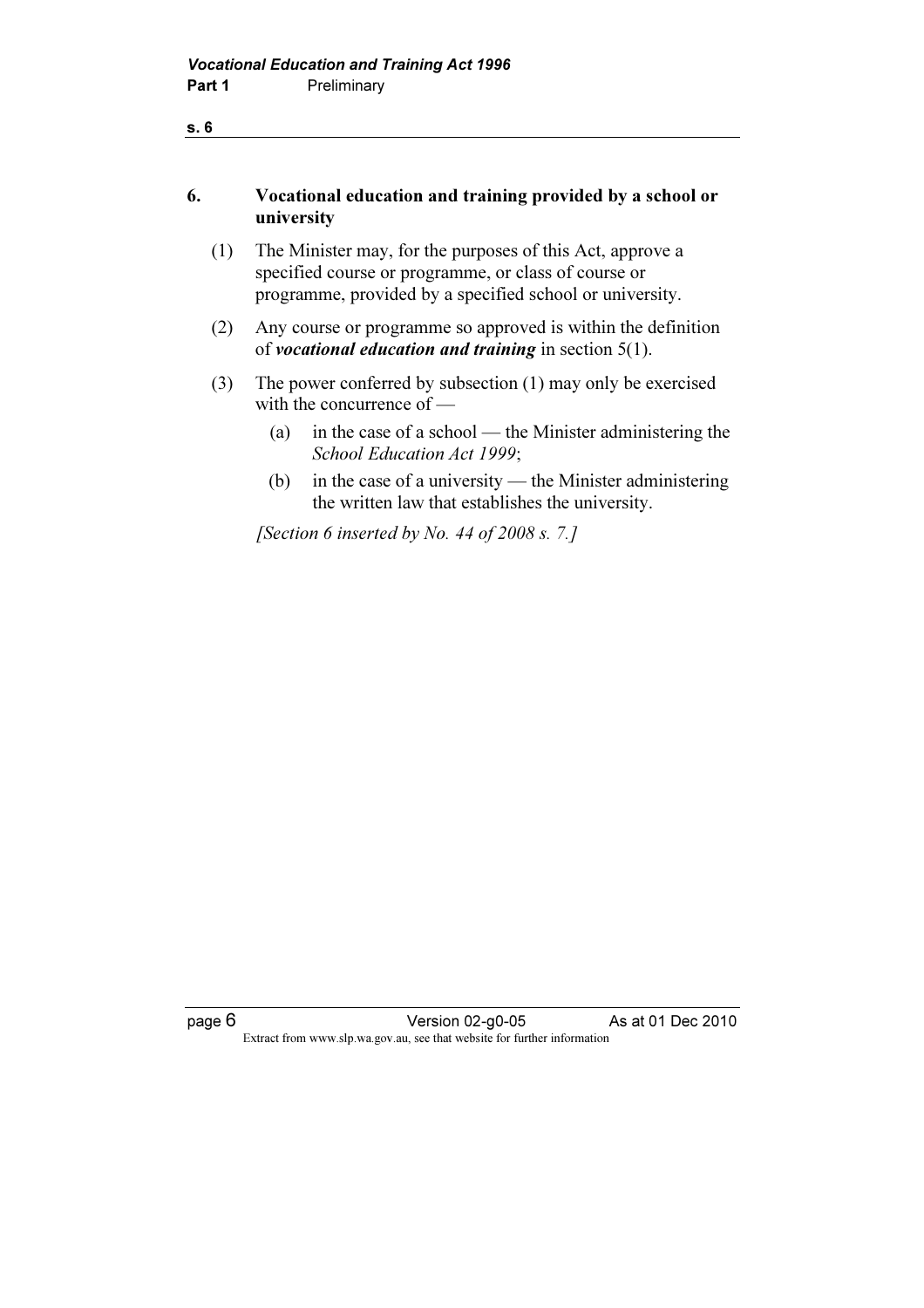## Part 2 — Coordination of the State vocational education and training system

## Division 1A — VET (WA) Ministerial Corporation

[Heading inserted by No. 44 of 2008 s. 8.]

#### 7A. Body corporate continued

- (1) The body corporate called the "Minister for Training", established previously under this Act, continues under the name "VET (WA) Ministerial Corporation".
- (2) VET (WA) Ministerial Corporation is a body corporate with perpetual succession.
- (3) Proceedings may be taken by or against VET (WA) Ministerial Corporation in its corporate name.
- (4) VET (WA) Ministerial Corporation is to be governed by the Minister.

[Section 7A inserted by No. 44 of 2008 s. 8.]

### 7B. Status and purpose

- (1) VET (WA) Ministerial Corporation (the *corporation*) is an agent of the State and has the status, immunities, and privileges of the State.
- (2) The corporation has power
	- (a) to enter into any contract that the Minister, under this Act, has power to enter into; and
	- (b) to acquire, hold and dispose of any property that the Minister, under this Act, has power to acquire, hold and dispose of.
- (3) Despite the employment under the Public Sector Management Act 1994 of ministerial officers for the purpose of assisting the Minister to perform functions that the Minister performs

As at 01 Dec 2010 Version 02-q0-05 Page 7  $\mathbf{F}$  from which we be the website for further information for further information  $\mathbf{F}$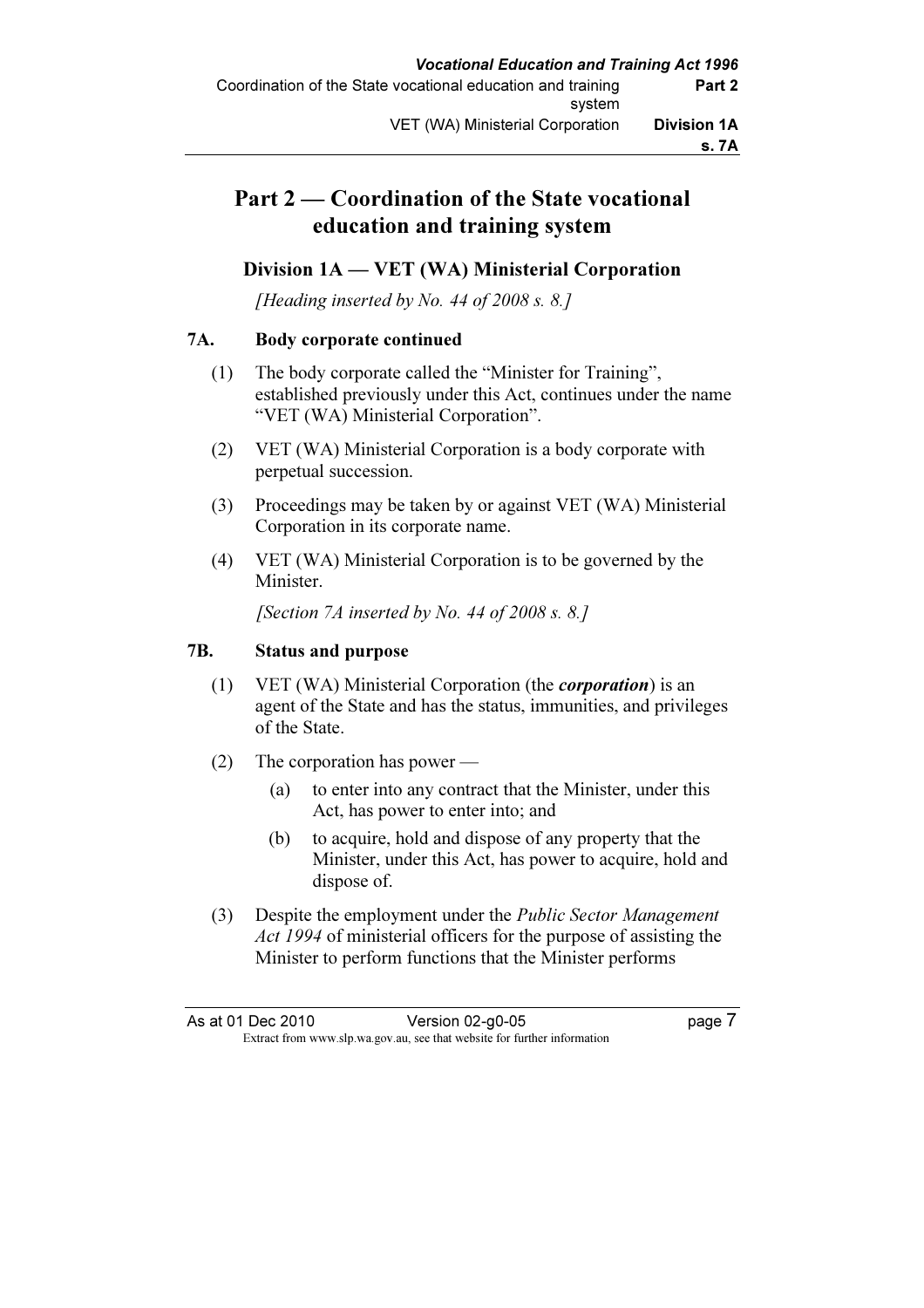| <b>Vocational Education and Training Act 1996</b> |                                                                       |
|---------------------------------------------------|-----------------------------------------------------------------------|
| Part 2                                            | Coordination of the State vocational education and training<br>system |
| <b>Division 1A</b><br>s.7                         | VET (WA) Ministerial Corporation                                      |

through the corporation, the corporation and those officers are not an organisation for the purposes of that Act.

[Section 7B inserted by No. 44 of 2008 s. 8.]

## 7. Execution of documents

- (1) VET (WA) Ministerial Corporation (the corporation) is to have a common seal.
- (2) A document is duly executed by the corporation if
	- (a) the corporation's common seal is affixed to it in accordance with subsections (3) and (4); or
	- (b) it is signed on behalf of the corporation by the Minister; or
	- (c) it is signed on behalf of the corporation by the chief executive, or another person, authorised under subsection  $(5)$ .
- (3) The corporation's common seal is not to be affixed to a document except as authorised by the corporation.
- (4) The corporation's common seal is to be affixed to a document in the presence of the Minister, and the Minister is to sign the document to attest that the common seal was so affixed.
- (5) The corporation, in writing under its common seal, may authorise the chief executive or other person to sign documents on its behalf, either generally or subject to conditions or restrictions specified in the authorisation.
- (6) A document executed by the chief executive or other person under this section without the common seal of the corporation is not to be regarded as a deed unless it is executed as a deed as authorised under subsection (5).
- (7) A document purporting to be executed in accordance with this section is to be presumed to be duly executed until the contrary is shown.

page 8 Version 02-g0-05 As at 01 Dec 2010<br>Extract from www.slp.wa.gov.au, see that website for further information  $\mathbf{F}$  from which we be the website for further information for further information  $\mathbf{F}$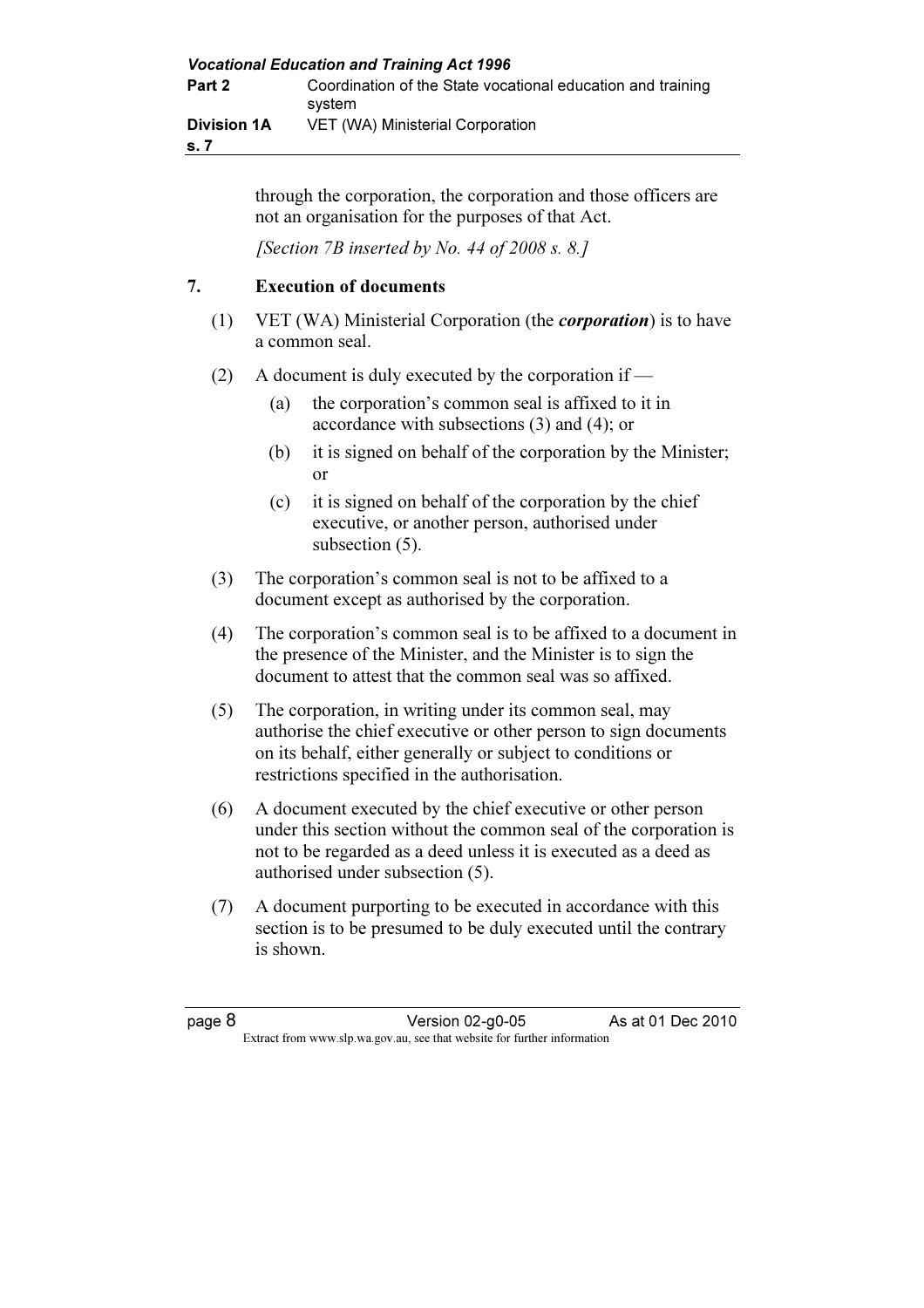(8) If a document bears a seal purporting to be the common seal of the corporation, it is to be presumed that the seal is the common seal of the corporation until the contrary is shown.

[Section 7 inserted by No. 44 of 2008 s.  $8.1$ ]

## Division 1 — The Minister

## 8. Functions of the Minister

- (1) The main functions of the Minister are as follows
	- (a) to control, direct and coordinate the State training system;
	- (b) to ensure as far as practicable that the needs set out in the State Training Plan are provided by a combination  $of$  —
		- (i) public training providers, whether or not under contracts with the Minister; and
		- (ii) private training providers under contracts with the Minister;
	- (c) to promote the development of a competitive training market and to facilitate commercial activities that are authorised by or under this Act;
	- (d) to enter into commercial activities both within Australia and overseas, to generate revenue for, and otherwise benefit, the State training system.
- (2) The Minister from time to time must require the Board to give the Minister a draft State Training Plan for a period specified by the Minister.
- (3) The Minister may approve any draft State Training Plan or refuse to approve it and require the Board to prepare another or an amended draft.

[Section 8 amended by No. 44 of 2008 s. 10.]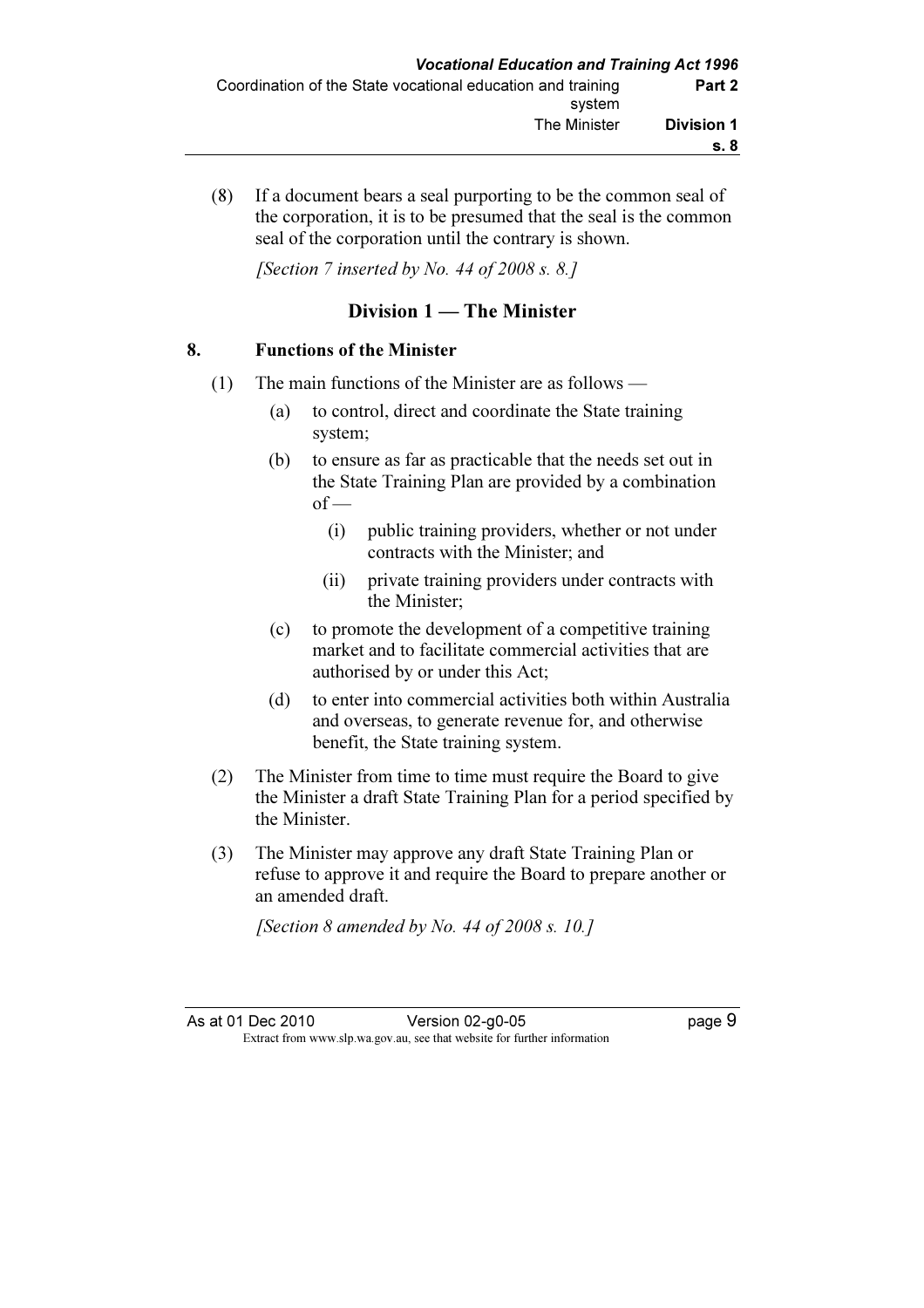| <b>Vocational Education and Training Act 1996</b> |                                                                       |
|---------------------------------------------------|-----------------------------------------------------------------------|
| Part 2                                            | Coordination of the State vocational education and training<br>system |
| <b>Division 1</b><br>s. 9                         | The Minister                                                          |

## 9. Powers of the Minister

- (1) The Minister may do all things necessary or convenient to be done for or in connection with the performance of the functions specified in section 8 and any other functions conferred on the Minister by this Act.
- (2) Without limiting subsection (1) the Minister may for the purpose of performing any function —
	- $[(a)$  deleted]
	- (b) determine and coordinate arrangements for
		- (i) the curriculum;
		- (ii) student selection, admission and enrolment procedures; and
		- (iii) other administrative procedures,
		- to be used or followed by public training providers;
	- (c) acquire, hold, improve, develop and dispose of land and other property of any kind, for and on account of the State, for the purposes of this Act;
	- (d) after publicly inviting tenders or expressions of interest to provide vocational education and training, enter into contracts with training providers under which the training providers provide vocational education and training or services related to vocational education and training;
	- (e) provide funds, by way of grants and otherwise, and make other resources available to training providers and other persons for and for purposes related to vocational education and training;
	- (f) authorise, by lease, licence or other arrangement, the use for commercial, community or any other purpose of any land, buildings, equipment, facilities or services used or provided for, or in connection with, the provision of vocational education and training as long as the use for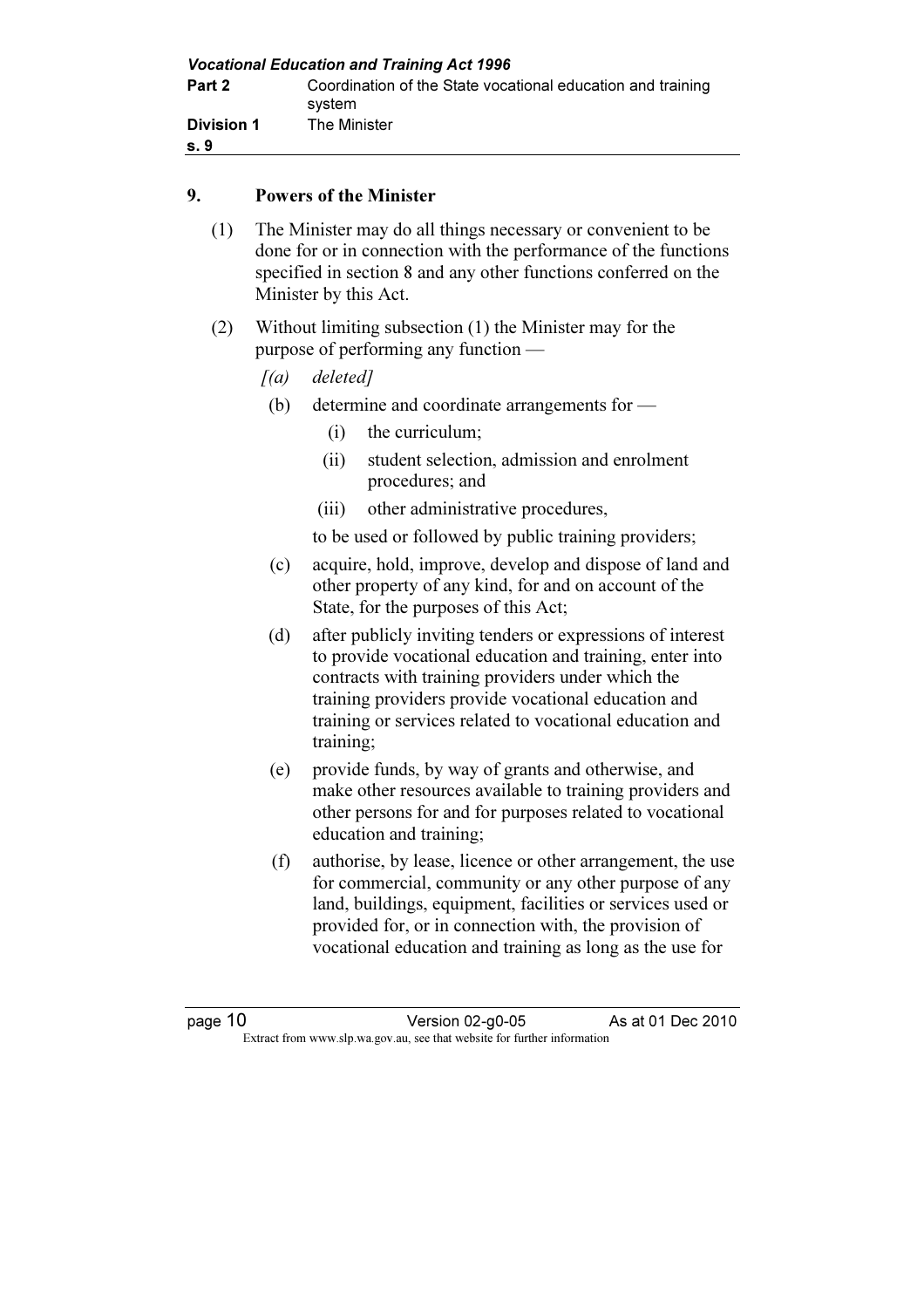such a purpose does not detract from the provision of vocational education and training;

- (g) enter into contracts or other arrangements to provide products, consultancy or other services in the course of, or incidental to, the provision of vocational education and training;
- (h) turn to account the vocational education and training expertise of the State by means of the sale of services and the commercial exploitation of intellectual property, including the assignment and licensing of such property;
- (i) enter into contracts and arrangements with overseas organisations for the provision of vocational education and training and related services;
- (j) engage in applied research and development related to vocational education and training in conjunction with industry, research organisations, other educational institutions and other bodies;
- (k) assist the development of industry and commerce and the community in relation to the application of new technology related to vocational education and training and the skills and knowledge needed for that application; and
- (l) on terms and conditions approved by the Treasurer, participate in any business arrangement and acquire, hold and dispose of shares, units or other interests in, or relating to, a business arrangement.
- (3) The powers referred to in subsection  $(2)(d)$ ,  $(e)$ ,  $(i)$ ,  $(k)$  and  $(l)$ are not subject to, and may be exercised despite, the *State* Supply Commission Act 1991.
- (4) In subsection  $(2)(1)$  —

**business arrangement** means a company, a partnership, a trust, a joint venture, or an arrangement for sharing profits;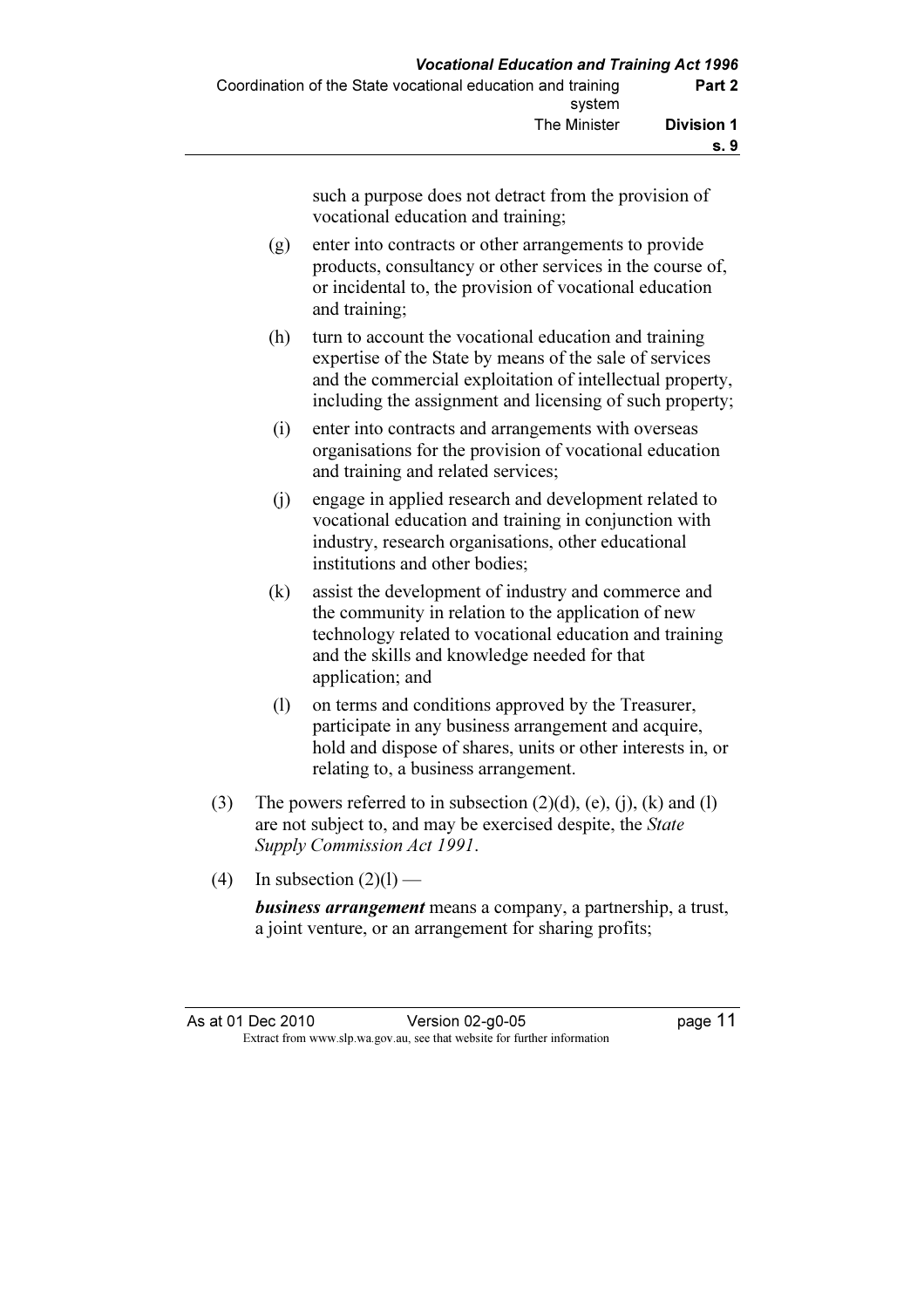| <b>Vocational Education and Training Act 1996</b> |                                                                       |  |
|---------------------------------------------------|-----------------------------------------------------------------------|--|
| Part 2                                            | Coordination of the State vocational education and training<br>system |  |
| <b>Division 1</b><br>s. 10                        | The Minister                                                          |  |

participate includes form, promote, establish, enter, manage, dissolve, wind up, and do anything incidental to participating in a business arrangement.

[Section 9 amended by No. 44 of 2008 s. 11.]

## 10. Delegation by Minister

- (1) Subject to subsection (2) the Minister may, by instrument of delegation, and either generally or as otherwise provided in the instrument, delegate to —
	- (a) the chief executive;
	- (b) a governing council or an interim governing council; or
	- (c) the managing director of a college or a person in charge of any other vocational education and training institution,

 the performance of any of the Minister's functions under this Act.

- (2) The Minister cannot delegate any of the Minister's powers in relation to the appointment of members of the Board or the Council.
- (3) A person to whom a power has been delegated under subsection (1) may subdelegate that power to another person with the approval of the Minister but not otherwise.

#### 11. Minister may give directions

- (1) This section applies to the Board, the Council, colleges, and an institution established under Part 6.
- (2) Subject to subsection (4), the Minister may give directions to a body to which this section applies with respect to the performance by that body of its functions under this Act either generally or in relation to a particular matter, and the body is to give effect to those directions.

page 12 Version 02-g0-05 As at 01 Dec 2010<br>Extract from www.slp.wa.gov.au, see that website for further information  $\mathbf{F}$  from which we be the website for further information for further information  $\mathbf{F}$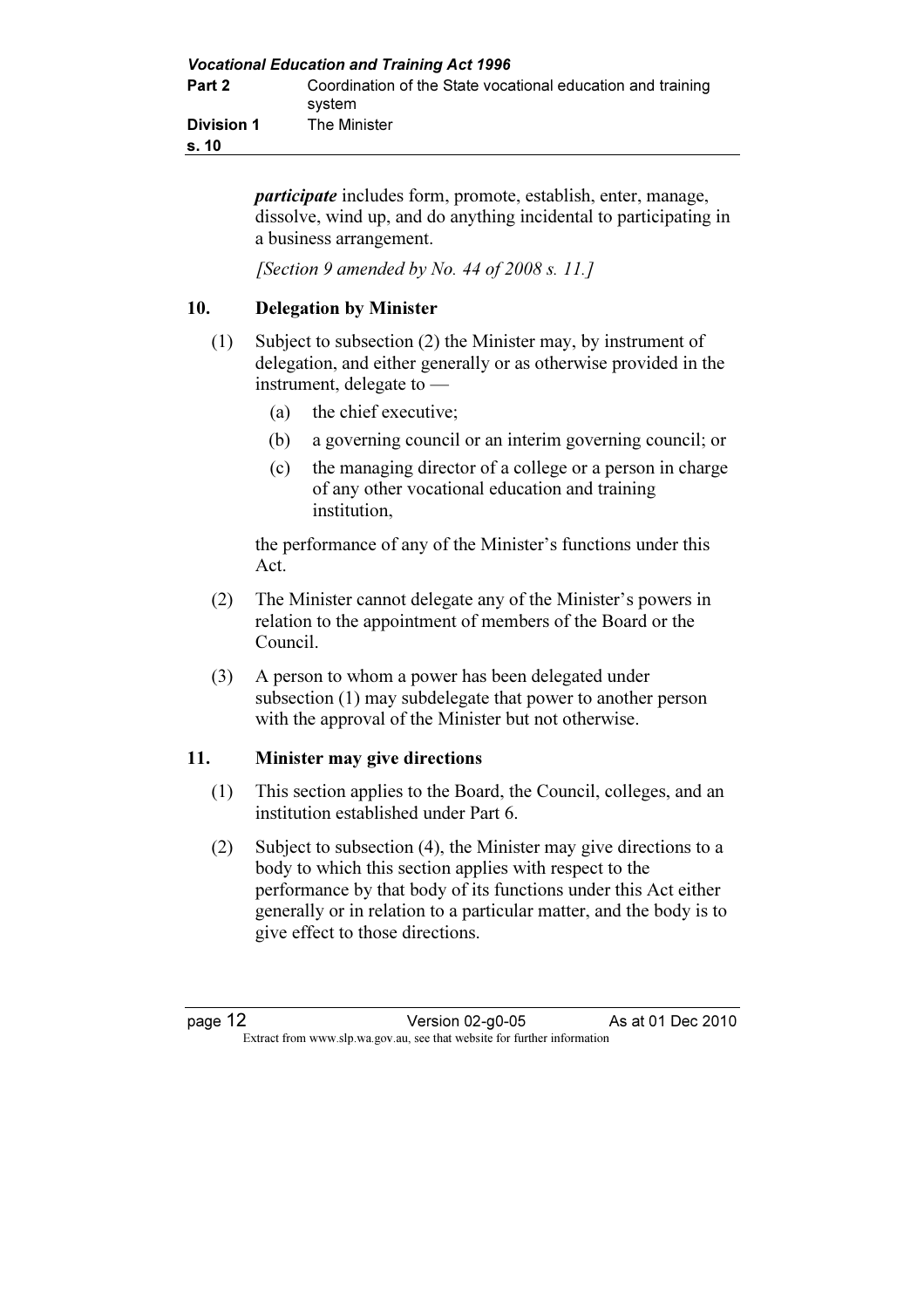- (3) A direction may be given under subsection (2) requiring a body to have regard to a particular policy or principle.
- (4) The Minister may not give directions to
	- (a) the Board, with respect to the performance of its functions under Part 7A Division 2; or
	- (b) the Council, with respect to the performance of its functions under Part 7A Division 1.
- (5) The text of any direction given to  $-$ 
	- (a) the Board or the Council is to be included in the annual report presented to the Minister under section 24 or 30; or
	- (b) a college or other institution is to be included in the annual report submitted by the accountable authority of the college or other institution under Part 5 of the Financial Management Act 2006.

[Section 11 amended by No. 77 of 2006 Sch. 1 cl. 174(1); No. 44 of 2008 s. 12.]

## 12. Directions to schools and universities providing vocational education and training

- (1) The Minister may give directions as to matters coming within subsection  $(2)$  to a school or university that —
	- (a) provides vocational education and training by virtue of an approval under section 6; and
	- (b) is funded or partly funded under this Act.
- (2) The matters as to which directions may be so given are
	- (a) the preparation, scope and form of management plans;
	- (b) the fees to be charged;
	- (c) the standard and general form of accounts to be kept; and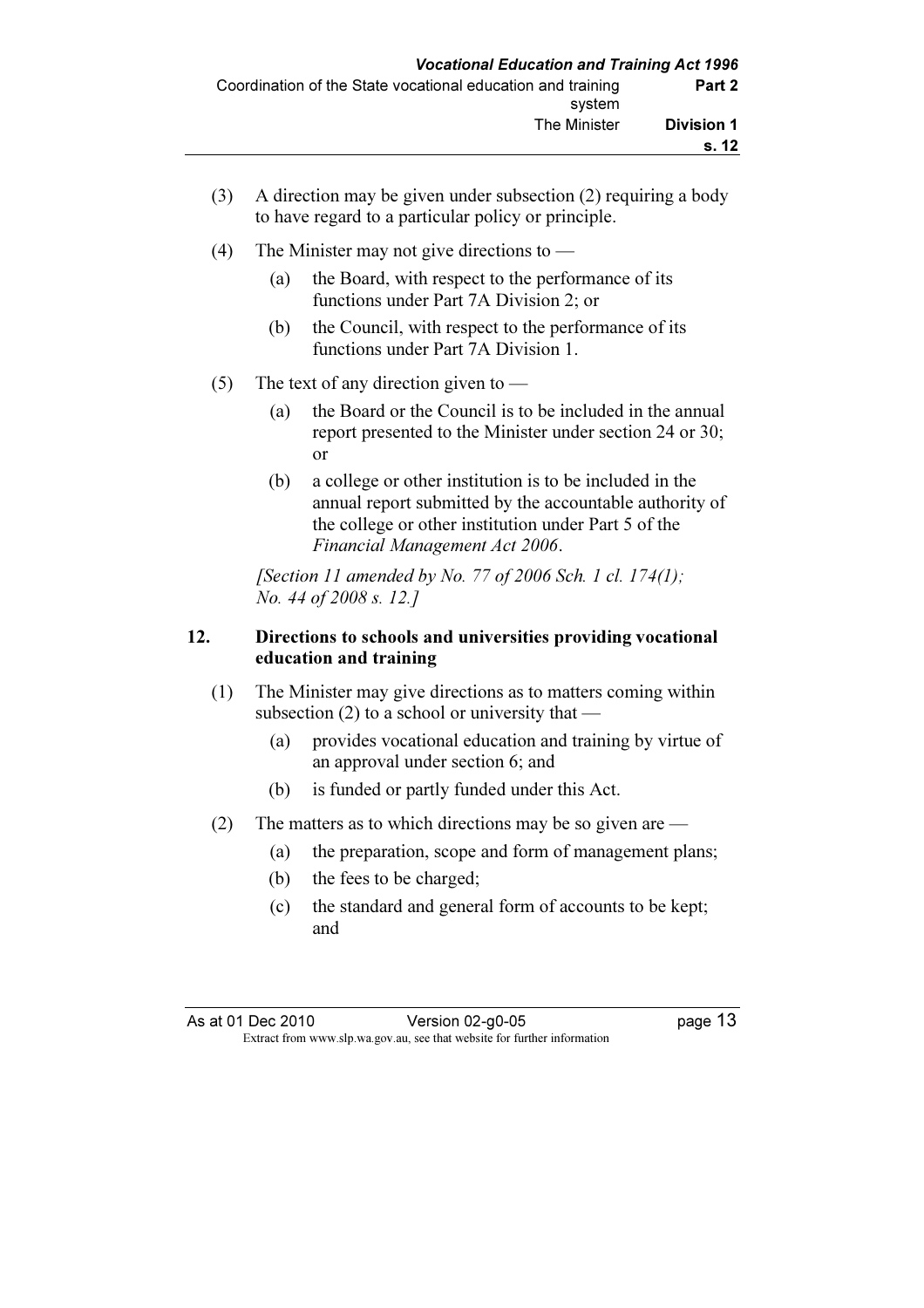| <b>Vocational Education and Training Act 1996</b> |                                                                       |  |  |
|---------------------------------------------------|-----------------------------------------------------------------------|--|--|
| Part 2                                            | Coordination of the State vocational education and training<br>system |  |  |
| <b>Division 1</b><br>s. 13                        | The Minister                                                          |  |  |

(d) reporting requirements,

in relation to the relevant vocational education and training.

[Section 12 amended by No. 44 of 2008 s. 13.]

#### 13. Minister may issue guidelines

- (1) This section applies to the Board, the Council and a public training provider.
- (2) The Minister may, from time to time, issue guidelines, not inconsistent with this Act, to a body to which this section applies relating to —
	- (a) the functioning of the State training system; and
	- (b) the policy to be implemented and the procedures to be followed,

under this Act.

- (3) The Minister may not issue guidelines to  $-$ 
	- (a) the Board, with respect to the performance of its functions under Part 7A Division 2; or
	- (b) the Council, with respect to a particular application or matter that is to be determined by the Council.
- (4) Guidelines issued under this section are to be followed by the body to which they are directed.

[Section 13 amended by No. 44 of 2008 s. 14.]

#### 14. Minister to have access to information

- (1) This section applies to the Board, the Council and colleges.
- (2) The Minister is entitled
	- (a) to have information in the possession of a body to which this section applies; and
	- (b) where the information is in or on a document, to have, and make and retain copies of, that document.

page 14 Version 02-g0-05 As at 01 Dec 2010<br>Extract from www.slp.wa.gov.au, see that website for further information  $\mathbf{F}$  from which we be the website for further information for further information  $\mathbf{F}$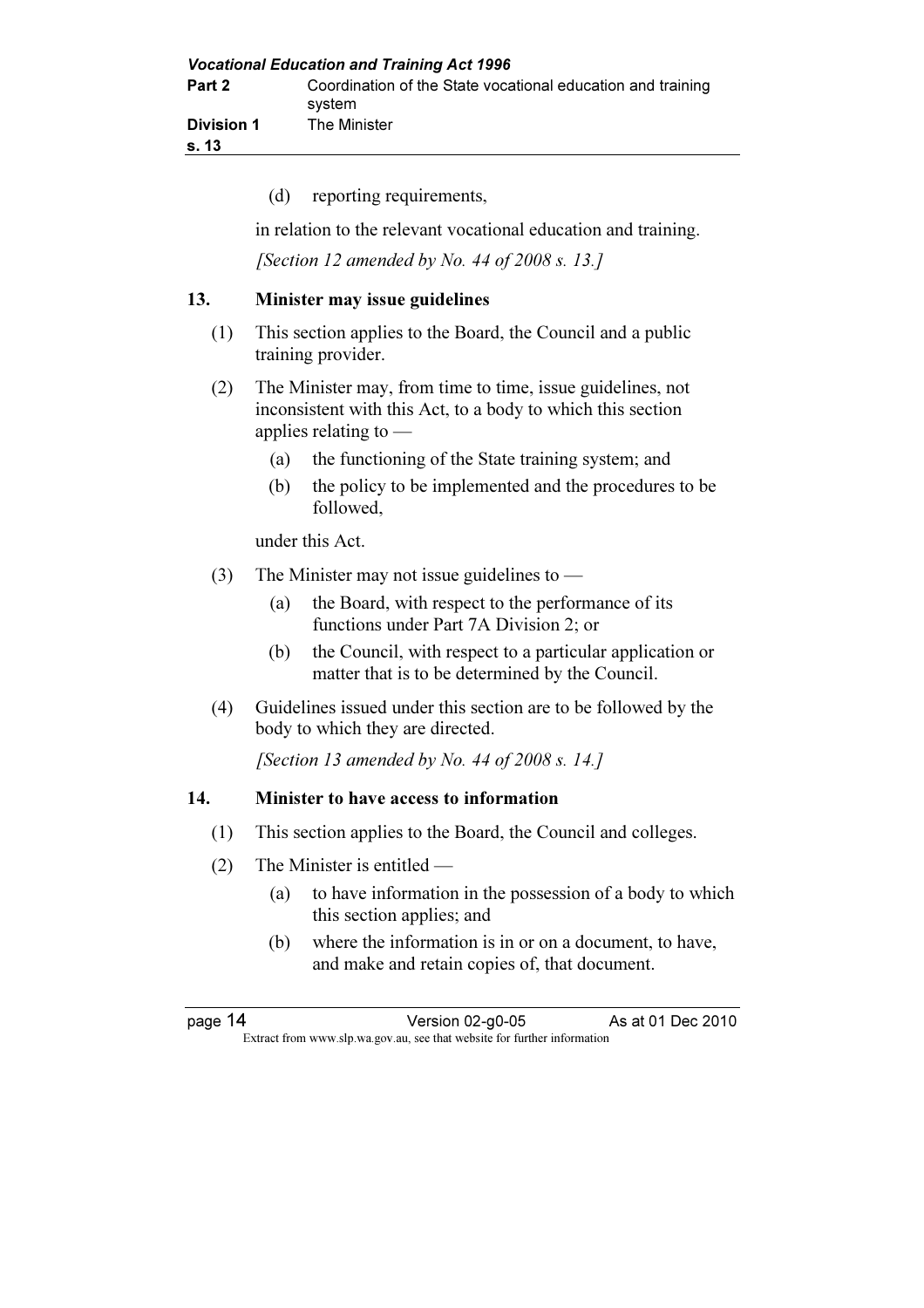- (3) For the purposes of subsection (1) the Minister may
	- (a) request a body to which this section applies to furnish information to the Minister; or
	- (b) request a body to which this section applies to give the Minister access to information.
- (4) A body to which this section applies is to comply with a request under subsection (3).
- $(5)$  In this section —

document includes any tape, disc or other device or medium on which information is recorded or stored;

information means information specified, or of a description specified, by the Minister that relates to the functions of a body to which this section applies.

## Division 2 — Financial matters

[15, 16. Deleted by No. 44 of 2008 s. 15.]

## 17. Minister may lend money

- (1) The Minister may lend money for approved purposes to a private training provider which does not operate for the purpose of private gain by its members, provided the purposes relate to the provision of vocational education and training.
- (2) Any such loan is to be made out of moneys borrowed by the Minister under section 17A.
- (3) The terms and conditions of any such loan, including the interest to be paid —
	- (a) may be less onerous than those that might reasonably apply to such a loan made commercially; and
	- (b) are to be approved by the Treasurer.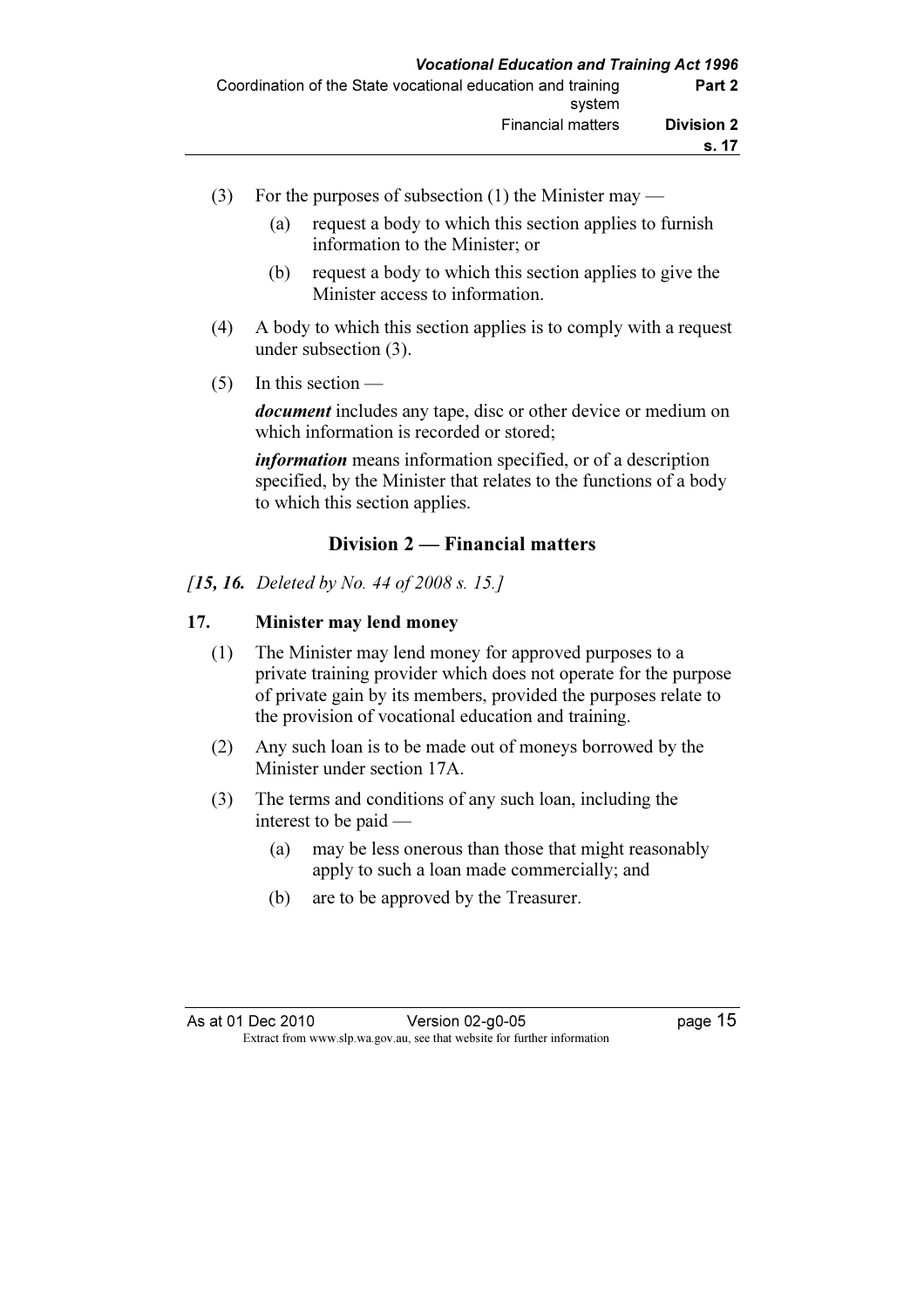| <b>Vocational Education and Training Act 1996</b> |                                                                       |  |  |
|---------------------------------------------------|-----------------------------------------------------------------------|--|--|
| Part 2                                            | Coordination of the State vocational education and training<br>system |  |  |
| <b>Division 2</b><br>s. 17A                       | <b>Financial matters</b>                                              |  |  |

(4) In subsection  $(1)$  —

approved purposes means the acquisition of land, the construction, modification and renovation of buildings and the purchase or lease of plant and equipment, or any of those things.

[Section 17 inserted by No. 27 of 1998 s. 7.]

#### 17A. Borrowing by the Minister

- (1) The Minister may borrow moneys for the purpose of lending under section 17 —
	- (a) from the Treasurer on such terms and conditions relating to repayment and payment of interest as the Treasurer imposes; or
	- (b) with the prior written approval of the Treasurer and on such terms and conditions as the Treasurer approves, from persons other than the Treasurer.
- (2) Any moneys borrowed by the Minister under subsection (1)(b) may be raised —
	- (a) as one loan or as several loans; and
	- (b) in such manner as the Treasurer approves.
- (3) The total amount of the moneys borrowed by the Minister under subsection  $(1)(b)$  in any one financial year is not to exceed such amount as the Treasurer approves.

[Section 17A inserted by No. 27 of 1998 s. 7.]

#### 17B. Moneys to be credited and charged to agency special purpose account

- (1) The following moneys are to be credited to an agency special purpose account established under the Financial Management Act 2006 section 16 -
	- (a) repayments of moneys loaned under section 17; and
	- (b) moneys borrowed under section 17A.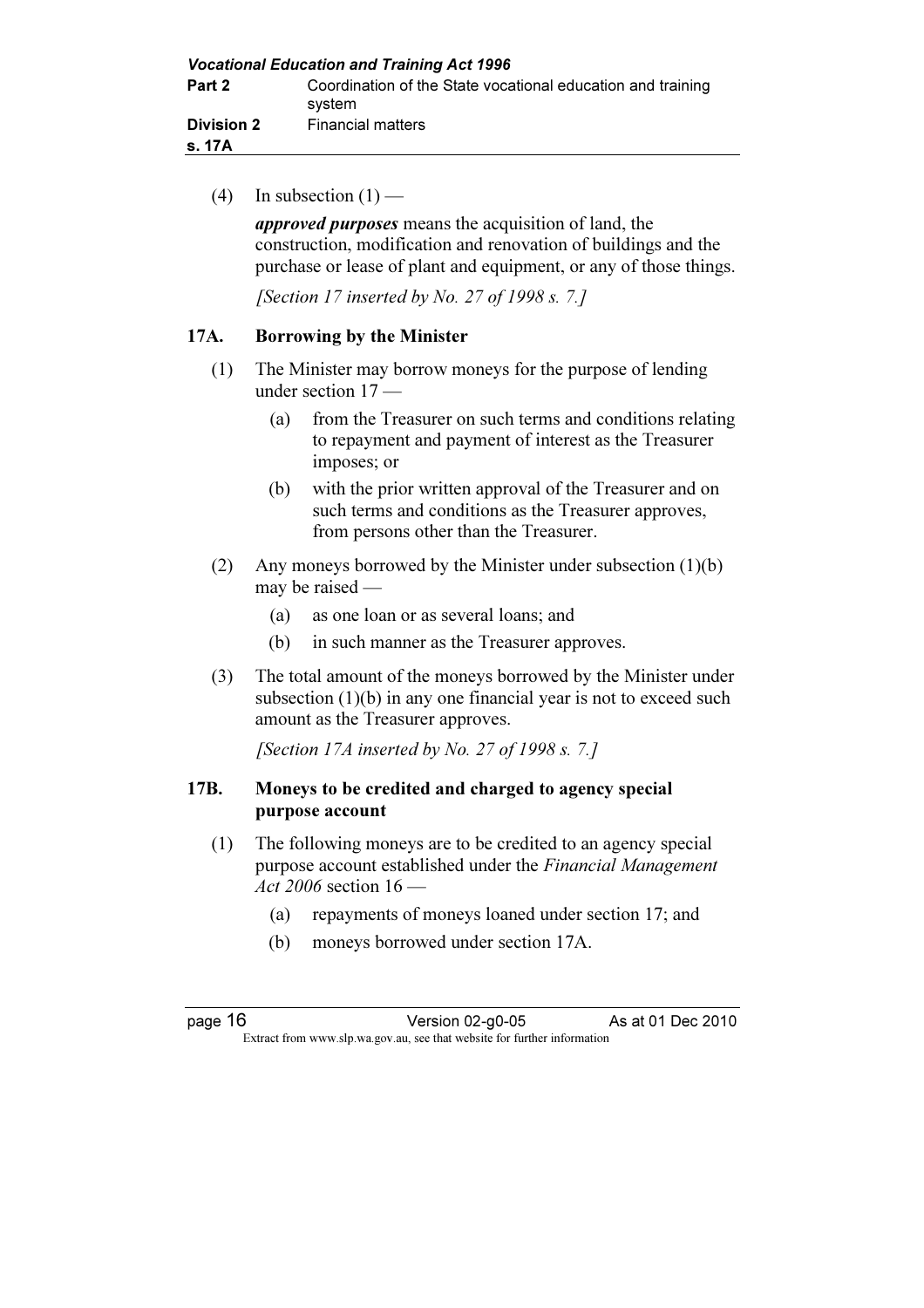- (2) The following moneys are to be charged to that account
	- (a) moneys loaned under section 17; and
	- (b) repayments of moneys borrowed under section 17A.

[Section 17B inserted by No. 27 of 1998 s. 7; amended by No. 77 of 2006 Sch. 1 cl. 174(6); No. 44 of 2008 s. 16.]

#### 17C. Guarantee by the Treasurer

- (1) The Treasurer may, in the name and on behalf of the Crown in right of the State, guarantee the payment of any moneys payable by the Minister in respect of moneys borrowed by the Minister under section 17A(1)(b).
- (2) A guarantee is to be in such form and contain such terms and conditions as the Treasurer determines.
- (3) Before a guarantee is given
	- (a) the Minister is to give to the Treasurer such security as the Treasurer requires; and
	- (b) all instruments that are necessary for the purpose are to be executed.
- (4) The Treasurer may fix charges to be paid by the Minister to the credit of the Consolidated Account in respect of a guarantee given under this section.

[Section 17C inserted by No. 27 of 1998 s. 7; amended by No. 77 of 2006 s. 4.]

## 17D. Payments under guarantee

- (1) The due payment of moneys under a guarantee given under section 17C is to be —
	- (a) made by the Treasurer; and
	- (b) charged to, and paid out of, the Consolidated Account,

and this subsection appropriates that Account accordingly.

As at 01 Dec 2010 Version 02-g0-05 Page 17  $\mathbf{F}$  from which we be the website for further information for further information  $\mathbf{F}$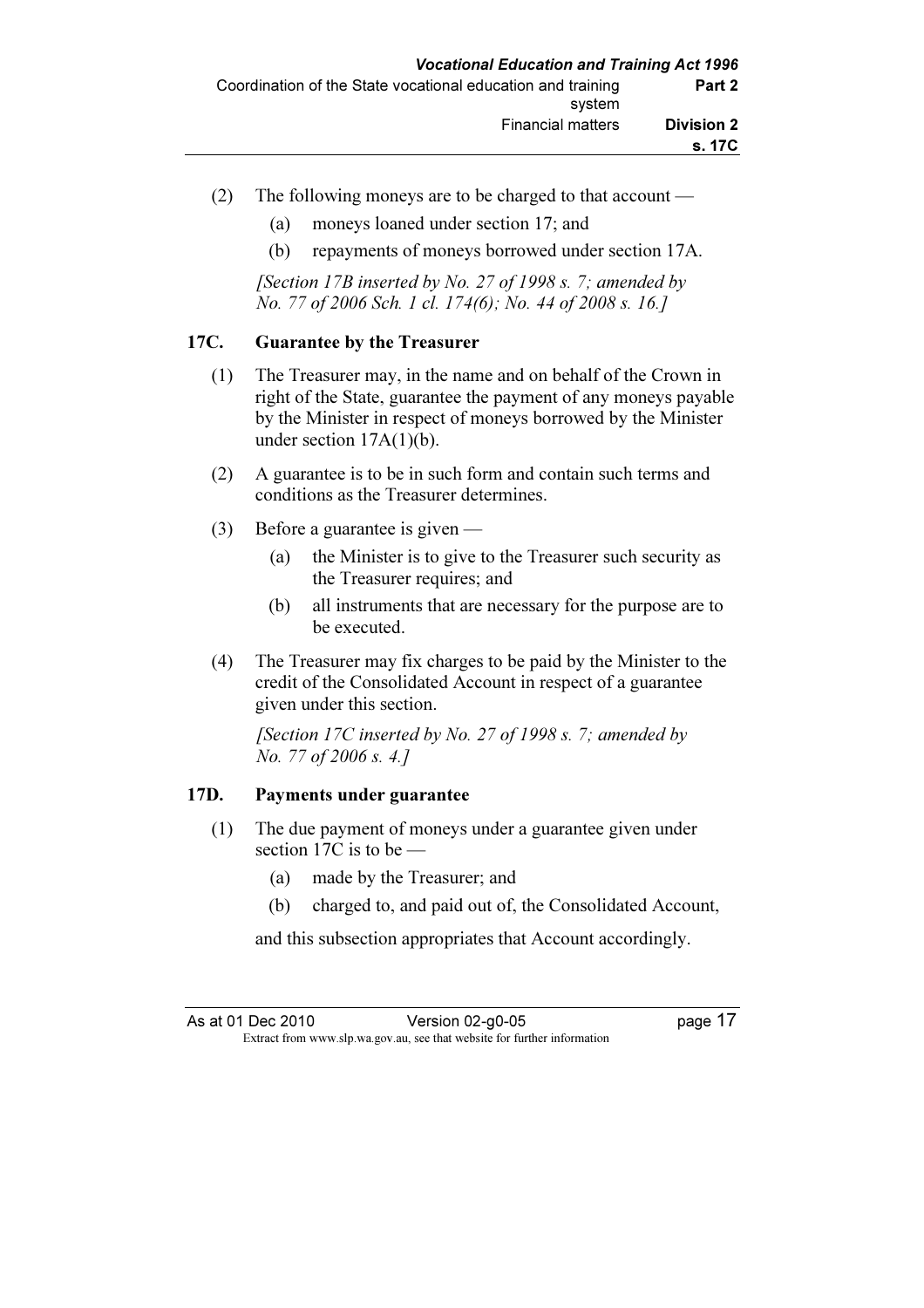| <b>Vocational Education and Training Act 1996</b> |                                                                       |  |
|---------------------------------------------------|-----------------------------------------------------------------------|--|
| Part 2                                            | Coordination of the State vocational education and training<br>system |  |
| <b>Division 2</b>                                 | <b>Financial matters</b>                                              |  |
| s. 17D                                            |                                                                       |  |

 (2) The Treasurer is to cause to be credited to the Consolidated Account any amounts received or recovered from the Minister or otherwise in respect of any payment made by the Treasurer under a guarantee given under section 17C.

 [Section 17D inserted by No. 27 of 1998 s. 7; amended by No. 77 of 2006 s. 4 and 5(1).]

page 18 **Version 02-g0-05** As at 01 Dec 2010 Extract from www.slp.wa.gov.au, see that website for further information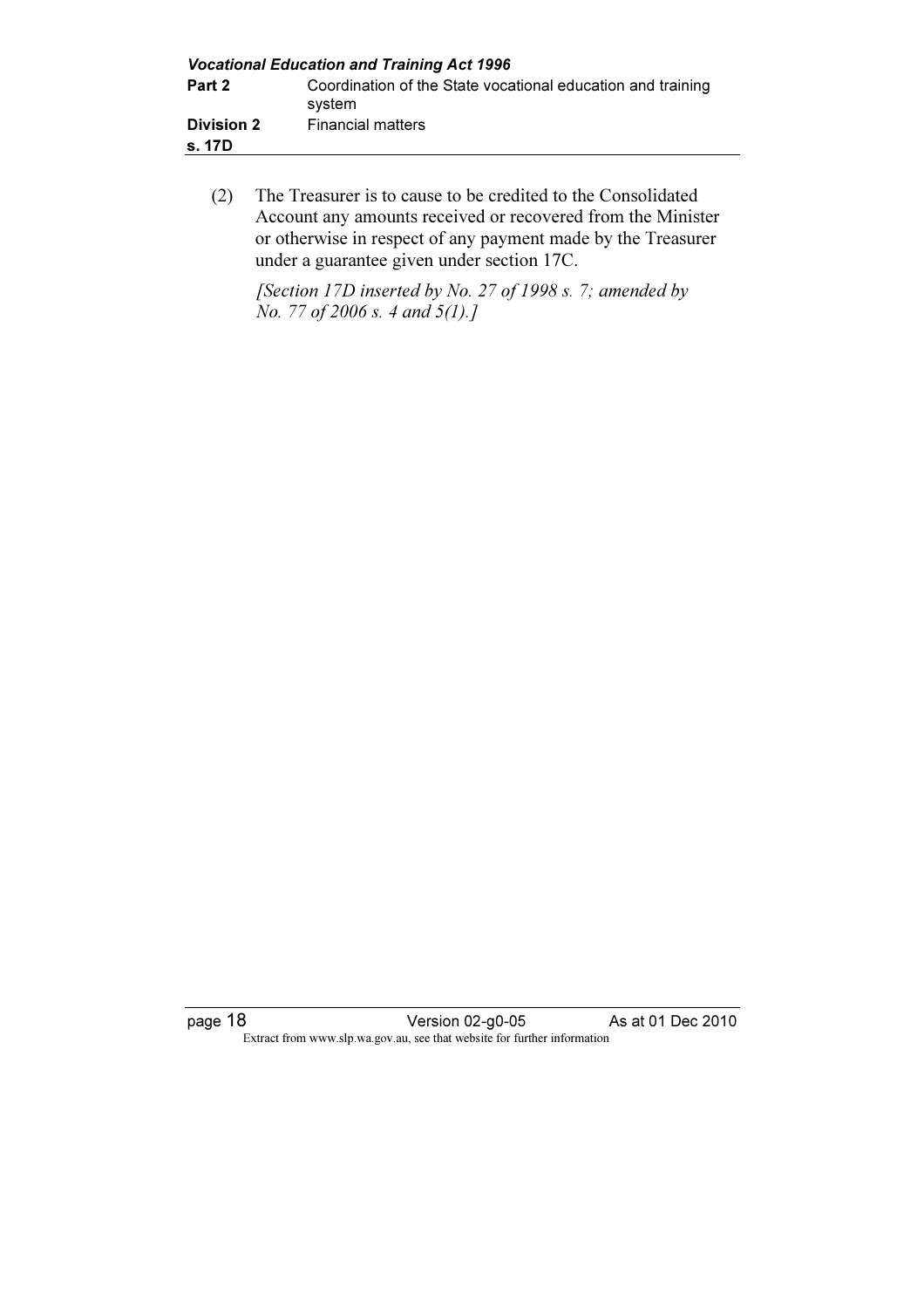## Part 3 — The State Training Board

#### 18. Establishment of Board

There is established a body called the State Training Board.

#### 19. Constitution of the Board

- (1) The Board is to consist of
	- (a) 7 persons appointed by the Minister, of whom one is to be appointed by the Minister to be the chairperson; and
	- (b) the persons appointed under subsection (2), if any.
- (2) The members appointed under subsection  $(1)(a)$  may submit to the Minister a panel of names from which the Minister may appoint 2 other persons to be members of the Board.
- (3) The members are to be appointed by the Minister for their experience and expertise in education and training, industry or community affairs and for their ability to contribute to the strategic direction of the State training system.
- (4A) The Board's members must include
	- (a) at least one person experienced in employers' interests; and
	- (b) at least one person experienced in workers' interests.
- (4B) For the purpose of complying with subsection (4A)(a), the Minister, in writing, may request the body called the Chamber of Commerce and Industry of Western Australia (Inc.) to give the Minister in accordance with the request the name of one or more (as is specified in the request) persons each of whom has the required experience and is willing to act as a member.
- (4C) For the purpose of complying with subsection  $(4A)(b)$ , the Minister, in writing, may request the body called UnionsWA to give the Minister in accordance with the request the name of one or more (as is specified in the request) persons each of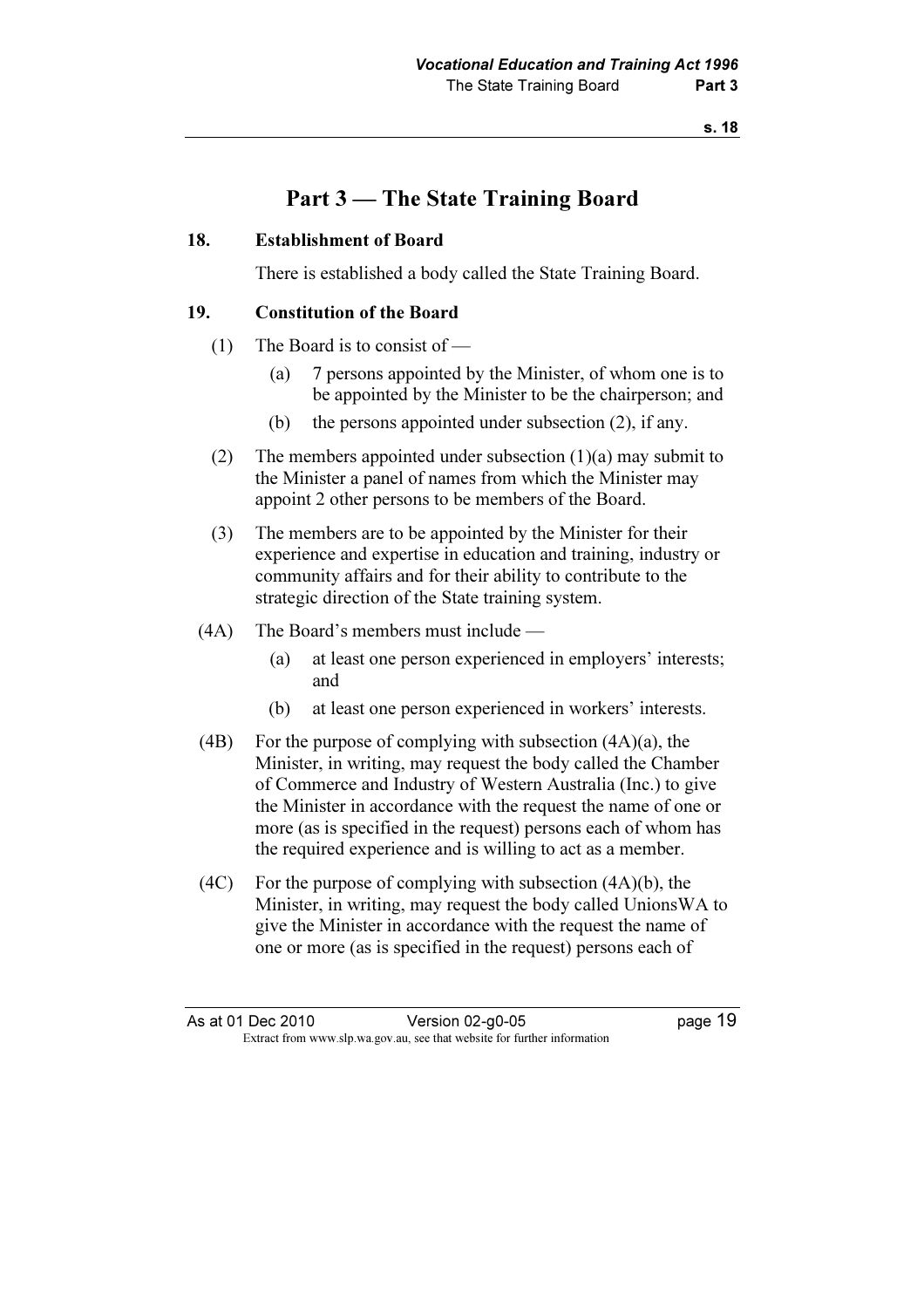whom has the required experience and is willing to act as a member.

- (4) A member is to hold office
	- (a) in the case of the chairperson for such period not exceeding 5 years; and
	- (b) in the case of any other member for such period not exceeding 3 years,

 as is specified in the instrument appointing that member, and a member is eligible for re-appointment.

 (5) The appointment of a member is to be published in the Gazette. [Section 19 amended by No. 44 of 2008 s. 17.]

#### 20. Further provisions relating to the Board

- (1) Schedule 1 has effect with respect to the Board.
- (2) Subject to this Act, the Board may determine its own procedures.

#### 21. Functions of the Board

- (1) The functions of the Board are as follows
	- (a) to give the Minister a draft State Training Plan as and when required by the Minister;
	- (b) to recognise various industry training advisory bodies as bodies from which the Board takes advice for the purpose of drafting a State Training Plan or making recommendations to the Minister under Part 7;
	- (ca) to make recommendations that are required or permitted to be made by it to the Minister under Part 7;
	- (c) to prepare, for consideration by the Minister, policy which aims to improve the links between specific industry developments and vocational education and training so as to gain optimum employment

page 20 Version 02-g0-05 As at 01 Dec 2010<br>Extract from www.slp.wa.gov.au, see that website for further information  $\mathbf{F}$  from which we be the website for further information for further information  $\mathbf{F}$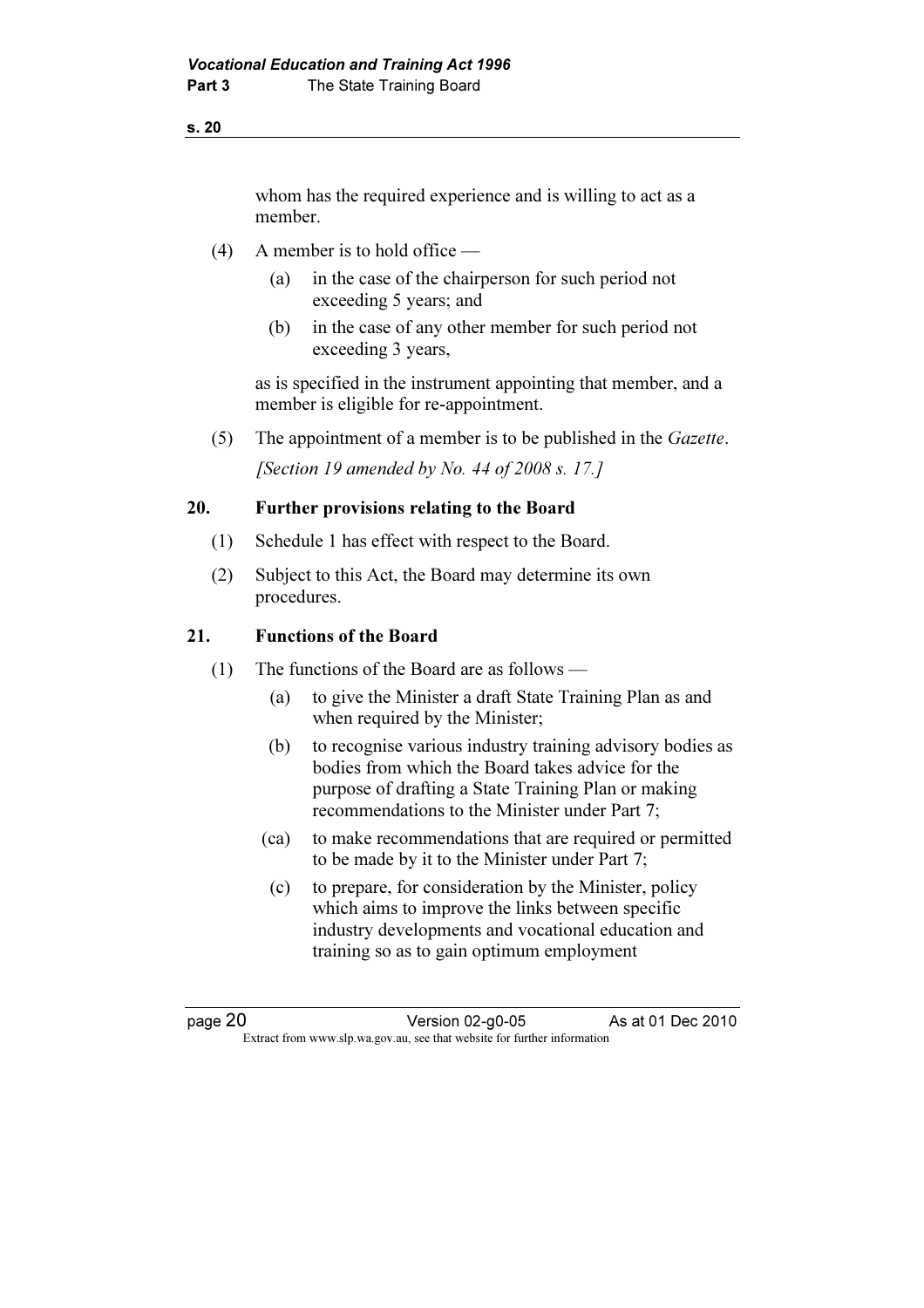opportunities for people, and ensure the availability of appropriately skilled labour, in the State;

- (d) to perform the functions it has under Part 7A Division 2;
- (e) to provide advice to the Minister on the matters set out in subsection (2).
- (2) The Board is to provide advice to the Minister on
	- (a) the existing and anticipated supply and demand for skills in various industries, particularly expanding industries and industries which are experiencing or are expected to experience a shortage of skilled labour, and on proposed strategies to support such industries;
	- (b) strategic directions, policies and priorities for the State training system;
	- (c) emerging international, national and State training issues;
	- (d) the extent to which training services meet the current and future requirements of industry and the community, including the requirement for equal opportunity of access to those services; and
	- (e) any other matters, as directed by the Minister.

[Section 21 amended by No. 44 of  $2008 s$ , 18.]

## 22. Powers of the Board

- (1) The Board may do all things necessary or convenient to be done for or in connection with the performance of its functions.
- (2) For the purposes of section  $21(1)(b)$  the Board may issue guidelines to industry training advisory bodies in relation to —
	- (a) the criteria to be met for an industry training advisory body to be recognised by the Board; and
	- (b) the matters in relation to which the advice of a recognised industry training advisory body may be sought or given.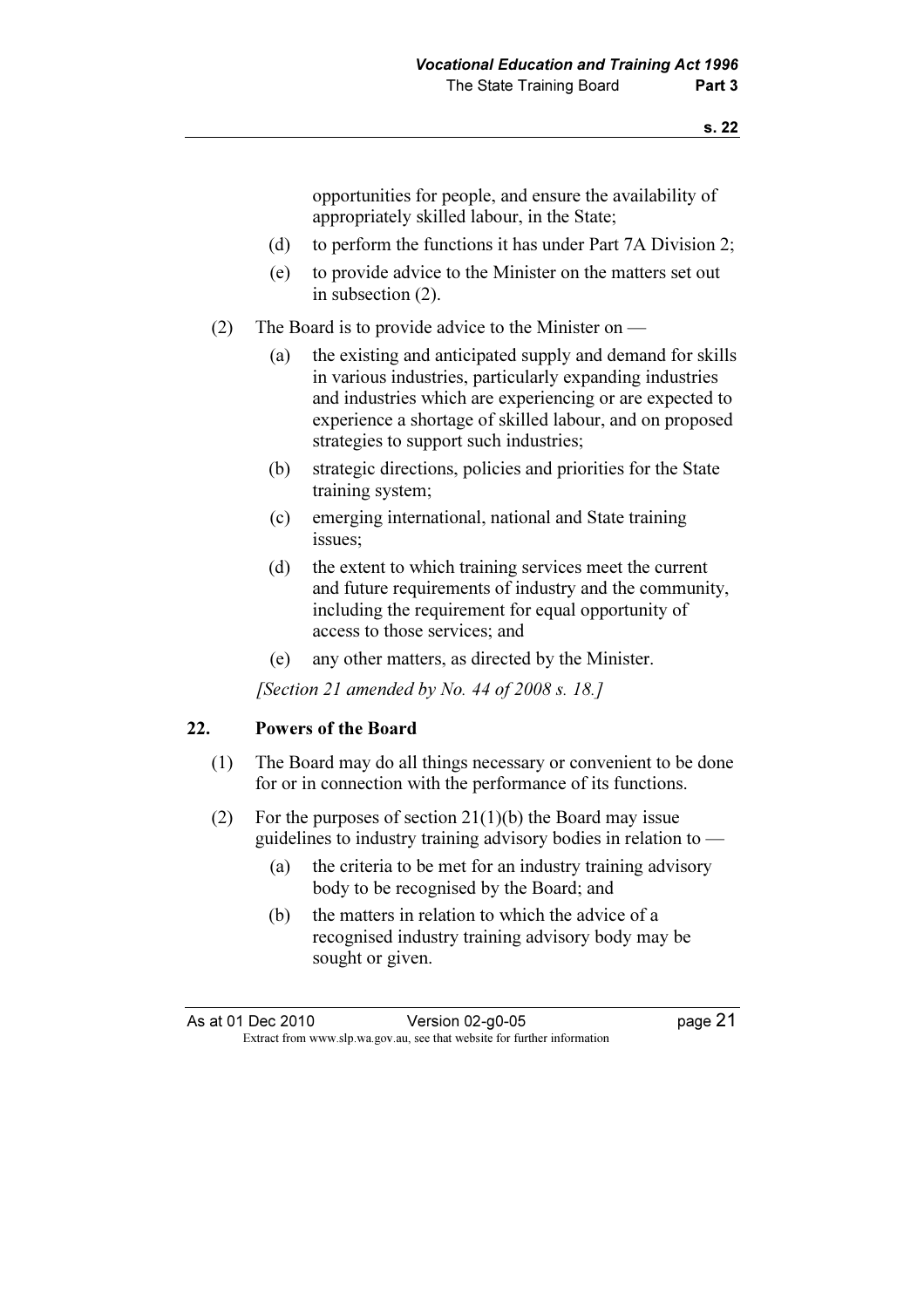#### s. 23

#### 23. Committees of the Board

- (1) The Board may appoint committees to assist it to perform its functions, and may abolish or alter any committee it has appointed.
- (2) A committee may include people who are not members of the Board but must include at least one member of the Board.
- (3) The Board may by resolution delegate to a committee, either generally or as otherwise provided in the resolution, any of the Board's functions under this Act other than this power of delegation.
- (4) A committee may determine its own procedures but they must be consistent with any directions of the Board and the terms of any delegation under which the committee is acting.

[Section 23 inserted by No. 44 of 2008 s. 19.]

## 24. Annual report of Board

- (1) The Board, on or before 30 September in each year, is to prepare and present to the Minister a report on the operations of the Board during the period of 12 months ending on the preceding 30 June.
- (2) The Minister is to cause the report to be laid before both Houses of Parliament as soon as practicable after its receipt by the Minister.

page 22 Version 02-g0-05 As at 01 Dec 2010<br>Extract from www.slp.wa.gov.au, see that website for further information  $\mathbf{F}$  from which we be the website for further information for further information  $\mathbf{F}$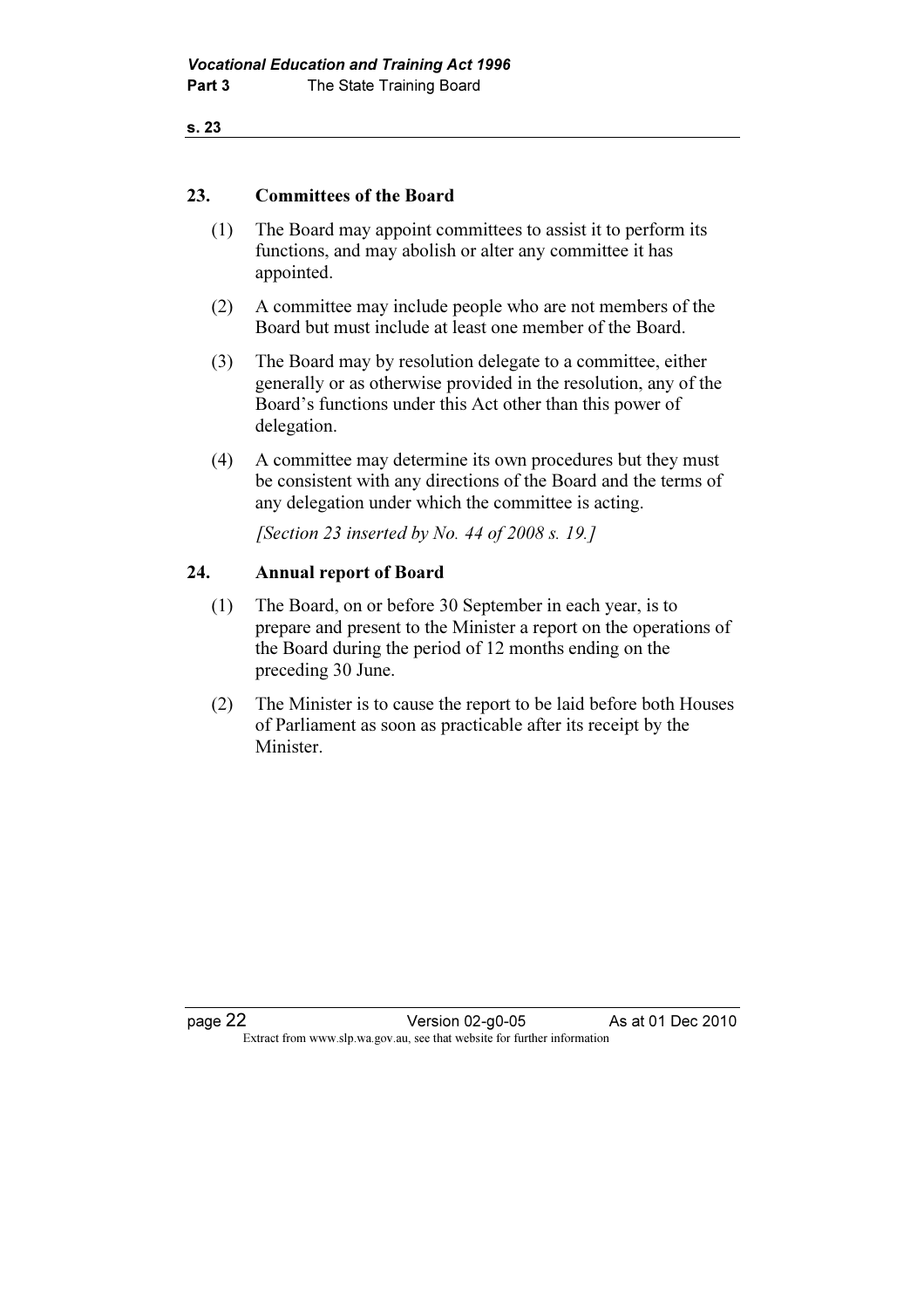## Part 4 — The Training Accreditation Council

[Division heading deleted by No. 44 of 2008 s. 20.]

### 25. Establishment of Council

- (1) There is established a council called the Training Accreditation Council.
- (2) The Council is to consist of 7 members appointed by the Minister of whom one is to be appointed by the Minister to be chairperson.
- (3) The Minister must not appoint a person as a member of the Council unless satisfied the person has expertise, qualifications or experience relevant to the Council's functions.

[Section 25 amended by No. 44 of 2008 s. 21.]

#### 26. Further provisions relating to Council

- (1) Schedule 1 has effect with respect to the Council.
- (2) Subject to this Act, the Council may determine its own procedures.
- (3) The chief executive must provide staff, services and facilities to enable the Council to perform its functions.

[Section 26 amended by No. 44 of 2008 s. 22.]

#### 27. Functions of the Council

- (1) The functions of the Council are set out in this Part and Part 7A.
- (2) The Council may do all things necessary or convenient to be done for or in connection with the performance of its functions.

[Section 27 inserted by No. 44 of 2008 s. 23.]

As at 01 Dec 2010 Version 02-g0-05 page 23<br>Extract from www.slp.wa.gov.au, see that website for further information  $\mathbf{F}$  from which we be the website for further information for further information  $\mathbf{F}$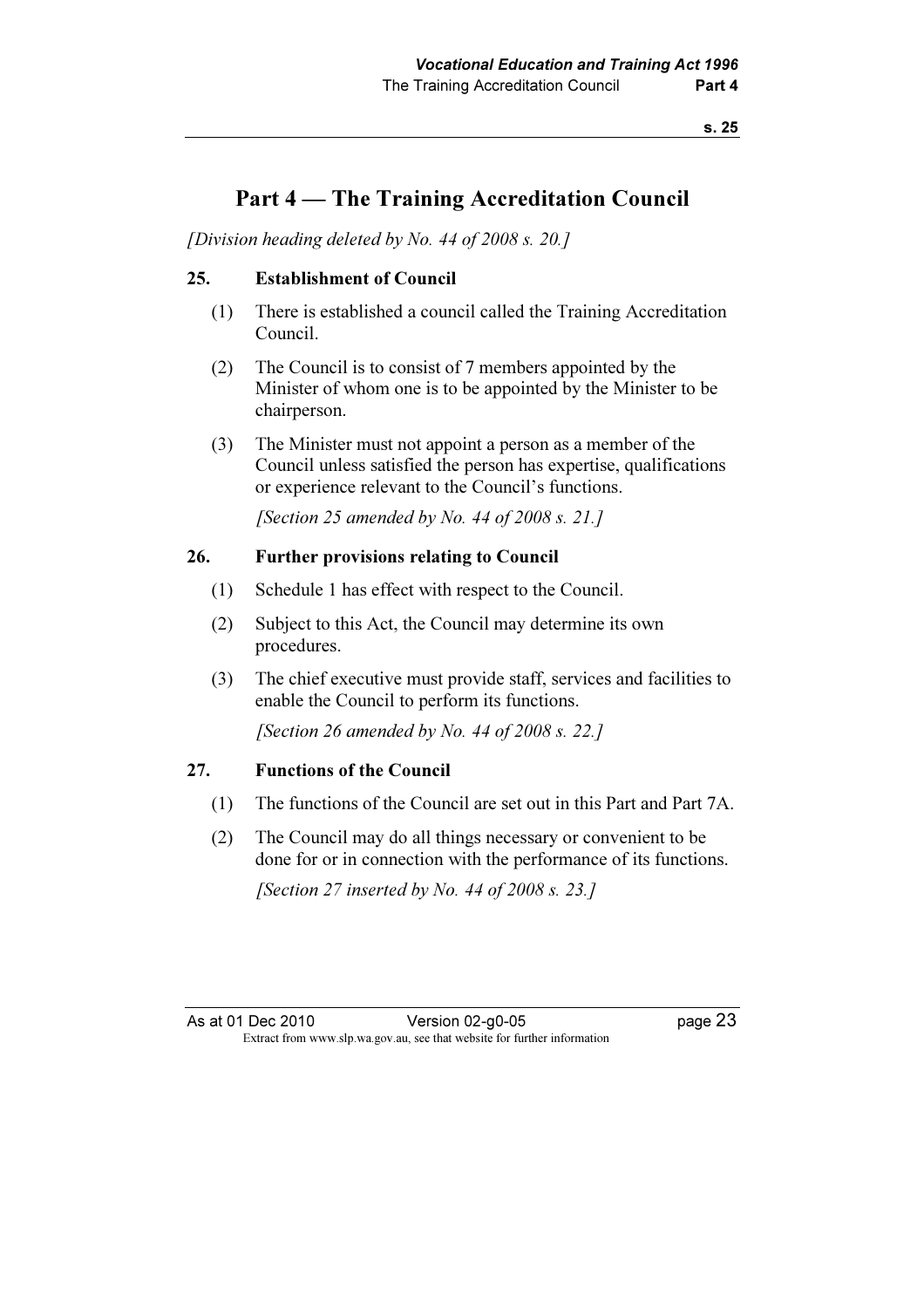s. 28

### 28. Delegation by the Council

 The Council may by resolution delegate to a person, including a committee appointed under section 29, either generally or as otherwise provided in the resolution, any of the Council's functions under this Act other than this power of delegation.

[Section 28 amended by No. 44 of 2008 s. 24.]

#### 29. Committees of the Council

- (1) The Council may appoint committees to assist it to perform its functions, and may abolish or alter any committee it has appointed.
- (2) A committee may include people who are not members of the Council but must include at least one member of the Council.
- (3) A committee may determine its own procedures but they must be consistent with any directions of the Council and the terms of any delegation under which the committee is acting.

[Section 29 inserted by No. 44 of 2008 s. 25.]

#### 30. Annual report of Council

- (1) The Council, on or before 30 September in each year, is to prepare and present to the Minister a report on the operations of the Council during the period of 12 months ending on the preceding 30 June.
- (2) The Minister is to cause the report to be laid before both Houses of Parliament as soon as practicable after its receipt by the Minister.

[Division heading deleted by No. 44 of 2008 s. 26.]

#### 31. Council may provide information to others

 (1) The Council may provide information received by it in the course of performing its functions to any person it thinks fit.

page 24 Version 02-g0-05 As at 01 Dec 2010<br>Extract from www.slp.wa.gov.au, see that website for further information  $\mathbf{F}$  from which we be the website for further information for further information  $\mathbf{F}$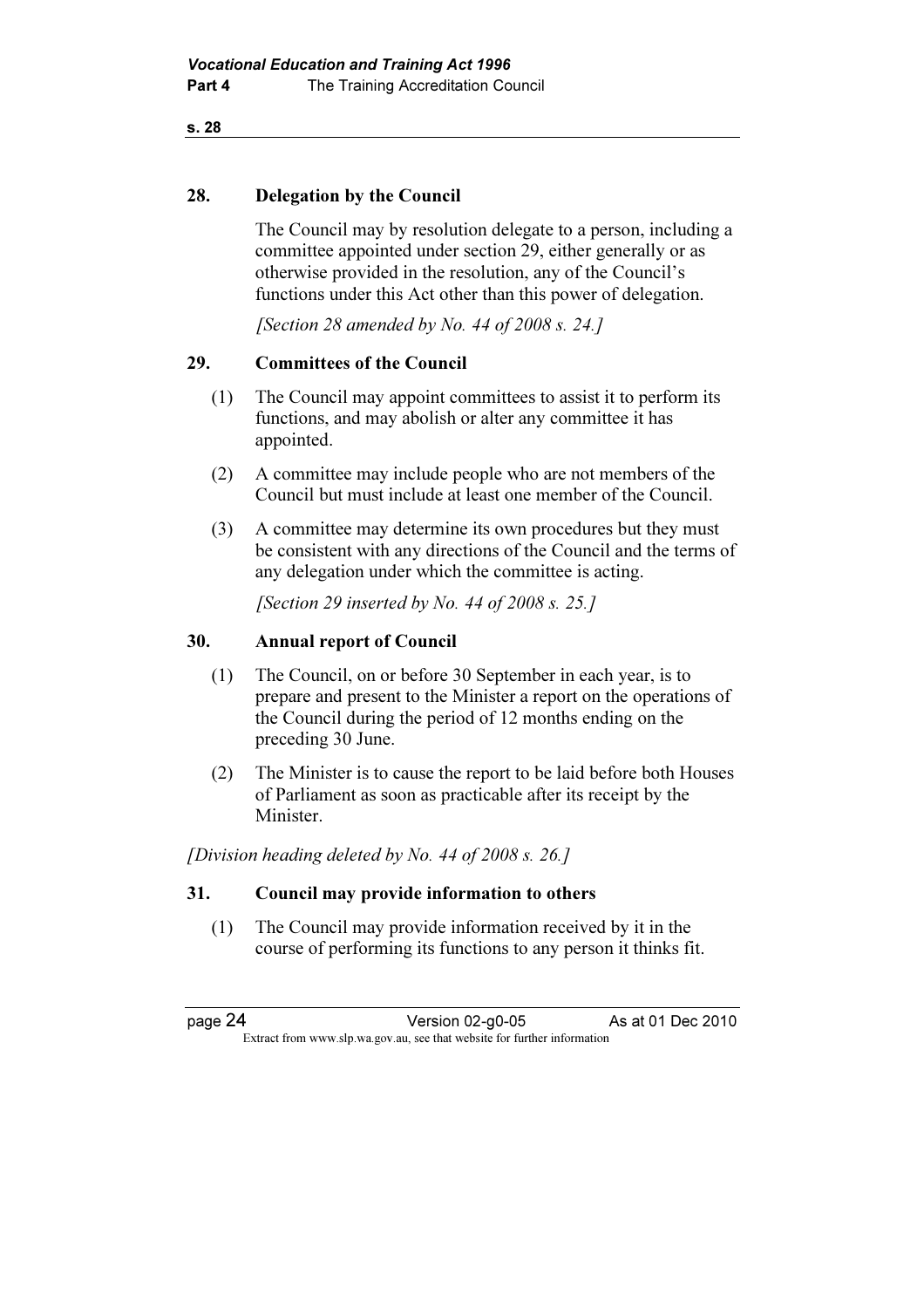- (2) Information provided under this section may be provided subject to any conditions the Council decides. [Section 31 inserted by No. 44 of 2008 s. 26.]
- [32-34. Deleted by No. 44 of 2008 s. 26.]

As at 01 Dec 2010 Version 02-g0-05 page 25 Extract from www.slp.wa.gov.au, see that website for further information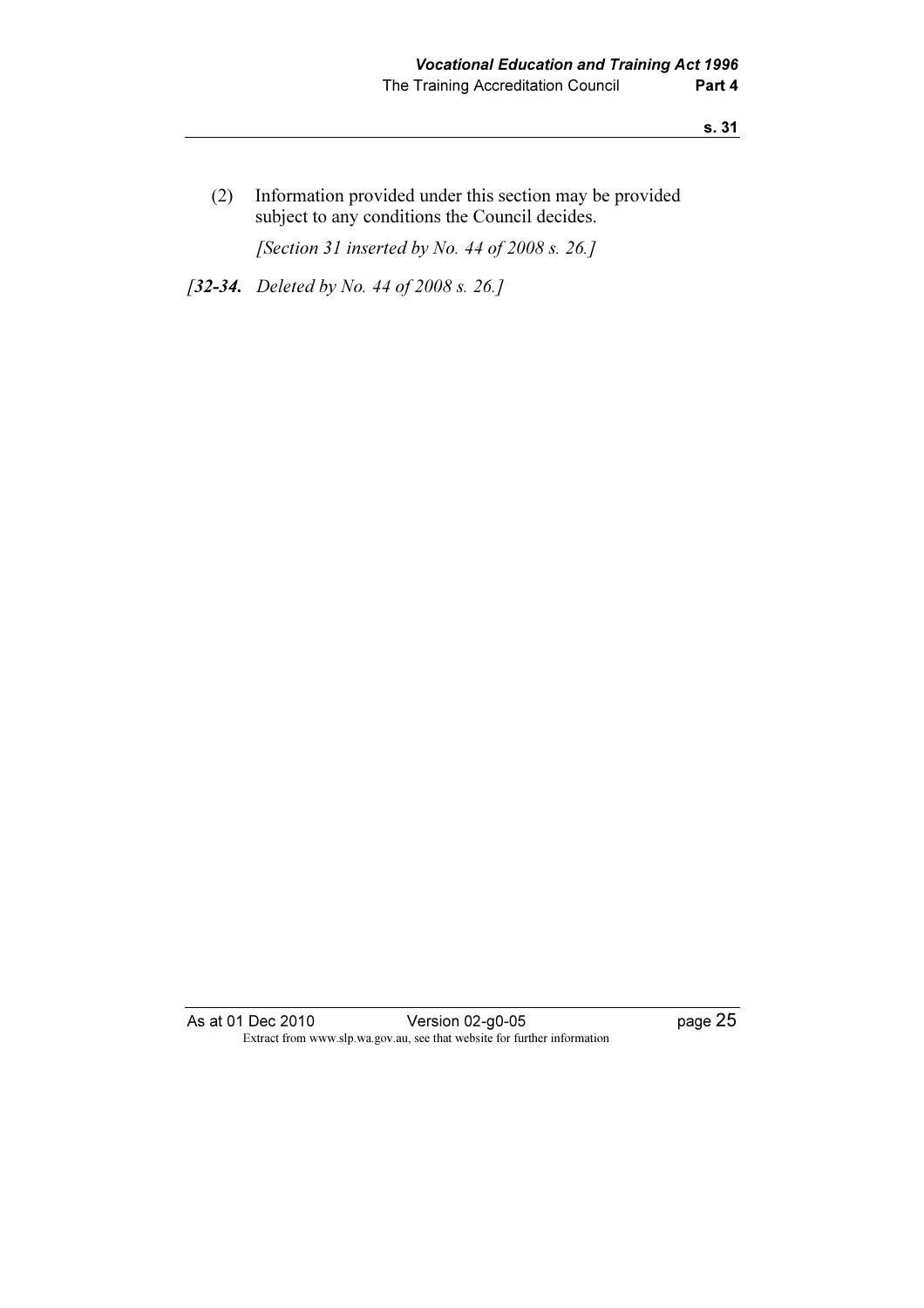## Part 5 — Colleges

## Division 1 — Establishment and functions of colleges

## 35. Establishment of colleges

 There are to be maintained in the State such colleges as the Minister considers necessary or desirable for the provision of vocational education and training and for that purpose the Minister may, by order published in the Gazette —

- (a) establish a college;
- (b) amalgamate a college or part of a college with another college or close a college;
- (c) name or rename a college; and
- (d) make provision in relation to any other matters necessary for, or incidental to —
	- (i) giving effect to the order; and
	- (ii) protecting the rights, interests and welfare of persons affected by an order by which colleges are amalgamated or a college is closed.

## 36. Constitution of colleges

- (1) A college consists of the governing council, the staff and the enrolled students of that college.
- (2) A college is a body corporate with
	- (a) perpetual succession and a common seal; and
	- (b) power to take and defend proceedings in its corporate name.
- (3) Regulations may be made under section 67 as to the custody and use of the common seal of a college or a facsimile of that seal, in this State or any other State or Territory.

page 26 **Version 02-g0-05** As at 01 Dec 2010  $\mathbf{F}$  from which we be the website for further information for further information  $\mathbf{F}$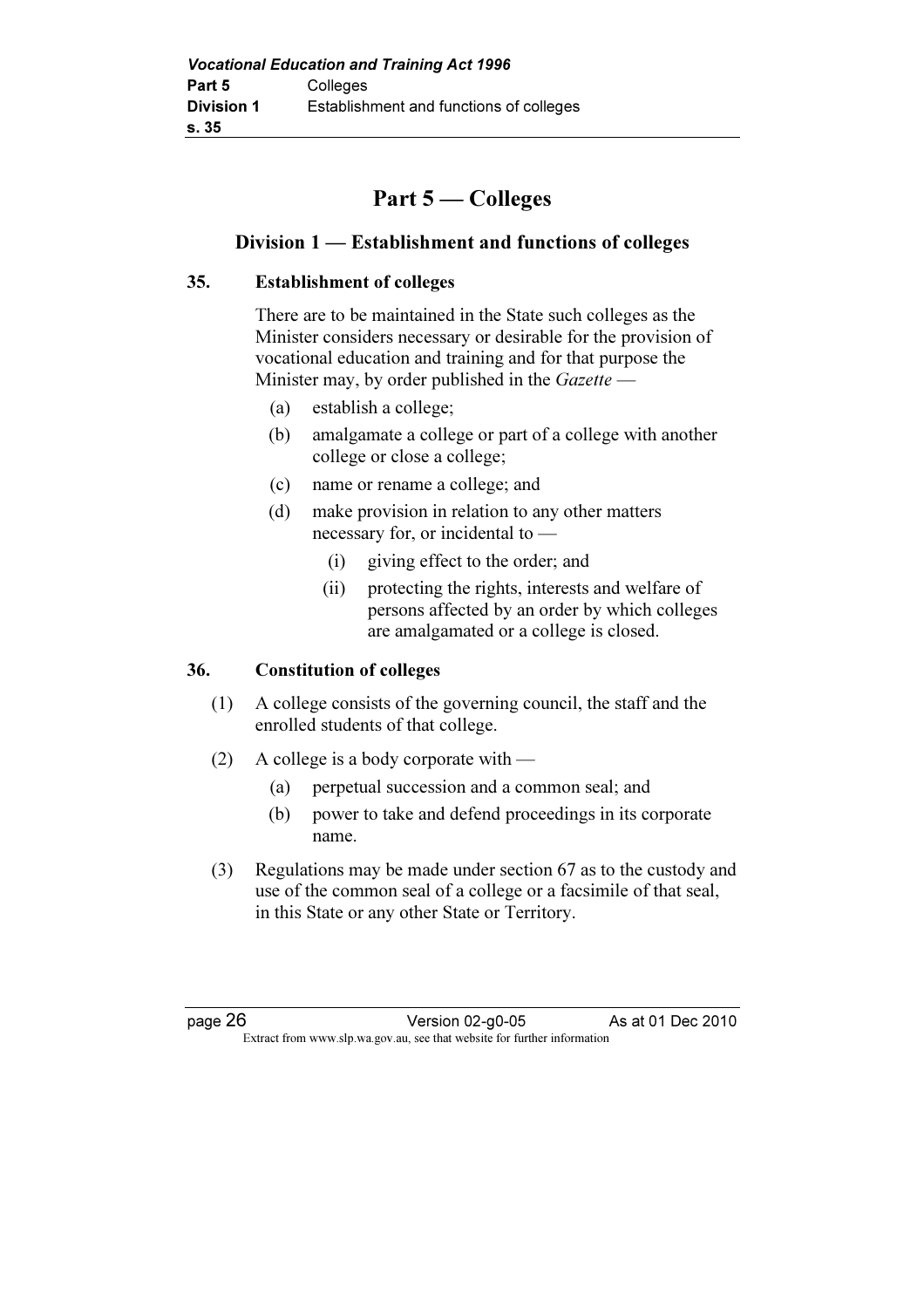#### 37. Functions of a college

(1A) In this section —

**business arrangement** has the meaning given in section  $9(4)$ ; *participate* has the meaning given in section 9(4).

- (1) The functions of a college are as follows
	- (a) to provide vocational education and training;
	- (ba) to tender for and enter into contracts for the provision by it of vocational education and training;
	- (bb) to provide vocational education and training on a fee for service basis;
	- (b) to confer awards and, if it is a registered training provider and, under the terms of its registration as such, authorised to do so —
		- (i) approved VET qualifications; and
		- (ii) prescribed VET qualifications;
	- (ca) to provide, for a fee or otherwise, or enter into contracts to provide, products, consultancy or other services in the course of, or incidental to, the provision by the college of vocational education and training;
	- (c) to undertake research and development related to vocational education and training which has a direct practical application to industry, commerce and the community;
	- (da) to turn to account the vocational education and training expertise of the college by means of the sale of services and the commercial exploitation of intellectual property, including the assignment and licensing of such property;
	- (d) to promote equality of opportunity in the undertaking of vocational education and training;
	- (ea) to provide adult and community education;
	- (e) to provide or arrange for the provision of services to its students;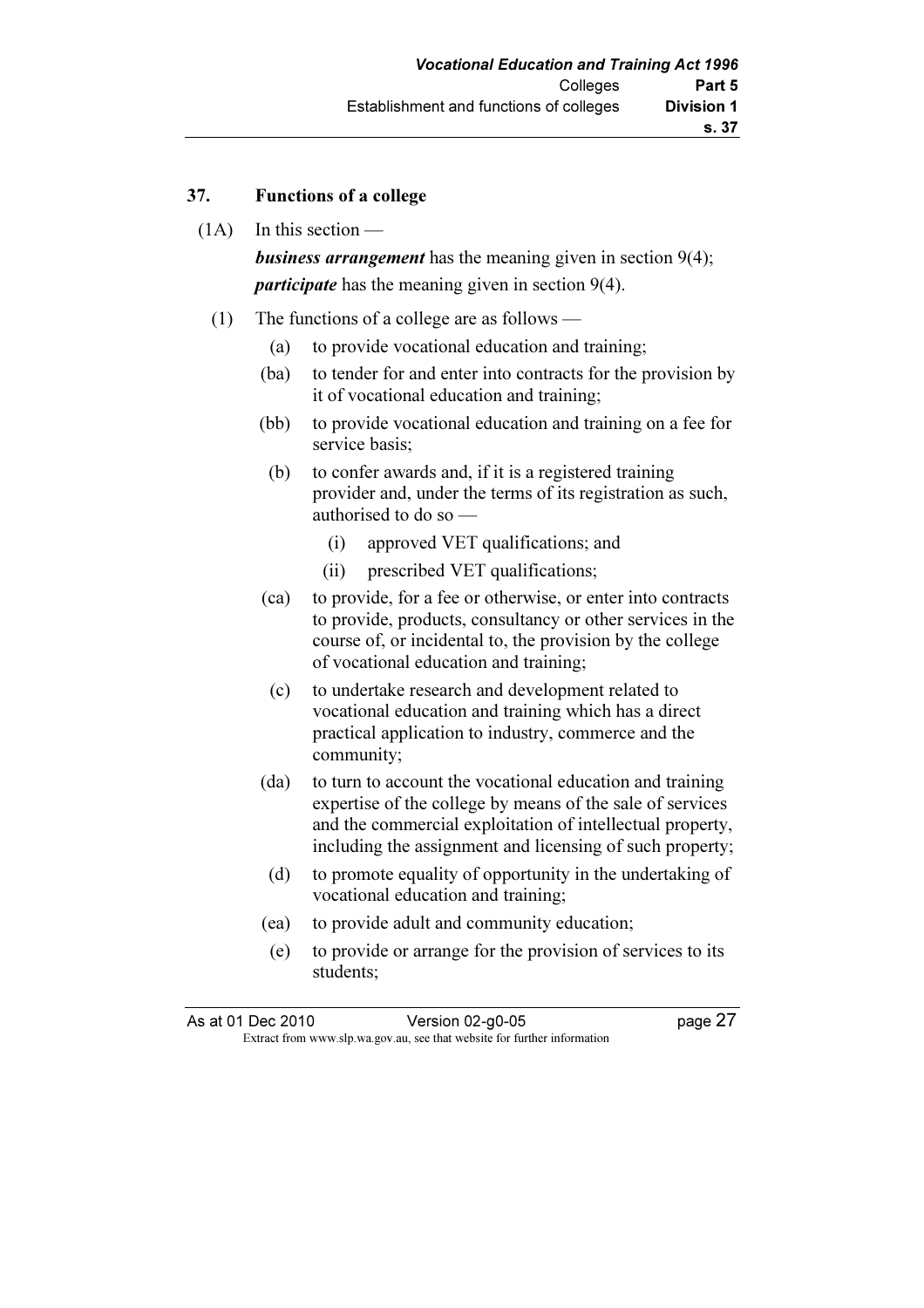|     | (fa)                                                                                                                                                                                                                                                                      | to provide housing for its staff, and residential<br>accommodation for its students;                                                                                                                   |
|-----|---------------------------------------------------------------------------------------------------------------------------------------------------------------------------------------------------------------------------------------------------------------------------|--------------------------------------------------------------------------------------------------------------------------------------------------------------------------------------------------------|
|     | (fb)                                                                                                                                                                                                                                                                      | with the approval of the Minister, to establish and<br>maintain branches of the college at such places in the<br>State as its governing council thinks fit;                                            |
|     | (f)                                                                                                                                                                                                                                                                       | with the approval of the Minister, on terms and<br>conditions approved by the Treasurer, to participate in<br>business arrangements relating to the provision of<br>vocational education and training; |
|     | (g)                                                                                                                                                                                                                                                                       | to contribute to the general development of the<br>community in the region of the college through such<br>activities as may be authorised by the Minister;                                             |
|     | (h)                                                                                                                                                                                                                                                                       | to provide education on behalf of another educational<br>institution;                                                                                                                                  |
|     | (i)                                                                                                                                                                                                                                                                       | to perform any function prescribed.                                                                                                                                                                    |
| (2) | A college must perform its functions in accordance with its<br>strategic plan last approved under section 43 and its business<br>plan last approved under section 44A.                                                                                                    |                                                                                                                                                                                                        |
| (3) | A college is not to hold land or any estate or interest in land, but<br>this subsection does not apply to the holding of land or an estate<br>or interest in land that is part of a business arrangement in<br>which the college participates under subsection $(1)(f)$ . |                                                                                                                                                                                                        |
| (4) | The power conferred by subsection $(1)(f)$ is not subject to, and<br>may be exercised despite, the State Supply Commission<br>Act 1991.                                                                                                                                   |                                                                                                                                                                                                        |

[Section 37 amended by No. 44 of 2008 s. 27.]

## 38. Vacation periods

- (1) The Minister may, by order published in the Gazette determine the vacation periods for colleges in each year.
- (2) Section 43(4) and (7) to (9) of the Interpretation Act 1984 apply to an order under this section as if it were a regulation.

page 28 **Version 02-g0-05** As at 01 Dec 2010 Extract from www.slp.wa.gov.au, see that website for further information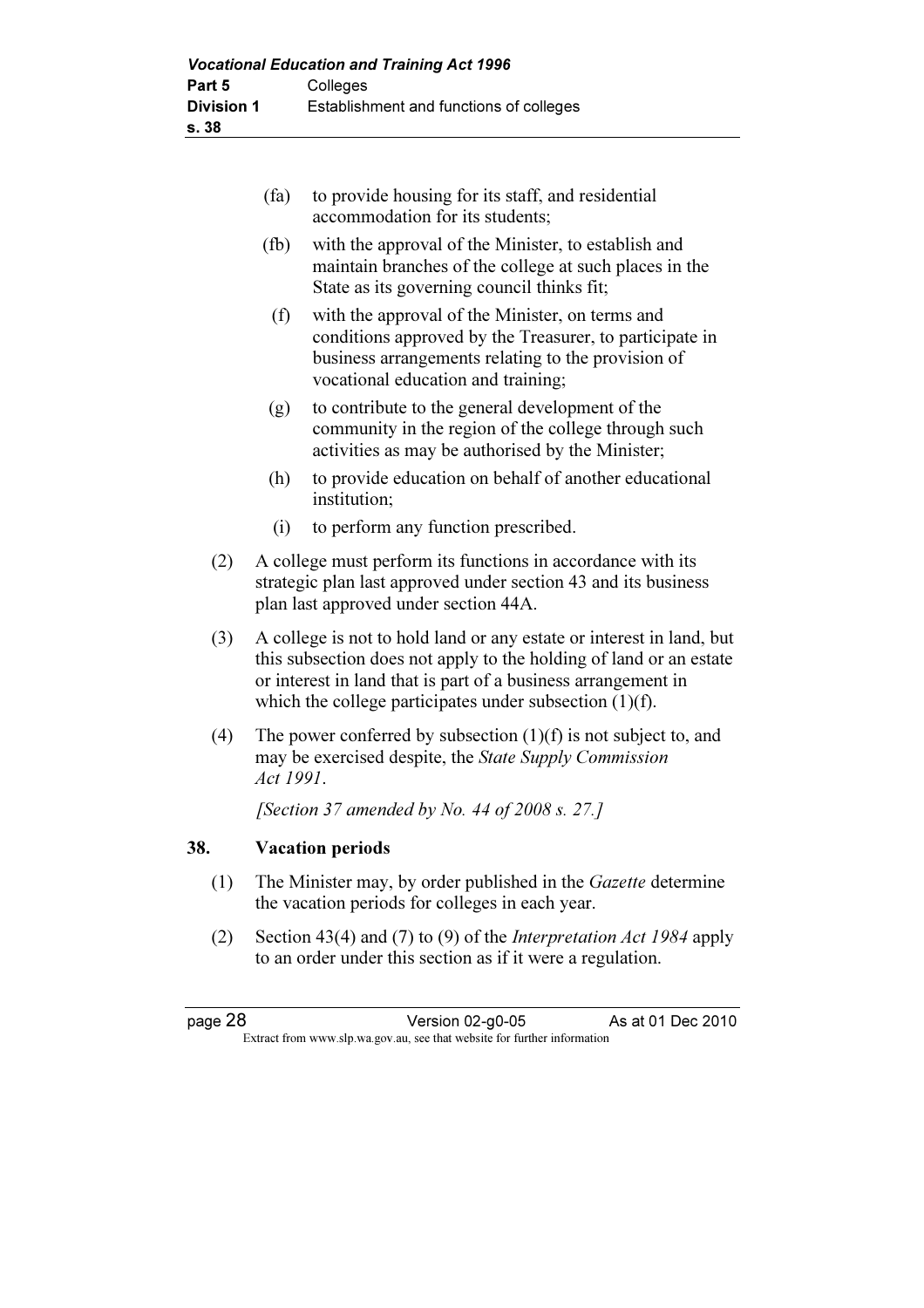## Division 2 — Governing councils

#### 39. Governing council

- (1) A college is to have a governing council.
- (2) The governing council of a college is to consist of
	- (a) a chairperson and a deputy chairperson and not less than 6 or more than 10 other members appointed by the Minister; and
	- (b) the managing director for the time being of the college.
- (3) The members referred to in subsection  $(2)(a)$  are to be appointed for their experience and expertise in education and training, industry or community affairs and for their ability to contribute to the strategic direction of the college.
- (4) A member appointed under subsection (2)(a) is to be appointed for a period not exceeding 3 years and is eligible for re-appointment.

### 40. Further provisions relating to governing councils

- (1) Schedule 1 has effect with respect to governing councils.
- (2) Subject to this Act, a governing council may determine its own procedures.

## 41. Interim governing councils

- (1) The governing council of a college is to be constituted on the day specified in the order by which the college is established.
- (2) Until the governing council of a college is constituted the college may, if necessary, be administered by an interim governing council appointed under subsection (3).
- (3) The Minister may, by order published in the Gazette (whether before, with or after the order by which the college is established) —
	- (a) appoint such number of persons as he or she thinks fit to be the interim governing council of the college;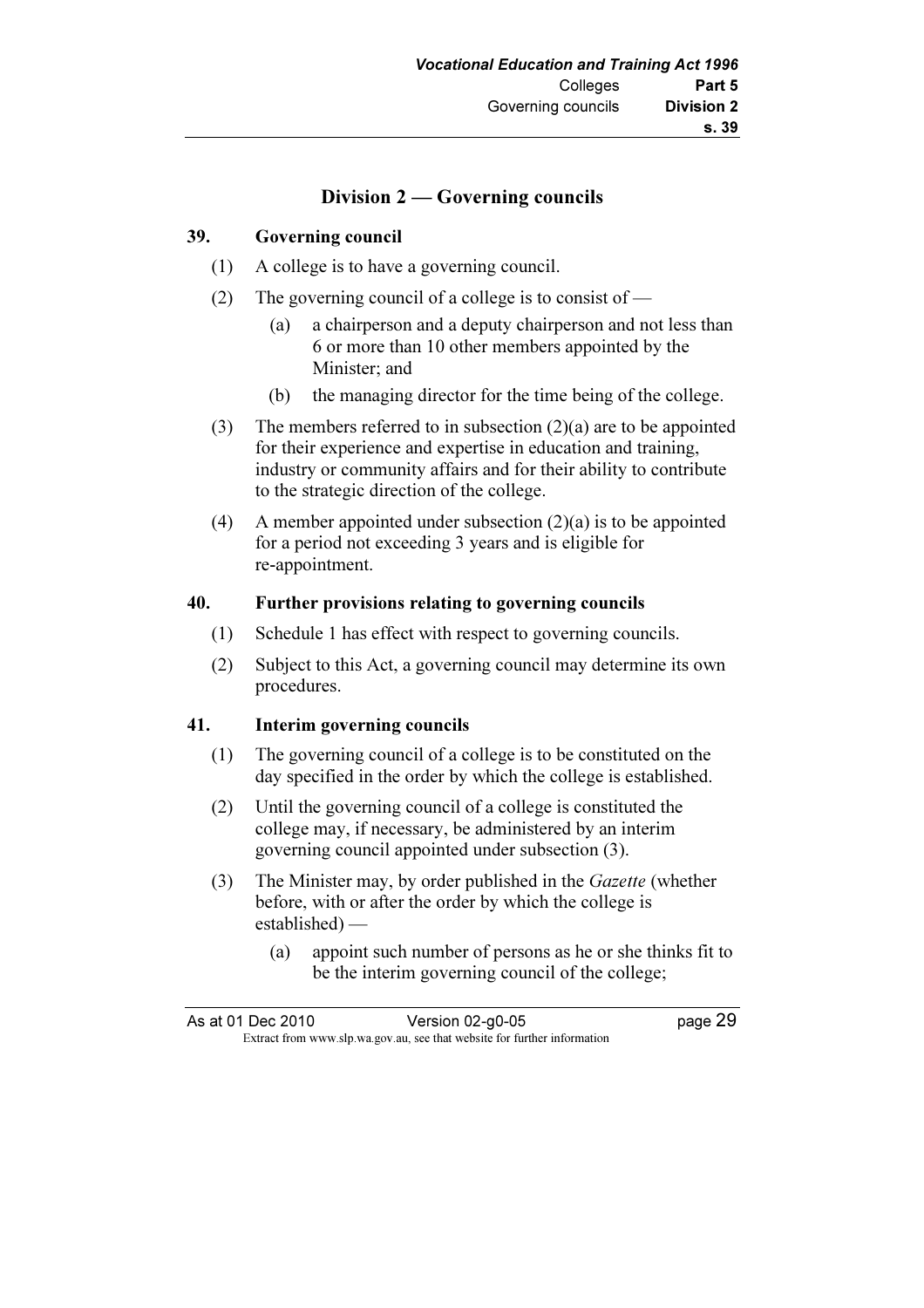- (b) make provision in relation to the terms of appointment of and the procedures to be followed by, an interim governing council; and
- (c) authorise the interim governing council to exercise such of the powers of a governing council as are specified in the notice.

### 42. Functions of a governing council

- (1) The governing council is the governing body of a college with authority in the name of the college to perform the functions of the college and govern its operations and affairs.
- (2) A governing council of a college may do all things necessary or convenient to be done for or in connection with the performance of its functions.
- (3) A governing council may perform its functions in another State or a Territory if that is necessary or convenient for the performance of the functions of the college.
- (4) In performing its functions the governing council of a college must ensure the college's courses, programmes and services are responsive to, and meet, the needs of students, industry and the community.

[Section 42 amended by No. 44 of 2008 s. 28.]

#### 43. Strategic plans

- (1) Before 1 September in each year, or before some other date notified to the college by the Minister in writing, a college must give the Minister a draft strategic plan for the college for such period, beginning on the following 1 January, as is prescribed.
- (2) A college's strategic plan must set out
	- (a) the college's medium to long term objectives (including economic and financial objectives) and operational targets and how those objectives and targets will be achieved; and

page 30 **Version 02-g0-05** As at 01 Dec 2010  $\mathbf{F}$  from which we be the website for further information for further information  $\mathbf{F}$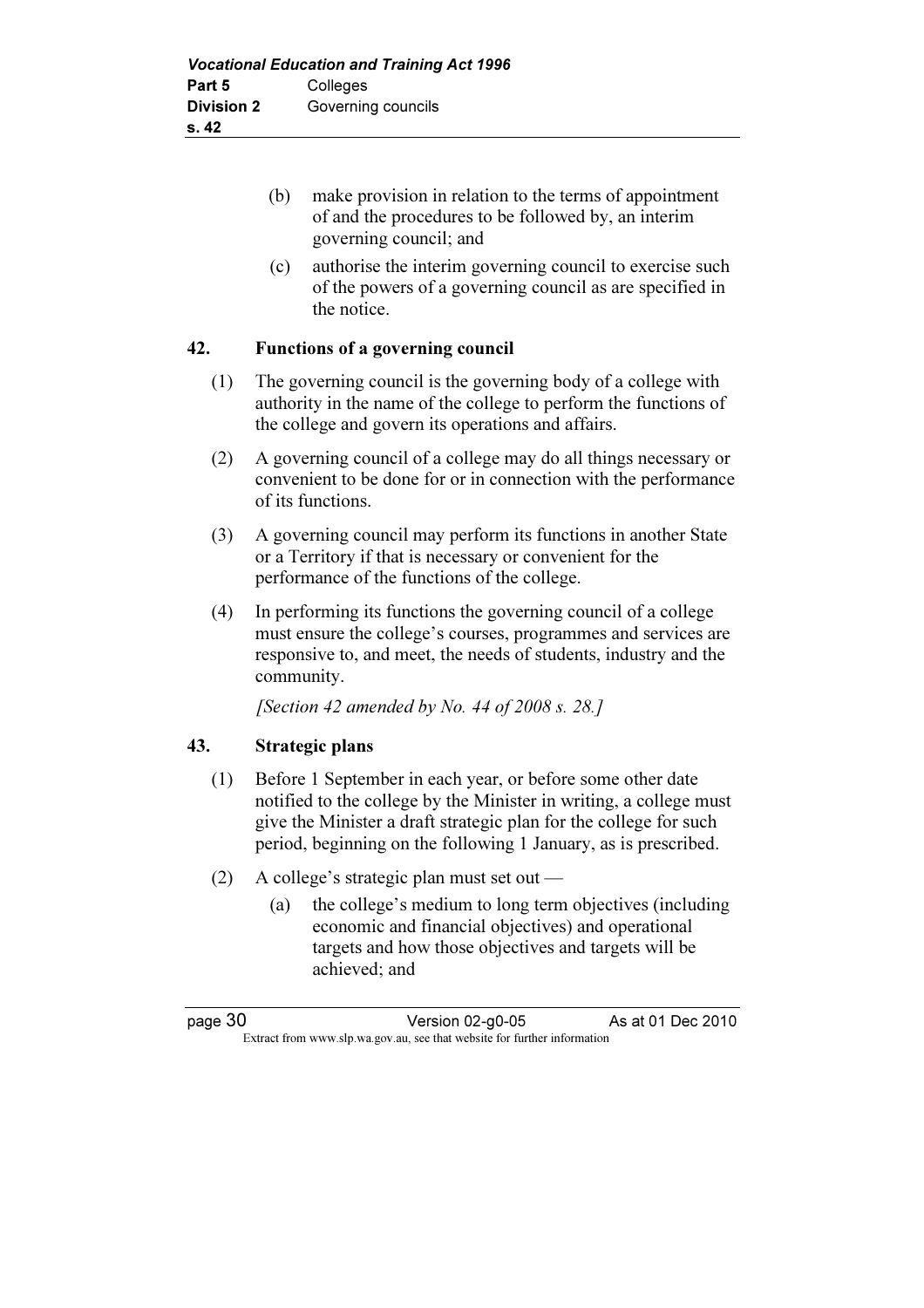- (b) any other matters that are prescribed.
- (3) A college's strategic plan must be consistent with the State Training Plan.
- (4) The Minister may approve a draft plan received from a college under this section or refuse to approve it and require the college to prepare another or an amended draft.
- (5) A college may change a plan approved by the Minister under this section with the approval of the Minister.

[Section 43 inserted by No. 44 of 2008 s. 29.]

### 44A. Annual business plans

- (1) Before 1 September in each year, or before some other date notified to the college by the Minister in writing, a college must give the Minister a draft business plan for the college for the year that begins on the following 1 January.
- (2) A college's business plan for a year must set out
	- (a) the vocational education and training that the college plans to provide in the year; and
	- (b) the other functions of the college that it plans to perform in the year; and
	- (c) any other matters that are prescribed.
- (3) A college's business plan for a year must be consistent with the State Training Plan, and the college's strategic plan (if any) approved under section 43, that apply to the year.
- (4) The Minister may approve a draft plan received from a college under this section or refuse to approve it and require the college to prepare another or an amended draft.
- (5) A college may change a plan approved by the Minister under this section with the approval of the Minister.

[Section 44A inserted by No. 44 of 2008 s. 30.]

As at 01 Dec 2010 Version 02-g0-05 Page 31  $\mathbf{F}$  from which we be the website for further information for further information  $\mathbf{F}$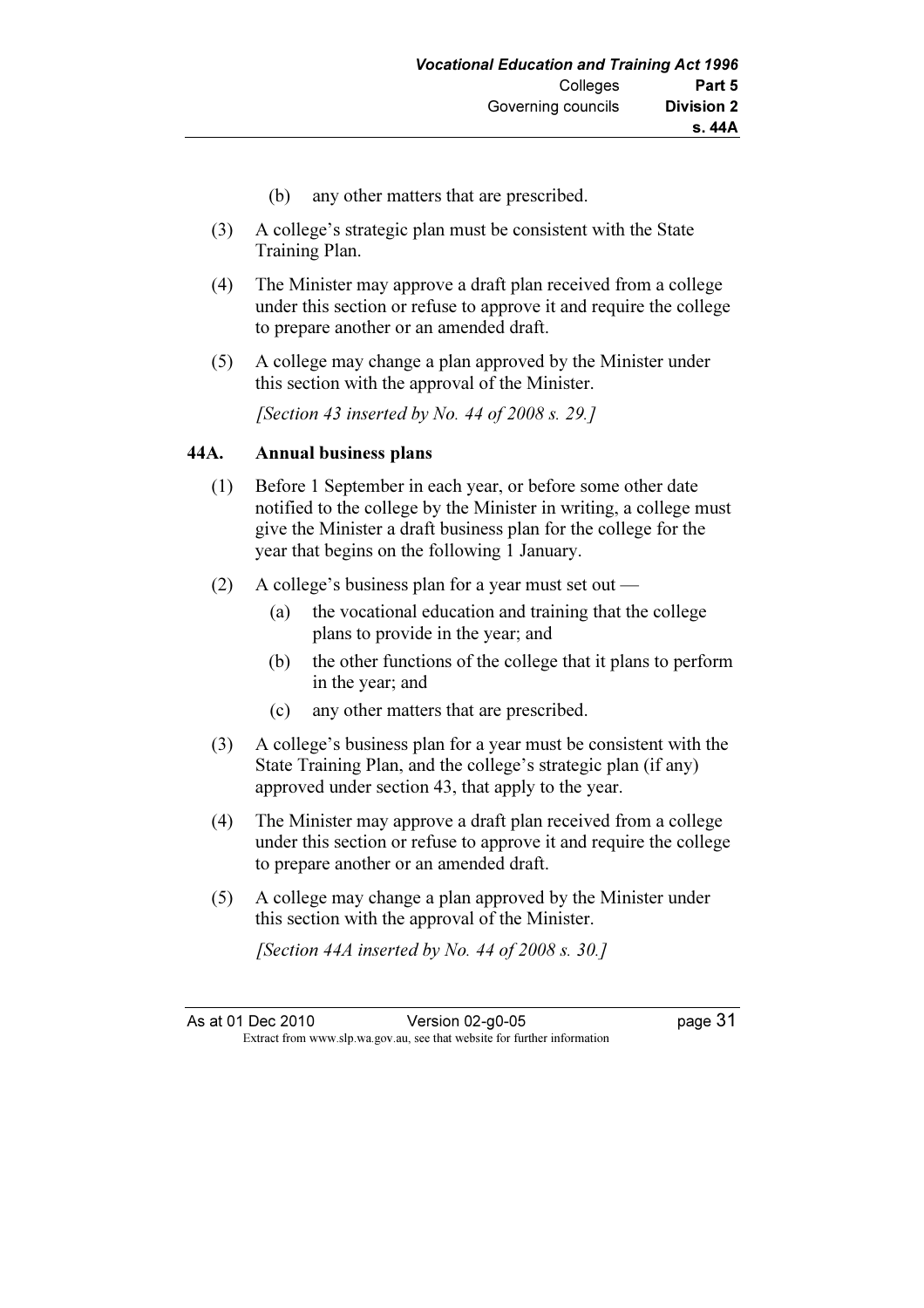## 44. By-laws

 With the approval of the Minister, a governing council may make by-laws —

- (a) for the safe operation and efficient management of lands and facilities under the management or control of the college, regulating entry on to, use of and conduct on, those lands and facilities and providing disciplinary consequences and penalties not exceeding \$1 000 for breach of those by-laws; and
- (b) prescribing
	- (i) the classes of membership and the conditions or qualifications for membership of a student association; and
	- (ii) the functions of a student association and other matters that are necessary or convenient for the effective performance of those functions.

## 45. Delegation by governing council

- (1) Subject to subsection (2), a governing council may delegate the performance of all or any of its functions under this Act, other than its power under section 44 to make by-laws, to the managing director of the college.
- (2) The managing director of a college to whom a function is delegated under subsection (1) may subdelegate that function to a person employed by the college with the approval of the governing council but not otherwise.

## 46. Managing director

- (1) A chief executive officer is to be appointed under Part 3 of the Public Sector Management Act 1994 for each college.
- (2) The chief executive officer for a college is to be called the managing director of the college.

page 32 Version 02-g0-05 As at 01 Dec 2010<br>Extract from www.slp.wa.gov.au, see that website for further information  $\mathbf{F}$  from which we be the website for further information for further information  $\mathbf{F}$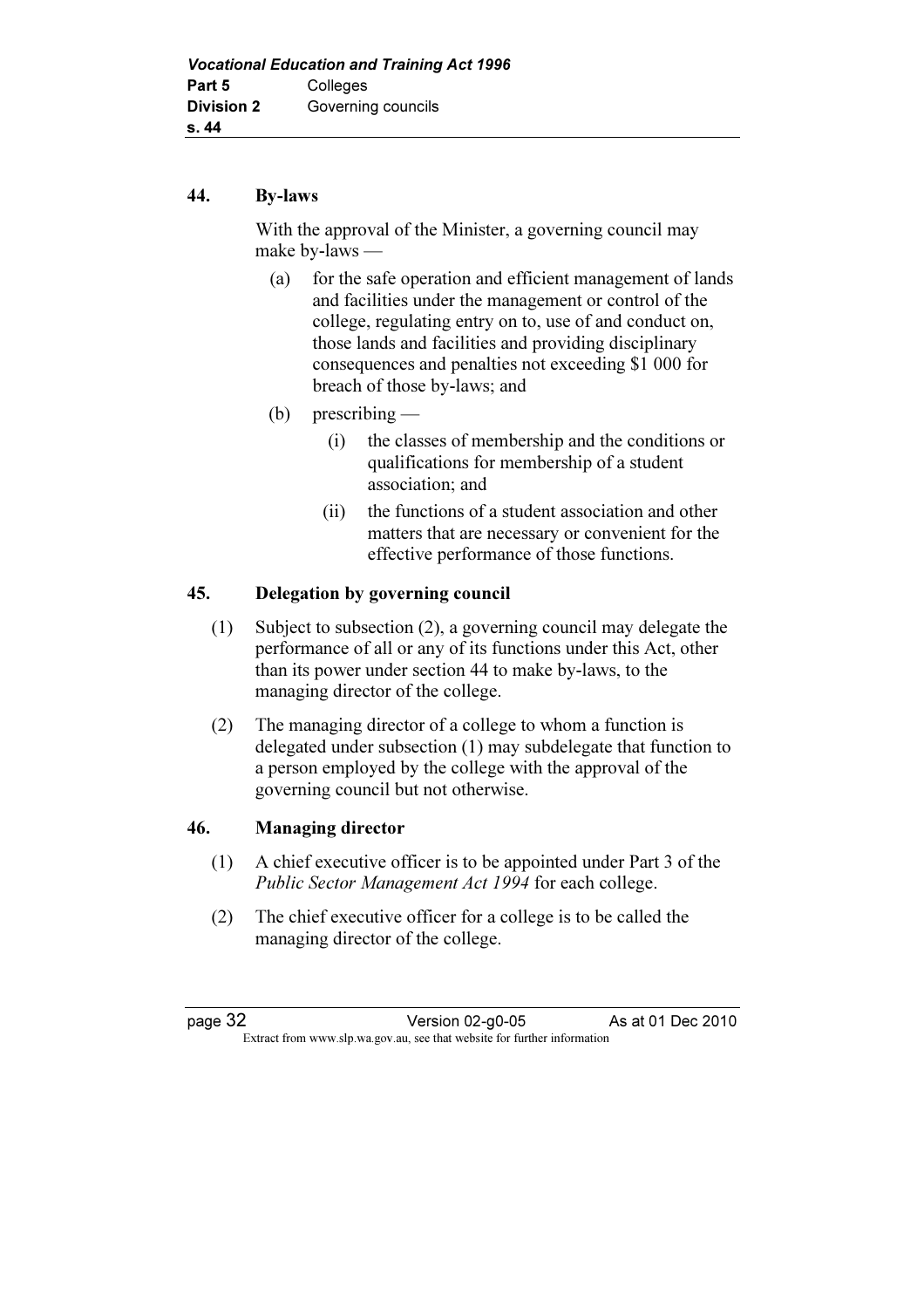### 47. College employees

 A college is to employ such persons as the governing council considers necessary to enable the functions of the college and the governing council to be performed.

## Division 3 — Financial provisions

### 48. Funds of a college

A college's funds consist of the following —

- (a) monies appropriated by Parliament;
- (b) monies received from commercial activities conducted by the college;
- (c) monies borrowed by it under section 51;
- (d) any other monies lawfully received by it.

[Section 48 inserted by No. 44 of 2008 s. 31.]

### 49. Use of a college's funds

A college's funds are to be applied to meet the following —

- (a) the college's expenses in performing its functions;
- (b) the remuneration and allowances payable under section 63 to the members of the college's governing council;
- (c) the salaries and wages of, and the other expenses associated with the employment of —
	- (i) the college's managing director; and
	- (ii) the college's staff.

[Section 49 inserted by No. 44 of 2008 s. 31.]

### 50. College accounts

 (1) An account called the (name of college) Account is to be established for each college —

As at 01 Dec 2010 Version 02-g0-05 page 33<br>Extract from www.slp.wa.gov.au, see that website for further information  $\mathbf{F}$  from which we be the website for further information for further information  $\mathbf{F}$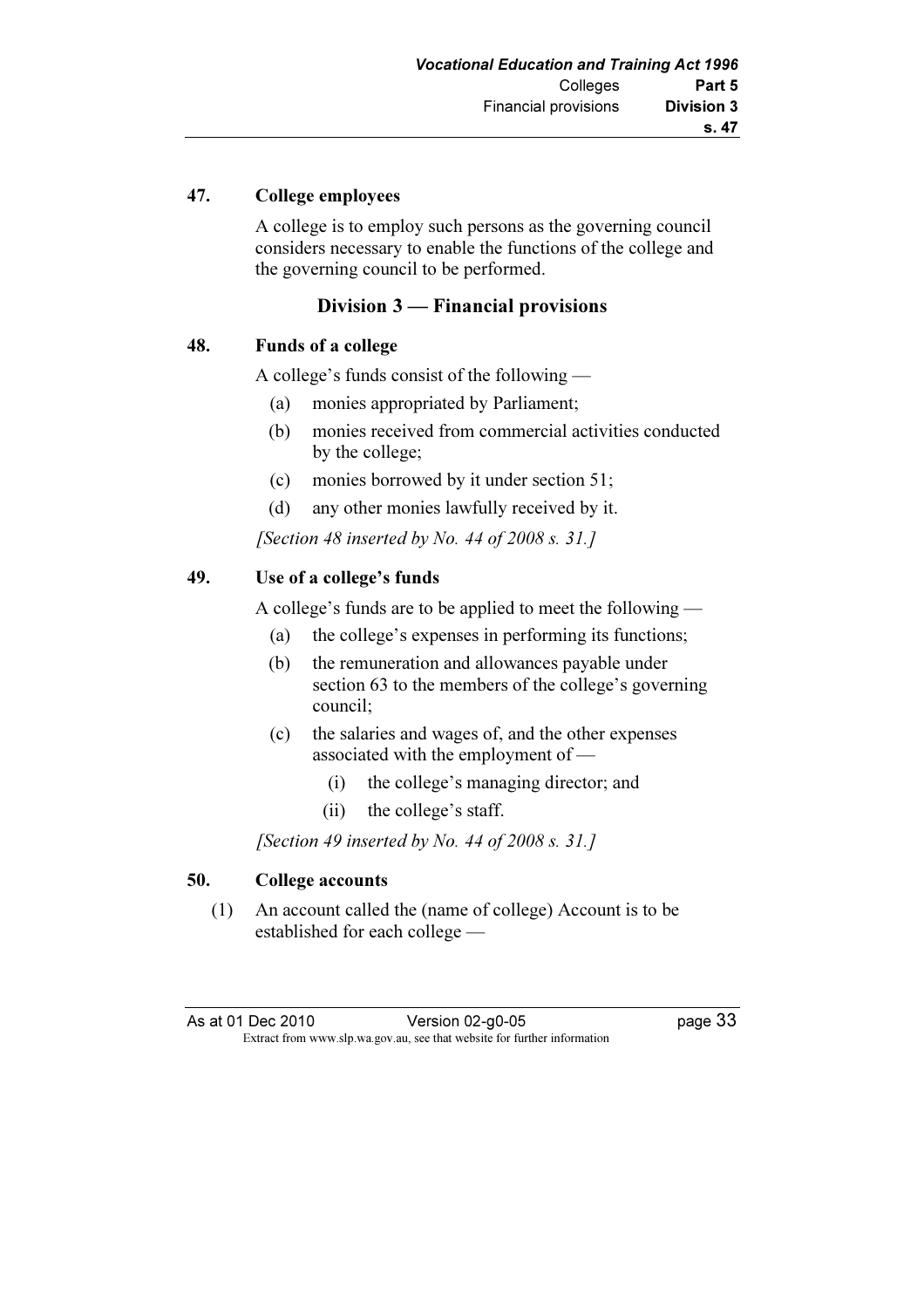51.

|     | as an agency special purpose account under the<br>(a)<br>Financial Management Act 2006 section 16; or                            |  |  |
|-----|----------------------------------------------------------------------------------------------------------------------------------|--|--|
|     | with the approval of the Treasurer, at a bank as defined<br>(b)<br>in section 3 of that Act.                                     |  |  |
| (2) | Any funds of a college referred to in section 48 must be credited<br>to the college's account.                                   |  |  |
| (3) | Any funds of a college applied under section 49 must be debited<br>to the college's account.                                     |  |  |
|     | [Section 50 inserted by No. 44 of 2008 s. 31.]                                                                                   |  |  |
| 51. | Power to borrow                                                                                                                  |  |  |
|     | A college may borrow money on such terms and conditions as<br>the Treasurer approves.                                            |  |  |
| 52. | <b>Power to invest</b>                                                                                                           |  |  |
|     | If a college's account is maintained at a bank, the governing<br>council may, with the written approval of the Treasurer, invest |  |  |

council may, with the written approval of the Treasurer, invest any funds of the college that are not immediately required for the purposes of this Act in the manner that moneys in the Public Bank Account may be invested under the Financial Management Act 2006.

[Section 52 amended by No. 77 of 2006 Sch. 1 cl. 174(8); No. 44 of 2008 s. 32.]

## 53. Minister may direct transfer of college's funds

 If the Minister is satisfied that there is available in a college's account a credit balance in excess of the amount reasonably required by the college, the Minister may direct that the whole or a part of that excess be credited to —

- (a) another college's account; or
- (b) an account to which the Financial Management Act 2006 applies that is operated for or in connection with the purposes of this Act.

| page 34 | Version 02-g0-05                                                         | As at 01 Dec 2010 |
|---------|--------------------------------------------------------------------------|-------------------|
|         | Extract from www.slp.wa.gov.au, see that website for further information |                   |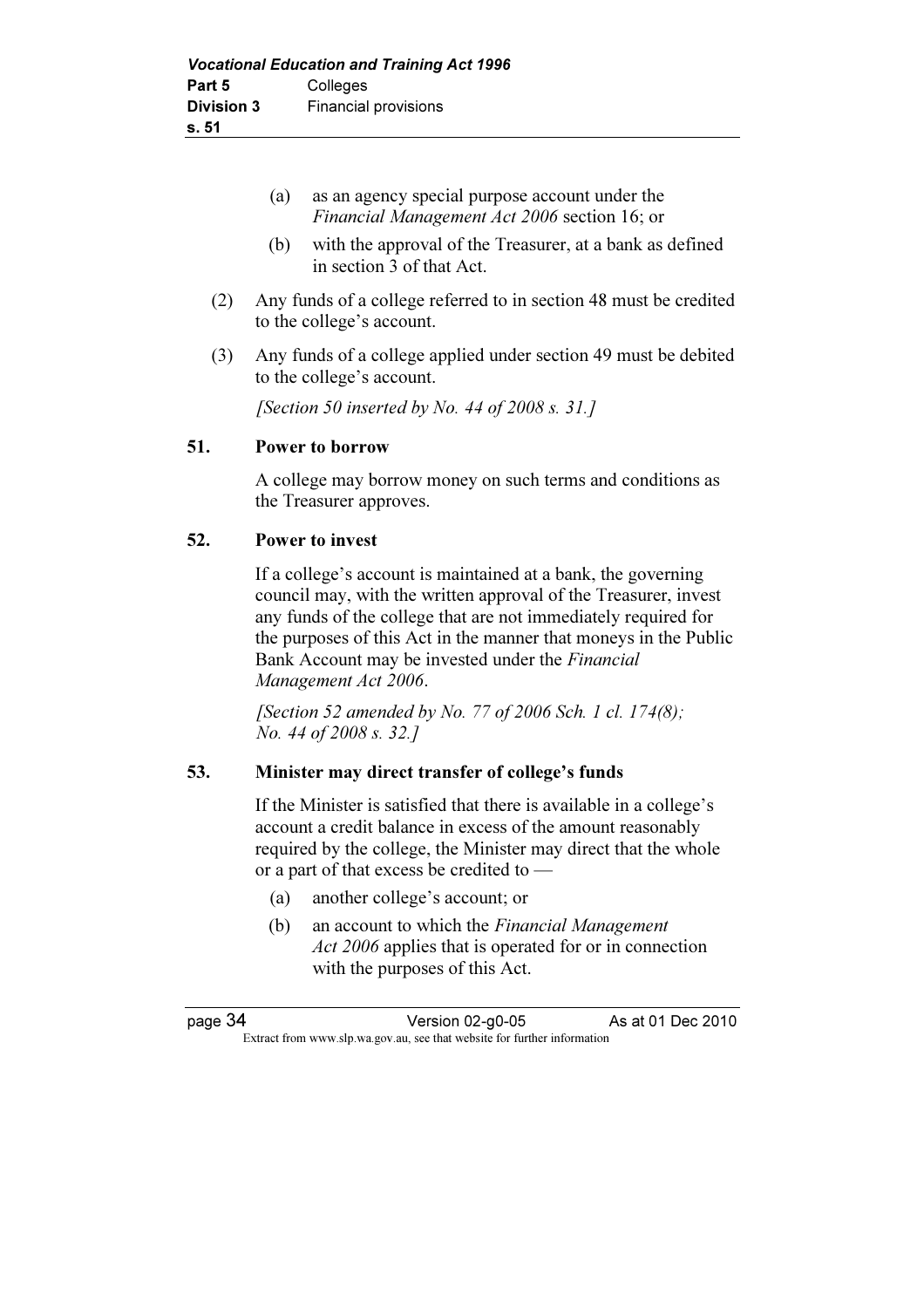[Section 53 inserted by No. 44 of 2008 s. 33.]

## 54. Application of Financial Management Act 2006 and Auditor General Act 2006

- (1) The provisions of the Financial Management Act 2006 and the Auditor General Act 2006 regulating the financial administration, audit and reporting of statutory authorities apply to and in respect of a college and its operations.
- (2) The financial year of a college begins on 1 January and ends on 31 December and a reference in the Financial Management Act 2006 to an annual report is to be construed accordingly.
- (3) The Minister, with the approval of the Treasurer, may determine that for the purposes of this section in respect of any operation of the college another period of one year may be substituted for the financial year referred to in subsection (2).

[Section 54 amended by No. 77 of 2006 Sch. 1 cl. 174(9)-(11); No. 44 of 2008 s. 34.]

## Division 4 — Failure of governing council to operate efficiently etc.

## 55. Minister may take action where governing council fails to operate efficiently etc.

 Where, in the opinion of the Minister, the governing council of a college has failed, or is failing —

- (a) to operate efficiently or effectively; or
- (b) to perform its functions in accordance with the college's strategic plan last approved under section 43 or its business plan last approved under section 44A; or
- (c) otherwise to adequately and properly perform its functions,

 the Minister is to give that governing council written notice, detailing how, in the Minister's opinion, it has failed or is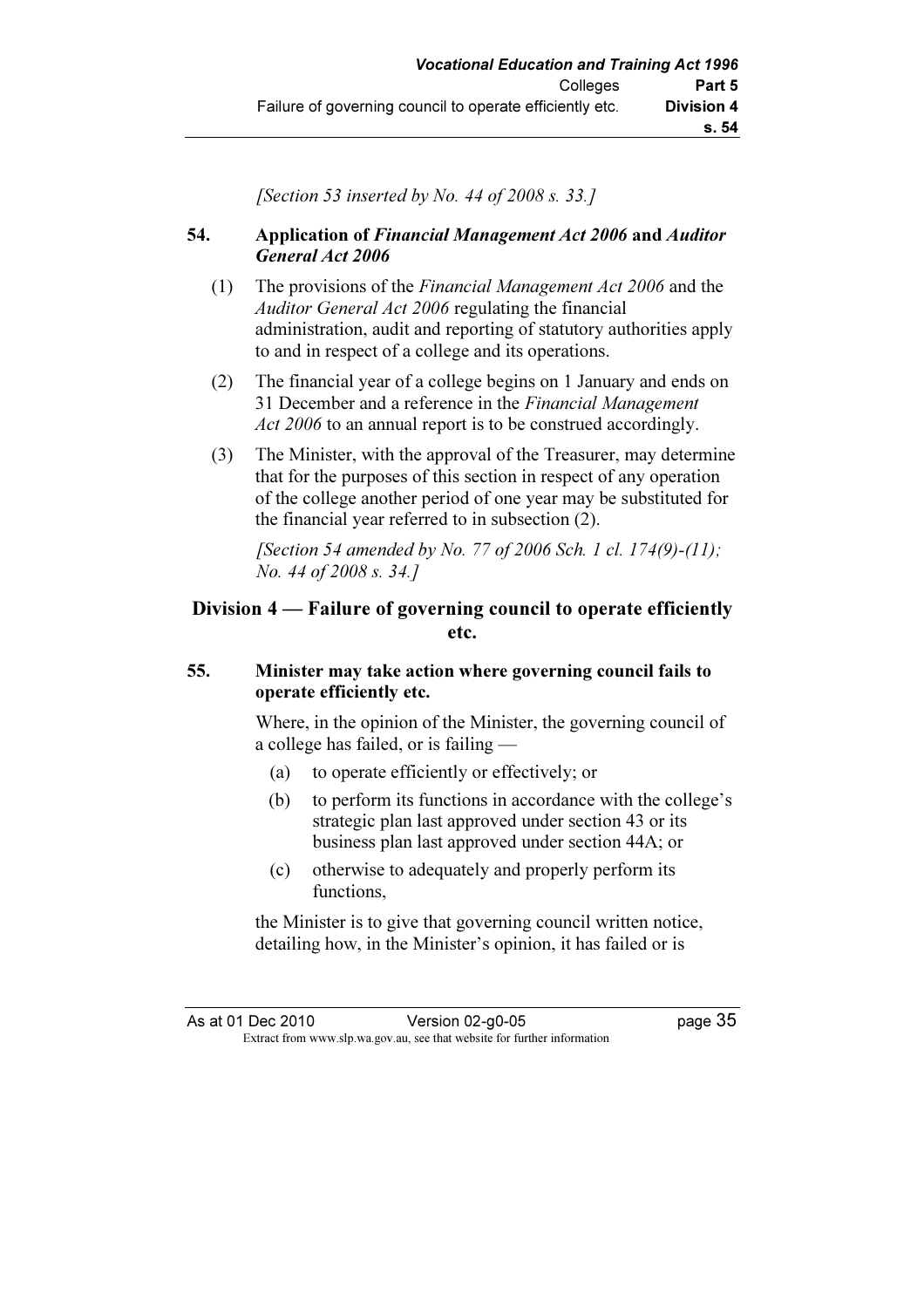failing and requiring it to remedy the failure within the time specified in the notice.

[Section 55 amended by No. 44 of 2008 s. 35.]

## 56. Order assuming functions or appointing administrator

- (1) Where in the opinion of the Minister a governing council has failed to comply with a notice under section 55 the Minister may, by order published in the Gazette —
	- (a) remove the members of the governing council from office and appoint another governing council or appoint an administrator to perform the functions of the governing council; or
	- (b) amalgamate the college with another college or close the college.
- (2) An order under subsection (1) may make provision in relation to any other matters necessary for or incidental to —
	- (a) giving effect to the order; and
	- (b) protecting the rights, interests and welfare of persons affected by the order.
- (3) An order under subsection (1) may be expressed to take effect on the day of publication, on a day specified in the order being a day not later than the day of publication or on the happening of an event specified in the order and to continue in effect until a day, or the happening of an event, so specified.

## Division 5 — Miscellaneous matters

[Heading inserted by No. 44 of 2008 s. 36.]

## 57A. Closure of college, consequences of

 $(1)$  In this section —

closing day of a college, means the day on which an order that closes the college, published under section 35(b) or 56(1)(b), takes effect.

page 36 Version 02-g0-05 As at 01 Dec 2010<br>Extract from www.slp.wa.gov.au, see that website for further information  $\mathbf{F}$  from which we be the website for further information for further information  $\mathbf{F}$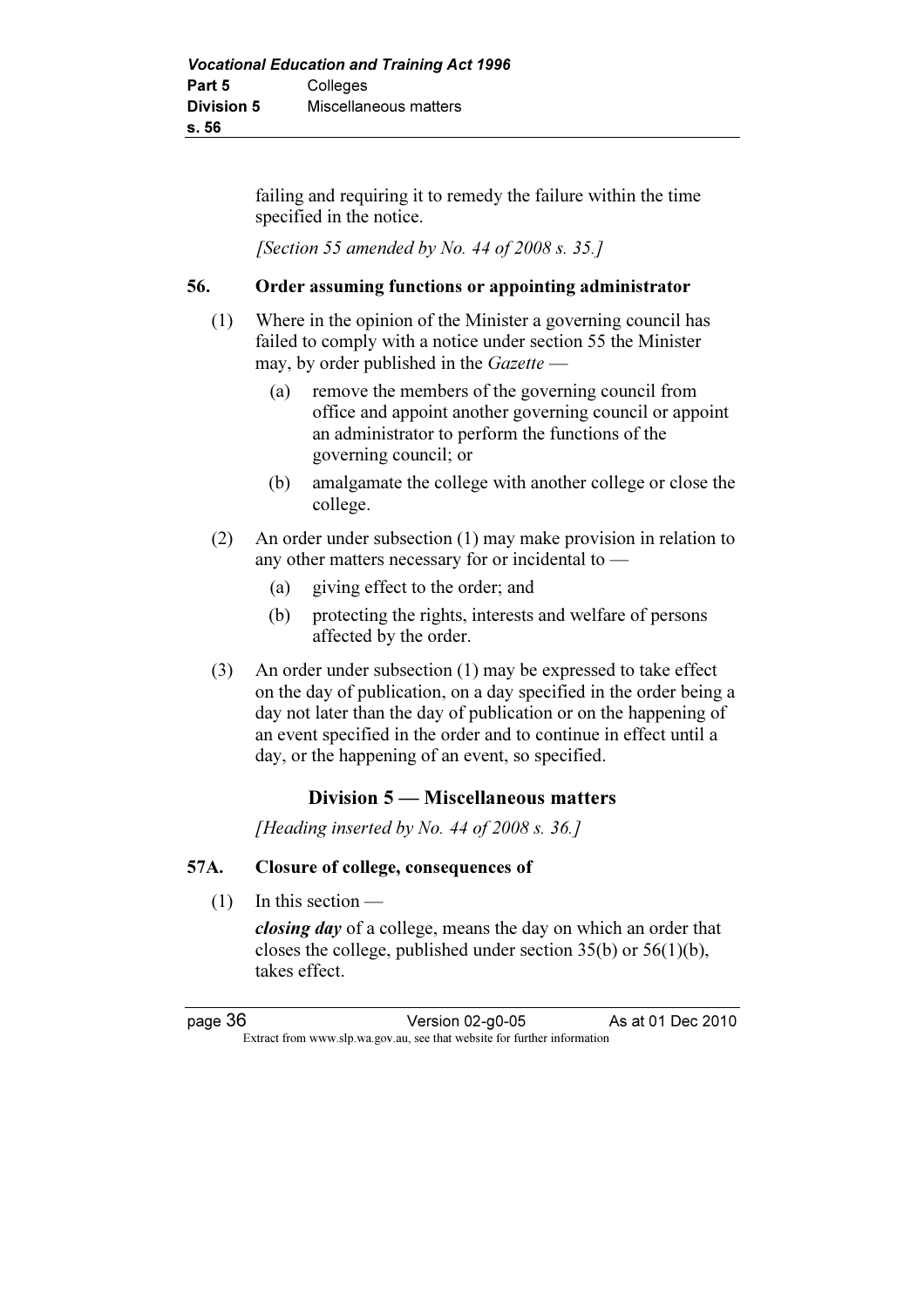- (2) The Minister must notify the Treasurer as soon as practicable after publishing an order under section 35(b) or 56(1)(b) that closes a college.
- (3) On the closing day of a college the following provisions apply —
	- (a) all assets and rights of the college become assets and rights of the Minister without the need for any transfer;
	- (b) all liabilities of the college, including contingent liabilities, become liabilities of the Minister;
	- (c) any agreement to which the college is a party (other than one to which the Minister was the other party) has effect as if the Minister was substituted for the college as a party to that agreement;
	- (d) all proceedings commenced before the closing day by or against the college are to be taken to be proceedings pending by or against the Minister;
	- (e) anything done or omitted to be done in relation to the assets, rights and liabilities referred to in paragraphs (a) and (b) before the closing day by, to or in respect of the college (to the extent that that thing has any force or effect) is to be taken to have been done by, to or in respect of the Minister;
	- (f) the Minister becomes the owner of all the college's registers, documents, books and other records, however compiled, recorded or stored and of any tape, disk or other device or medium relating to such records;
	- (g) the status of a college as a body corporate ceases.
- (4) The Minister is to complete the winding-up of the operations and affairs of the college as soon as practicable after the closing day and for that purpose the Minister has, and may exercise, any powers that are necessary.

As at 01 Dec 2010 Version 02-g0-05 Page 37  $\mathbf{F}$  from which we be the website for further information for further information  $\mathbf{F}$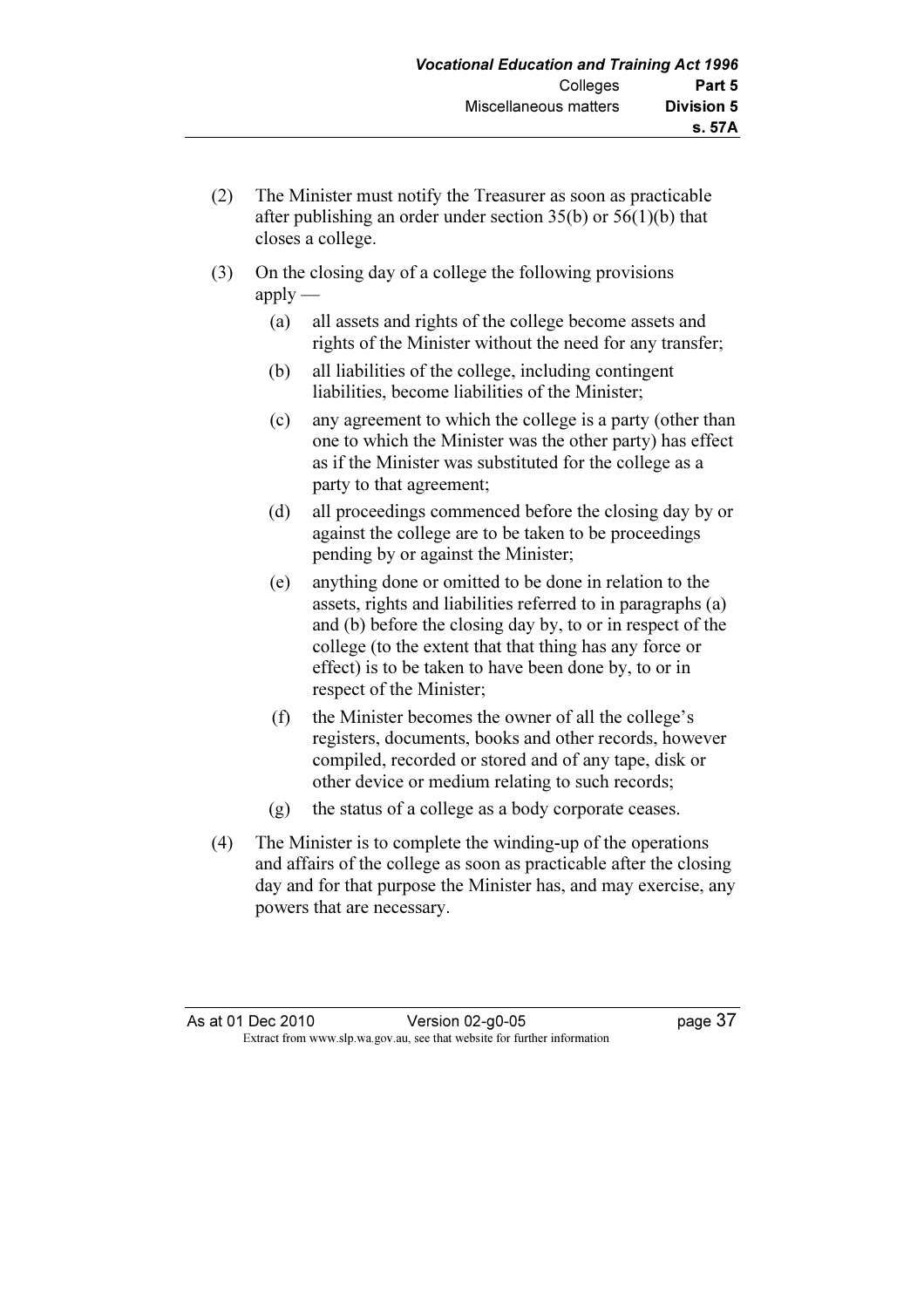(5) On the closure of a college, the Financial Management Act 2006 Part 5 Division 3 applies to and in respect of the college.

[Section 57A inserted by No. 44 of 2008 s. 36.]

page 38 Version 02-g0-05 As at 01 Dec 2010 Extract from www.slp.wa.gov.au, see that website for further information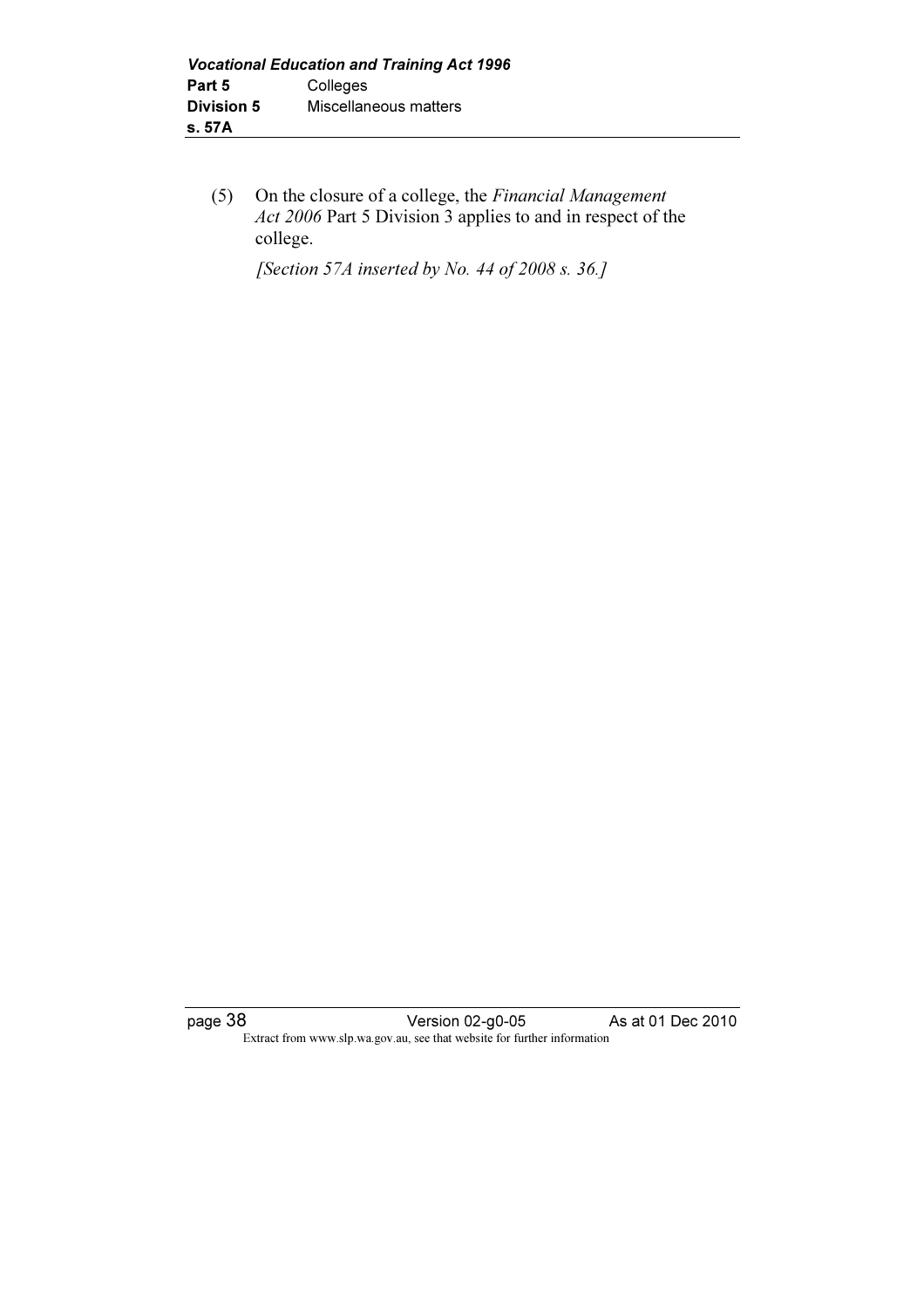# Part 6 — Other vocational education and training institutions

## 57. Minister may establish other vocational education and training institutions

- (1) The Minister may exercise the powers conferred by this section where in the Minister's opinion it is necessary or desirable to do so for the purposes of vocational education and training but it is not appropriate to establish a college for that purpose, or to do so at the particular time.
- (2) Where subsection (1) applies, the Minister may, by order published in the *Gazette* —
	- (a) establish any vocational education and training institution, other than a college, that he or she considers is required for the effective operation of the State training system; and
	- (b) make provision in relation to any matters necessary for, or incidental to, giving effect to the order including provision for the employment of persons by the chief executive, otherwise than under the Public Sector Management Act 1994.
- $(3)$  deleted]
- (4) An institution established under subsection (2) has such functions and is to operate in such manner as the Minister specifies in the order establishing the institution.
- (5) An institution established under subsection (2) is to be regarded as a service under the control of the department of the Public Service that principally assists the Minister to administer this Part.

[Section 57 amended by No. 44 of 2008 s. 37.]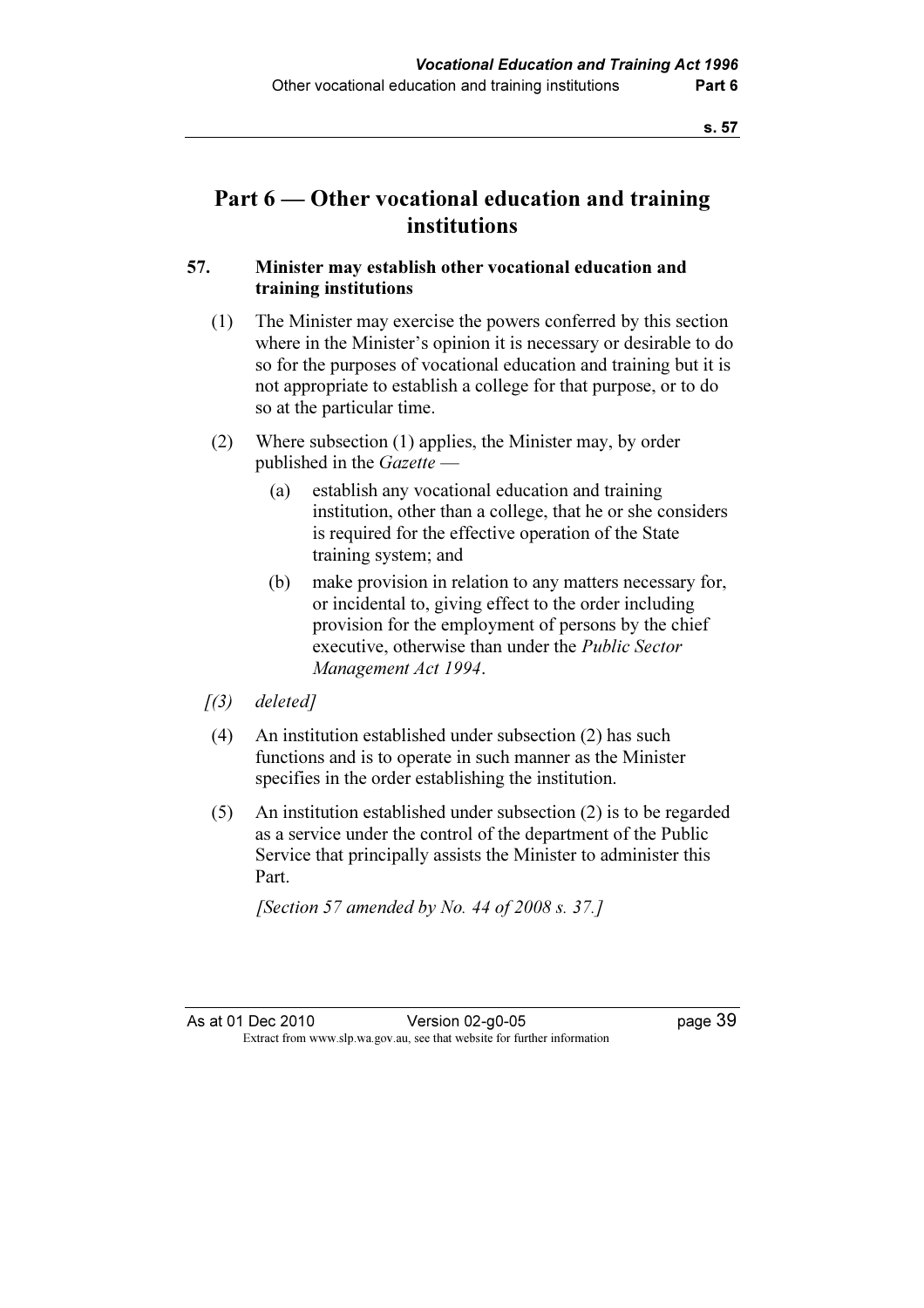|                             | <b>Vocational Education and Training Act 1996</b>                        |
|-----------------------------|--------------------------------------------------------------------------|
| Part 7A                     | Regulation of the provision of some vocational education and<br>training |
| <b>Division 1</b><br>s. 58A | <b>General matters</b>                                                   |

# Part 7A — Regulation of the provision of some vocational education and training

[Heading inserted by No. 44 of 2008 s. 38.]

### Division 1 — General matters

[Heading inserted by No. 44 of 2008 s. 38.]

### 58A. Offences

- (1) A person must not claim or purport to provide an approved VET course if —
	- (a) the person is not a registered training provider; or
	- (b) the person is a registered training provider but is not permitted to provide the course by —
		- (i) any condition of the person's registration as a registered training provider; or
		- (ii) any condition of the course's accreditation; or
		- (iii) any order of the Council;
- or
	- (c) the course is not an approved VET course.
	- (2) Subsection (1)(a) does not apply to a person who, under an arrangement with a registered training provider, provides an approved VET course on behalf of the provider while being monitored by the provider.
	- (3) A person must not confer, or claim or purport to confer, an approved VET qualification or a prescribed VET qualification  $if -$ 
		- (a) the person is not a registered training provider; or
		- (b) the person is a registered training provider but is not permitted to confer the qualification by —
			- (i) any condition of the person's registration as a registered training provider; or

page 40 Version 02-g0-05 As at 01 Dec 2010<br>Extract from www.slp.wa.gov.au, see that website for further information  $\mathbf{F}$  from which we be the website for further information for further information  $\mathbf{F}$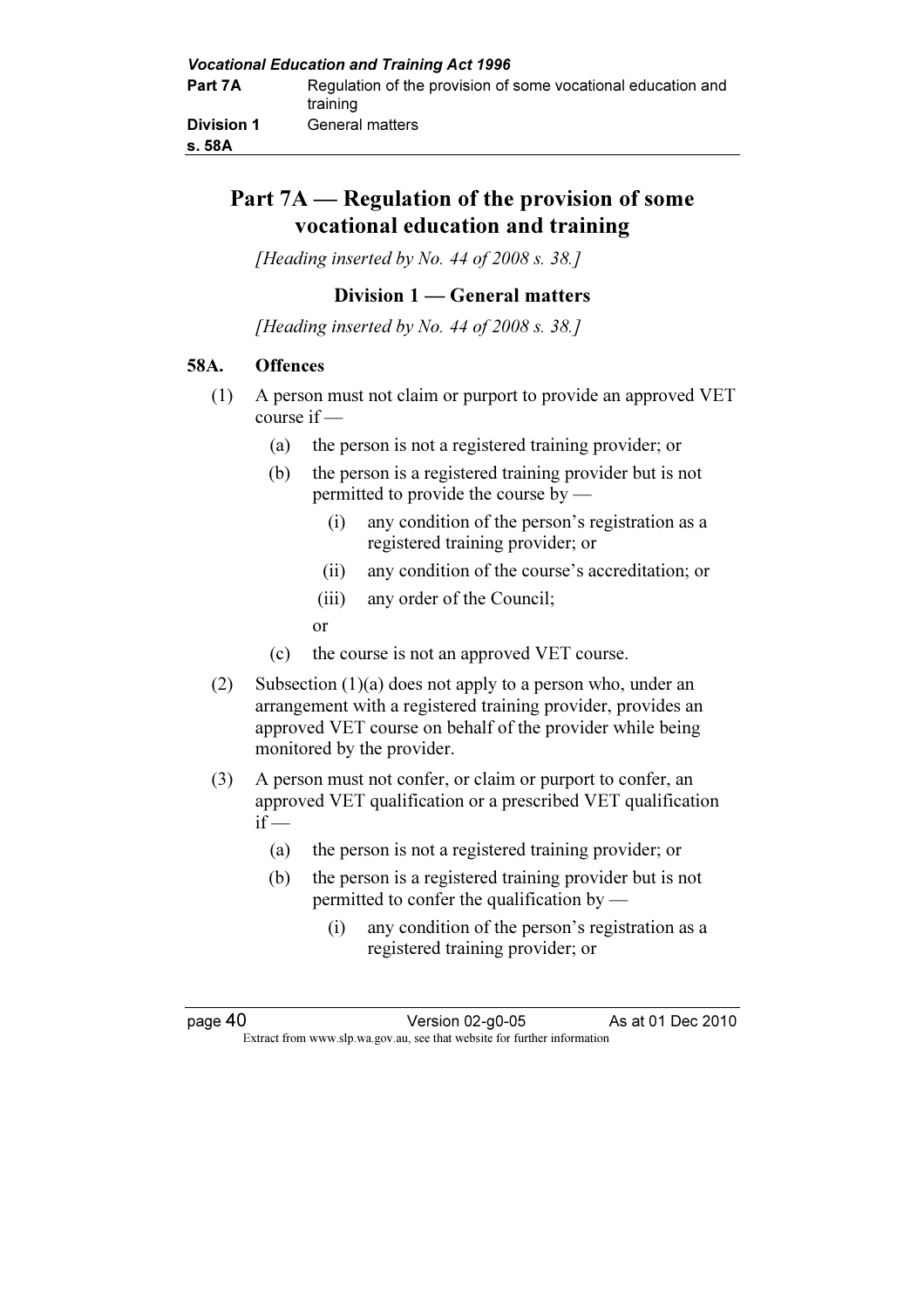- (ii) any order of the Council.
- (4) A person must not claim or purport to confer an approved VET qualification, or a prescribed VET qualification, if the qualification is not an approved VET qualification or a prescribed VET qualification.
- (5) A person must not claim or purport to be a registered training provider if —
	- (a) the person is not a registered training provider; or
	- (b) the person is a registered training provider but the Council has ordered the person not to operate in this State.

Penalty: a fine of \$10 000.

[Section 58A inserted by No. 44 of 2008 s. 38.]

### 58B. Council may register training providers

 Subject to the regulations, the Council, on an application by a person or on its own initiative —

- (a) may register a training provider, either unconditionally or subject to conditions decided by the Council; and
- (b) if a registered training provider's registration was granted by the Council, may vary, suspend or cancel the registration; and
- (c) if a registered training provider's registration was not granted by the Council, may —
	- (i) order the provider not to operate in this State; or
	- (ii) by order, impose conditions restricting the provider's operations in this State.

[Section 58B inserted by No. 44 of 2008 s. 38.]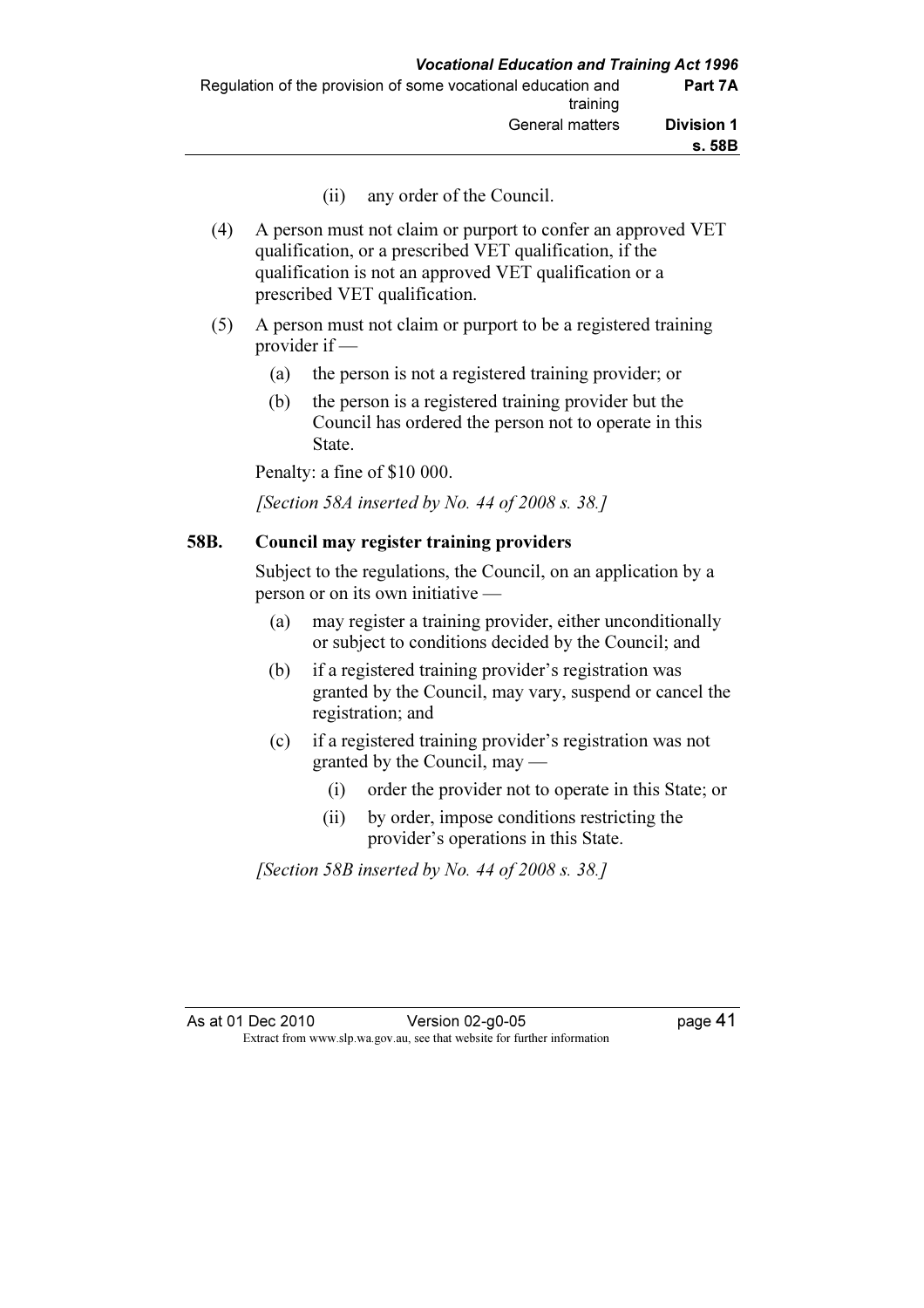|                             | <b>Vocational Education and Training Act 1996</b>                        |
|-----------------------------|--------------------------------------------------------------------------|
| Part 7A                     | Regulation of the provision of some vocational education and<br>training |
| <b>Division 1</b><br>s. 58C | <b>General matters</b>                                                   |

### 58C. Council may accredit courses

 Subject to the regulations, the Council, on an application by a person or on its own initiative —

- (a) may accredit a VET course, either unconditionally or subject to conditions decided by the Council; and
- (b) if an approved VET course is accredited by the Council, may vary, suspend or cancel the accreditation.

[Section 58C inserted by No. 44 of 2008 s. 38.]

### 58D. Council may inquire into training providers and courses

 For the purpose of ensuring this Act is complied with and the quality of training providers and VET courses, the Council may inquire into —

- (a) a training provider that is, or that has applied to be, registered by the Council under this Part; and
- (b) a VET course that is, or that is the subject of an application to be, accredited by the Council under this Part; and
- (c) at the request of, or after consulting, a body with functions similar to the Council's under a corresponding  $law -$ 
	- (i) a training provider that is, or that has applied to be, registered by that body; and
	- (ii) a VET course that is, or that is the subject of an application to be, accredited by that body.

[Section 58D inserted by No. 44 of 2008 s. 38.]

## 58E. Council may cancel certain qualifications

 (1) The Council may cancel an approved VET qualification or a prescribed VET qualification conferred by a registered training provider if the Council is satisfied that it was conferred —

page 42 Version 02-g0-05 As at 01 Dec 2010<br>Extract from www.slp.wa.gov.au, see that website for further information  $\mathbf{F}$  from which we be the website for further information for further information  $\mathbf{F}$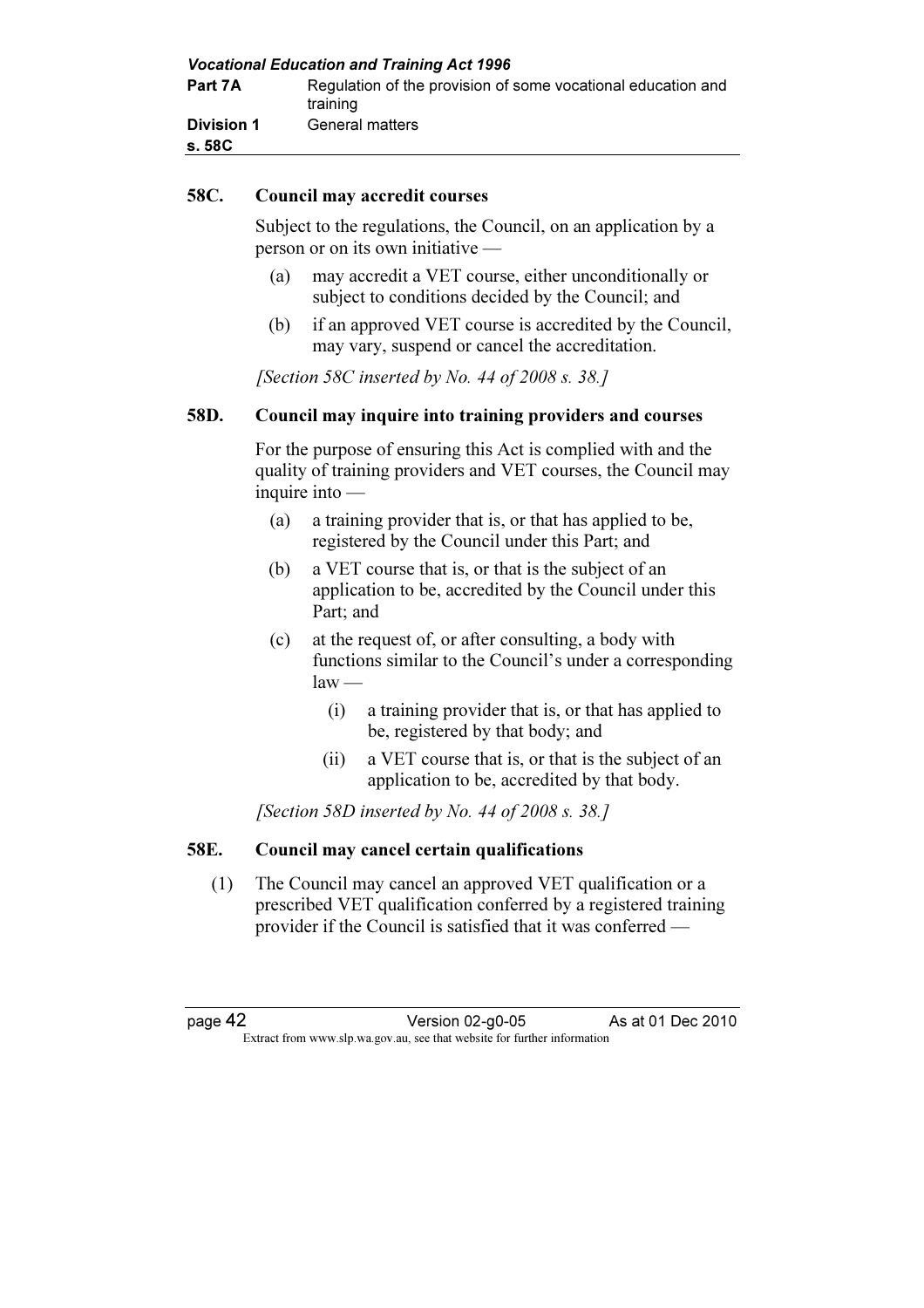- (a) by mistake or on the basis of false or misleading information; or
- (b) in contravention of this Act.
- (2) The Council must not cancel an approved VET qualification or a prescribed VET qualification unless the Council —
	- (a) has given the person who conferred the qualification and the person who received it written notice of —
		- (i) the Council's intention to cancel it; and
		- (ii) their entitlement to make representations to the Council about the matter;

and

- (b) has afforded those persons a reasonable opportunity to make representations to the Council about the matter; and
- (c) has considered any representations made to the Council by those persons within the time allowed by the Council for doing so.
- (3) To cancel an approved VET qualification or a prescribed VET qualification, the Council must give written notice of the cancellation to the person who conferred the qualification and the person who received it.

[Section 58E inserted by No. 44 of 2008 s.  $38.1$ ]

#### 58F. When Council's decisions have effect

 A decision of the Council made under section 58B, 58C or 58E takes effect —

- (a) if no appeal is commenced under section 58G, when the time for commencing an appeal has passed; or
- (b) if an appeal is commenced under section 58G, when that appeal is determined under section 58J or is withdrawn; or
- (c) on any later day the Council may specify.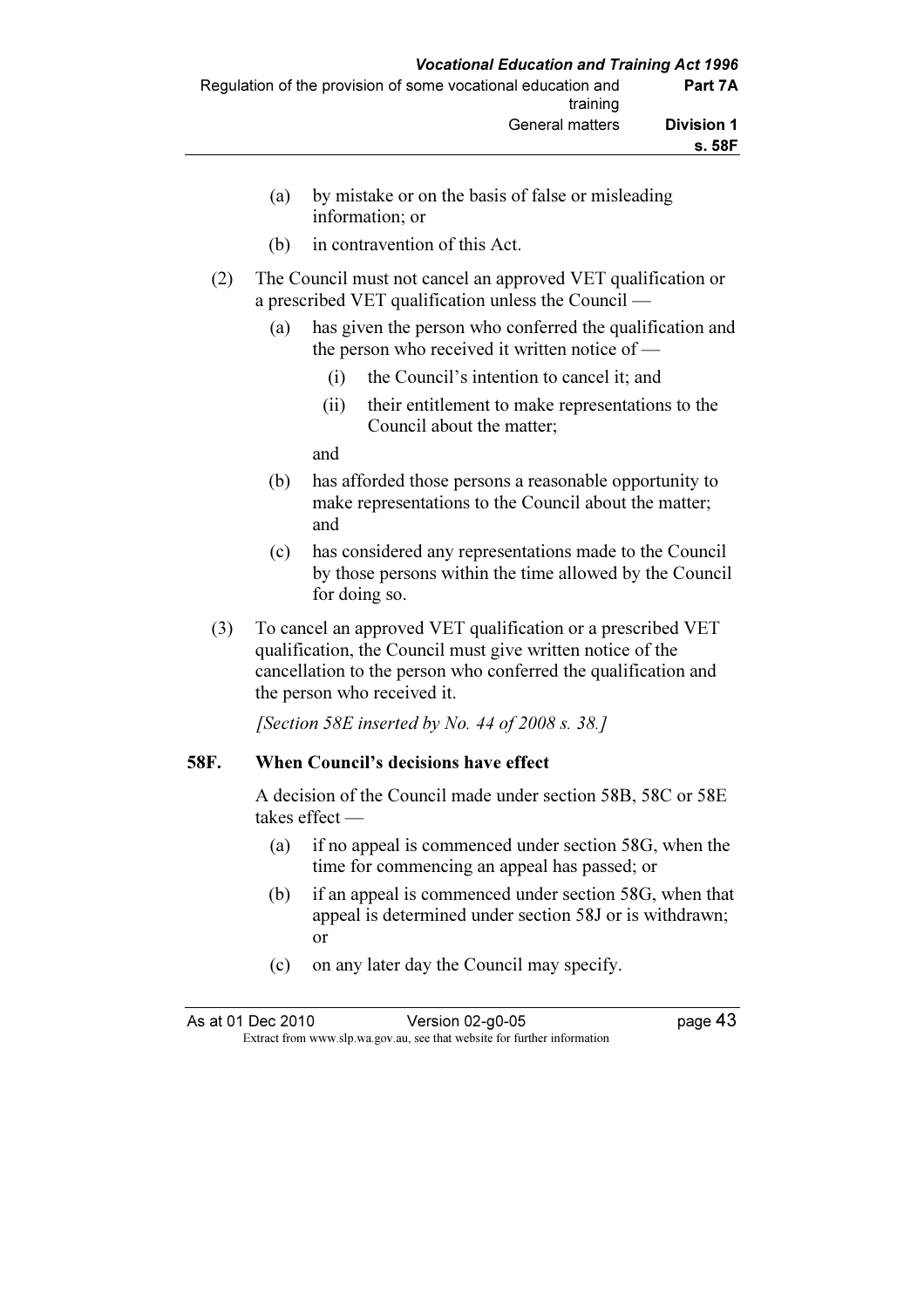|                             | <b>Vocational Education and Training Act 1996</b>                        |
|-----------------------------|--------------------------------------------------------------------------|
| Part 7A                     | Regulation of the provision of some vocational education and<br>training |
| <b>Division 2</b><br>s. 58G | Appeals against the Council's decisions                                  |

[Section 58F inserted by No. 44 of 2008 s. 38.]

## Division 2 — Appeals against the Council's decisions

[Heading inserted by No. 44 of 2008 s. 38.]

## 58G. Appeals against the Council's decisions

- (1) A person who is dissatisfied with a decision of the Council made under section 58B, 58C or 58E may appeal against it to the Board.
- (2) An appeal can be only on the ground that, in making the decision appealed against, the Council erred in its application of, or failed to apply criteria or procedures in, guidelines it was required to apply under section 13 or by the regulations.
- (3) An appeal against a decision of the Council must
	- (a) be commenced by giving the Board a written notice stating the decision and the grounds of the appeal; and
	- (b) be commenced within 21 days after the date on which the appellant was notified of the decision; and
	- (c) be conducted in accordance with the regulations.
- (4) The Board must give the Council a copy of any appeal notice.

[Section 58G inserted by No. 44 of 2008 s.  $38.1$ ]

## 58H. Board to establish review panels

- (1) To assist it in determining an appeal commenced under section 58G, the Board must establish an independent review panel comprised of as many persons with expertise in the area of the subject matter of the appeal as it considers appropriate.
- (2) The review panel must consider the decision appealed against and submit to the Board, within the time the Board allows, a written recommendation on the issues raised by the appeal.

[Section 58H inserted by No. 44 of 2008 s. 38.]

page 44 Version 02-g0-05 As at 01 Dec 2010  $\mathbf{F}$  from which we be the website for further information for further information  $\mathbf{F}$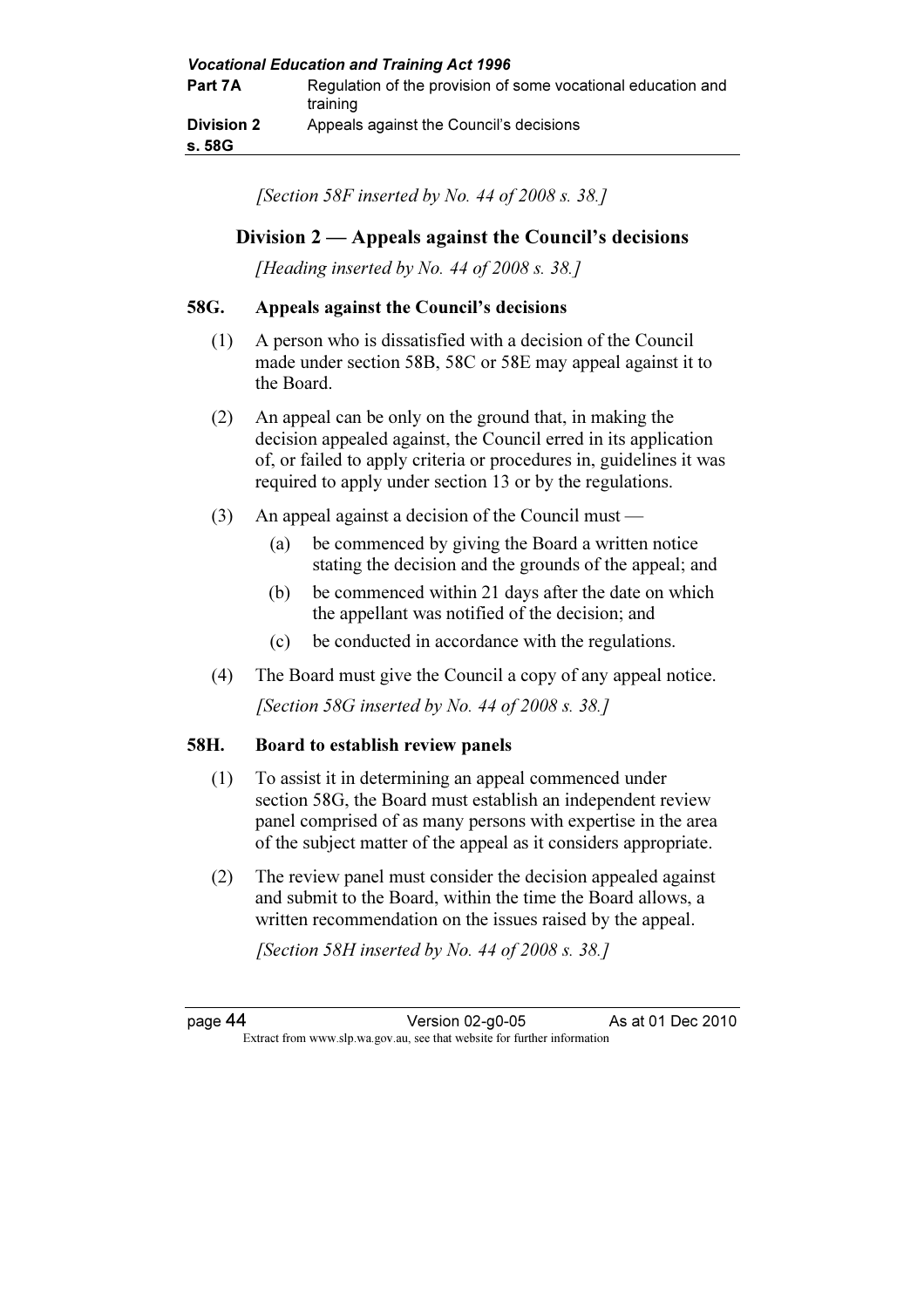## 58I. Reference back to Council

- (1) If a review panel recommends an appeal be allowed, the Board must give the Council a copy of the panel's recommendation and ask the Council to reconsider the decision appealed against.
- (2) If the Council receives a request made under subsection (1), it must advise the Board, within the time the Board allows, whether it considers the decision appealed against should be altered or confirmed.

[Section 58I inserted by No. 44 of 2008 s. 38.]

## 58J. Determination of appeal

- (1) If a review panel recommends an appeal not be allowed, the Board must disallow the appeal.
- (2) If a review panel recommends an appeal be allowed and under section 58I(2) the Council advises that the decision appealed against should be altered, the Board must allow the appeal.
- (3) If a review panel recommends an appeal be allowed and under section 58I(2) the Council advises that the decision appealed against should be confirmed, the Board must decide whether  $\mathsf{to}$  —
	- (a) accept the panel's recommendation and allow the appeal; or
	- (b) accept the decision appealed against and disallow the appeal.
- (4) If under subsection (2) or (3)(a) the Board allows an appeal, it must set aside the decision appealed against and substitute a decision that accords with the review panel's recommendation.
- (5) The Board must give the appellant
	- (a) written notice of any decision it makes under this section and of the reasons for it; and
	- (b) a copy of the review panel's recommendation.

As at 01 Dec 2010 Version 02-g0-05 Page 45  $\mathbf{F}$  from which we be the website for further information for further information  $\mathbf{F}$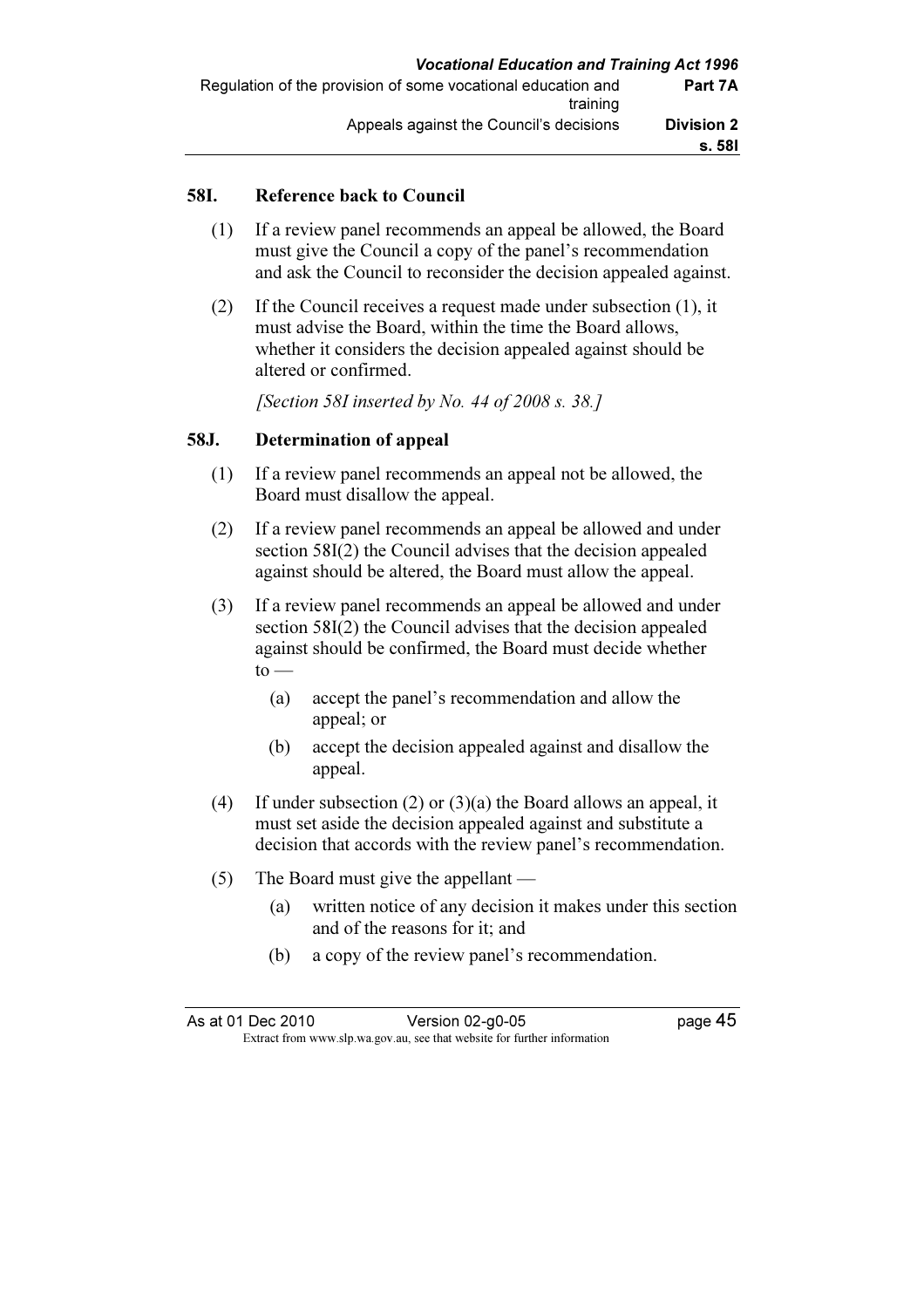|                            | <b>Vocational Education and Training Act 1996</b>                        |
|----------------------------|--------------------------------------------------------------------------|
| Part 7A                    | Regulation of the provision of some vocational education and<br>training |
| <b>Division 3</b><br>s. 58 | Miscellaneous matters                                                    |

 (6) A decision made by the Board under this section on an appeal is final.

[Section 58J inserted by No. 44 of 2008 s. 38.]

## Division 3 — Miscellaneous matters

[Heading inserted by No. 44 of  $2008$  s. 38.]

### 58. Regulations for this Part

Without limiting the generality of section  $67(1)$ , regulations made under section 67 for the purposes of this Part may do any of the following —

- (a) provide for who may apply to the Council;
- (b) provide for how applications to the Council must be made;
- (c) prescribe criteria (including standards and guidelines) that the Council must or may take into account when deciding an application made to it;
- (d) prescribe the conditions that the Council may impose when registering a training provider, including but not limited to conditions that limit —
	- (i) the approved VET courses that the provider can provide;
	- (ii) who the provider can assess for approved VET qualifications or prescribed VET qualifications;
	- (iii) the approved VET qualifications or prescribed VET qualifications that the provider can confer;
- (e) provide for the conditions that the Council may impose when accrediting a VET course;
- (f) provide for the period of any registration of a training provider or any accreditation of a VET course;
- (g) provide for any matter of a savings nature that may be needed when the accreditation of a VET course expires;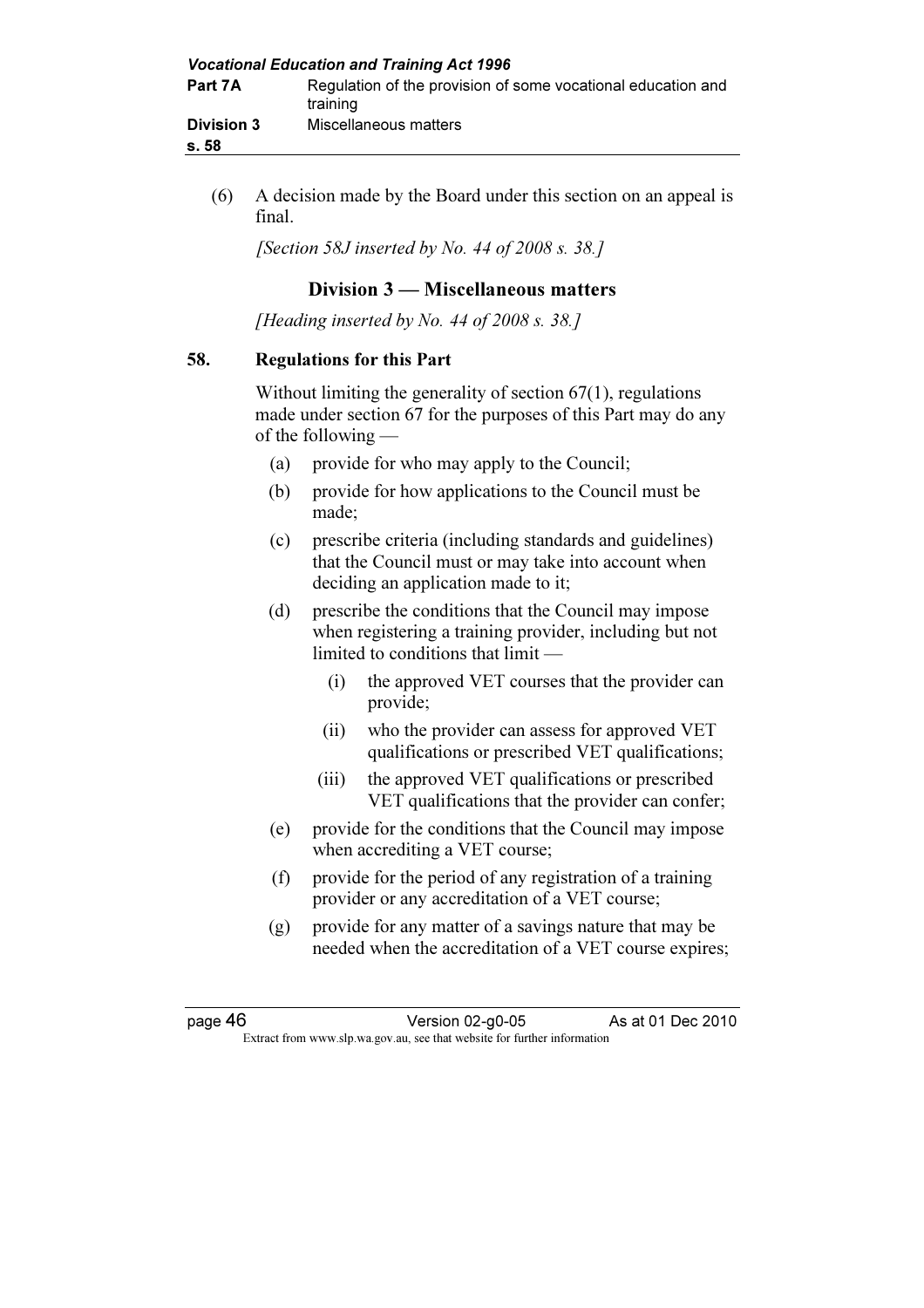- (h) provide for a register of decisions by the Council;
- (i) prescribe the circumstances that justify the Council deciding to —
	- (i) vary, suspend or cancel the registration of a training provider or the accreditation of a VET course;
	- (ii) make an order against a registered training provider whose registration was not granted by the Council;
- (j) confer a discretion on the Council;
- (k) require registered training providers and persons who hold an accreditation of a VET course to give the Council information, including when a registration or accreditation is suspended;
- (l) provide for registered training providers to keep records relevant to vocational education and training;
- (m) require persons who cease to be registered training providers to provide the Council with records of —
	- (i) the courses they provided, in whole or part, and the persons to whom such courses were provided; and
	- (ii) the qualifications they conferred and the persons on whom the qualifications were conferred,

before ceasing to be registered;

- (n) prescribe fees to be paid by
	- (i) persons applying to the Council;
	- (ii) registered training providers and persons who hold an accreditation of a VET course, including when a registration or accreditation is suspended;
	- (iii) registered training providers and persons who hold an accreditation of a VET course for any inquiry the Council makes under section 58D;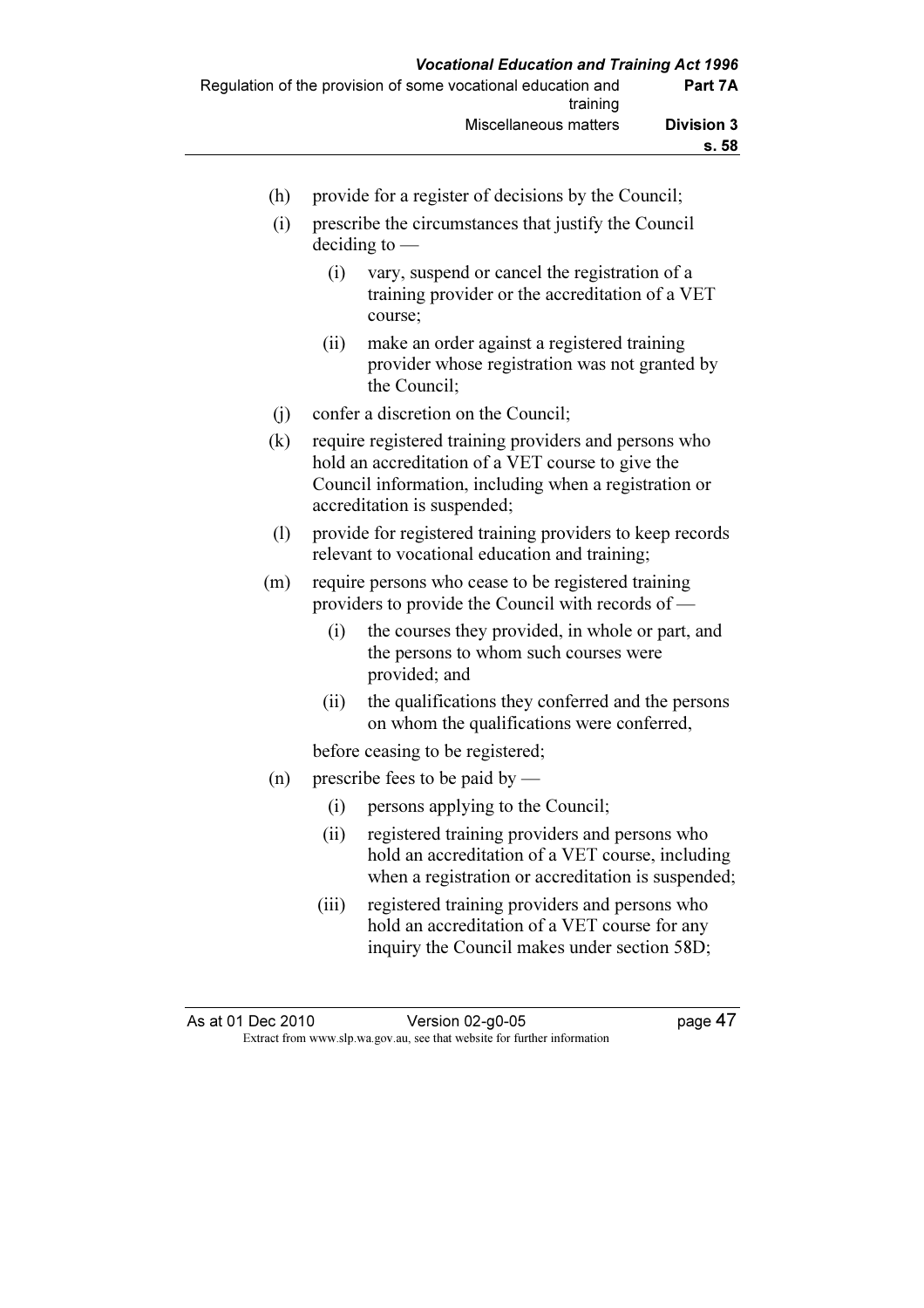| Regulation of the provision of some vocational education and<br>Part 7A<br>training |  |
|-------------------------------------------------------------------------------------|--|
|                                                                                     |  |
| <b>Division 3</b><br>Miscellaneous matters<br>s. 58                                 |  |

 (iv) persons applying to the Council for a copy of any record about the person held by the Council.

[Section 58 inserted by No. 44 of 2008 s. 38.]

page 48 **Version 02-g0-05** As at 01 Dec 2010 Extract from www.slp.wa.gov.au, see that website for further information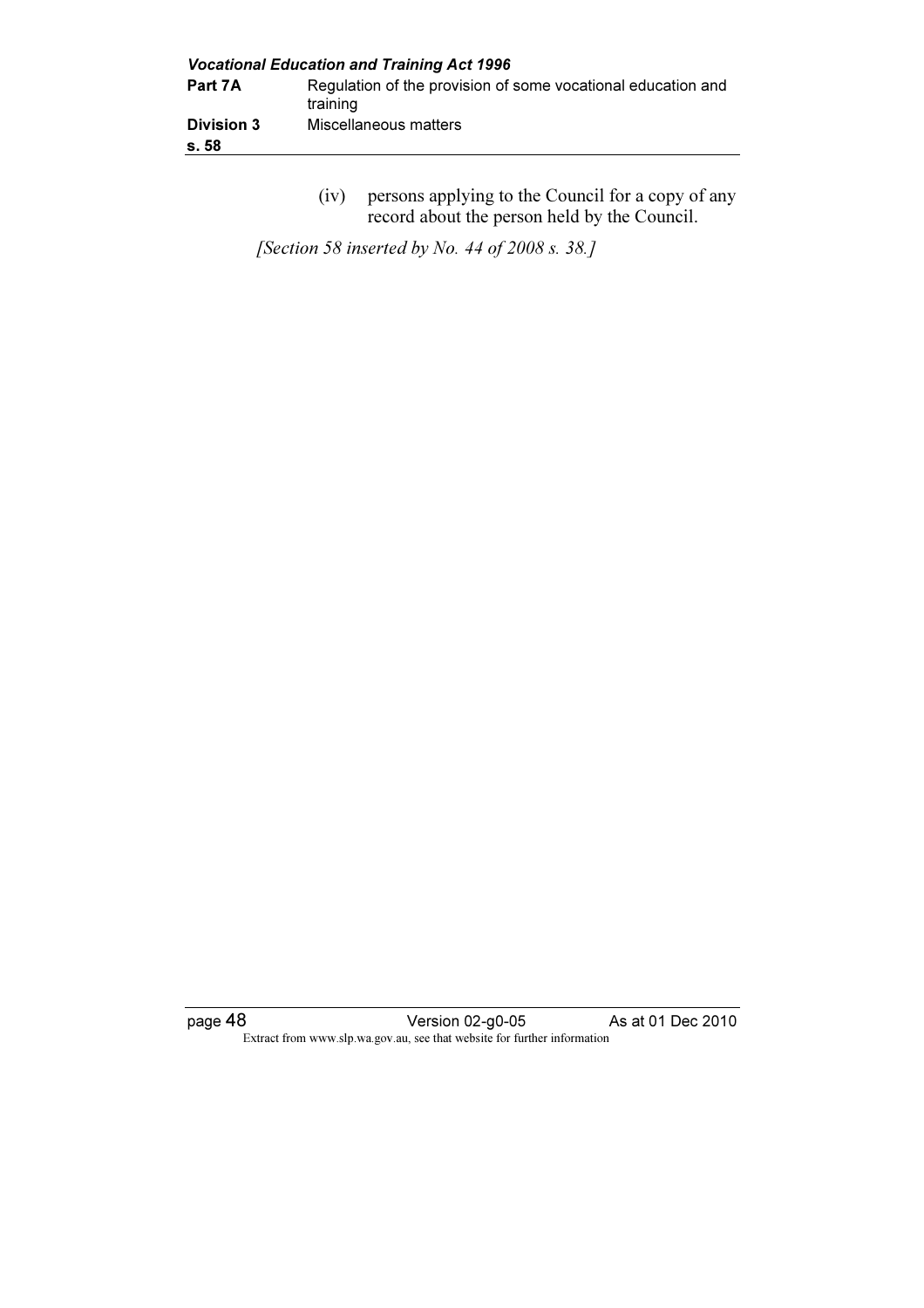# Part 7 — Obtaining prescribed VET qualifications and approved VET qualifications

[Heading inserted by No. 44 of 2008 s. 39.]

## Division 1 — Preliminary matters

[Heading inserted by No. 44 of 2008 s. 39.]

[**59.** Deleted by No. 44 of 2008 s. 39.]

## 60A. Terms used

In this Part —

apprentice means the person who is named in a training contract as the person who will be trained under the contract, whether the person is termed an apprentice, a trainee, a cadet, an intern or some other term;

class, in relation to a qualification, means the class into which a prescribed VET qualification is classified under section 60C;

training contract means a contract that complies with section 60E.

[Section 60A inserted by No. 44 of 2008 s. 39.]

## 60B. Inconsistency with industrial relations laws, awards etc.

 If a provision of this Part or of regulations made under section 60 is inconsistent with a provision of the *Industrial* Relations Act 1979 or any order, award or industrial agreement in force under that Act, the former provision prevails.

[Section 60B inserted by No. 44 of 2008 s. 39.]

## 60C. Classification of prescribed VET qualifications

 (1) The Minister must not act under this section without having received and considered the Board's advice and recommendation given after it has consulted in accordance with the regulations.

As at 01 Dec 2010 Version 02-g0-05  $\mathbf{F}$  from which we be the website for further information for further information  $\mathbf{F}$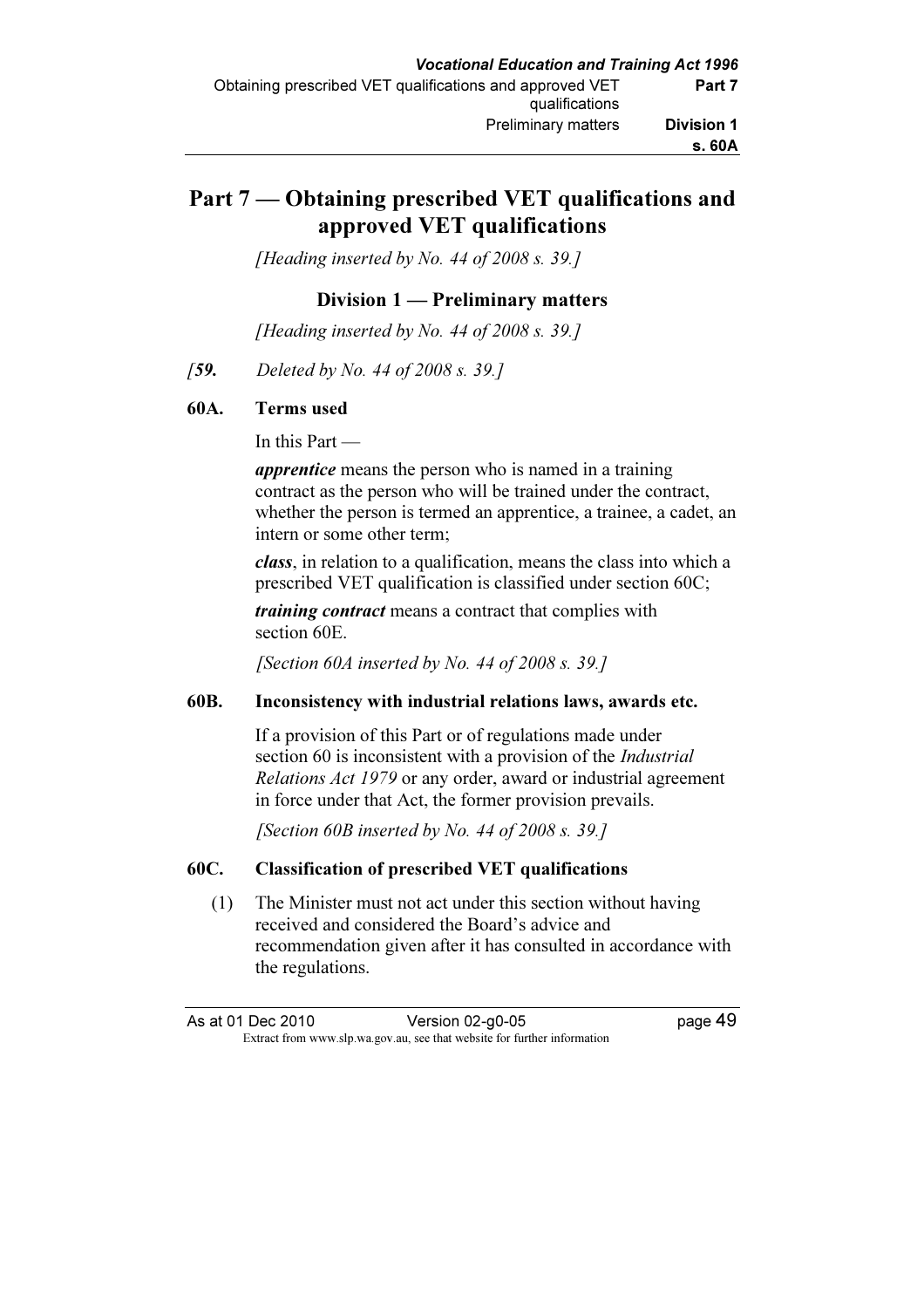|                            | <b>Vocational Education and Training Act 1996</b>                          |
|----------------------------|----------------------------------------------------------------------------|
| Part 7                     | Obtaining prescribed VET qualifications and approved VET<br>qualifications |
| <b>Division 1</b><br>s.60C | <b>Preliminary matters</b>                                                 |

- (2) Any act done by the Minister under this section must be done in writing and be published in the Gazette.
- (3) The Minister must classify each prescribed VET qualification that it is possible to confer in respect of occupations, businesses, employments or trades into one of these 3 classes —
	- (a) class A qualifications, being qualifications that a person cannot obtain except by fulfilling the obligations of an apprentice under a training contract;
	- (b) class B qualifications, being qualifications that a person may, but need not, obtain by fulfilling the obligations of an apprentice under a training contract;
	- (c) class C qualifications, being qualifications that a person cannot obtain by fulfilling the obligations of an apprentice under a training contract.
- (4) The classification of a prescribed VET qualification does not limit the operation of Division 3.
- (5) The Minister may
	- (a) classify a prescribed VET qualification on any condition the Minister decides; and
	- (b) in relation to a class A or class B qualification, impose any requirement for training contracts for the qualification the Minister decides, including but not limited to —
		- (i) pre-conditions to be satisfied before training contracts for the qualification can be entered into; and
		- (ii) the period and terms of the contracts.
- (6) The Minister may vary the classification of a prescribed VET qualification and vary or cancel any condition or requirement imposed under subsection (5).

| page 50 |  |
|---------|--|
|---------|--|

**page 50 Version 02-g0-05** As at 01 Dec 2010<br>Extract from www.slp.wa.gov.au, see that website for further information  $\mathbf{F}$  from which we be the website for further information for further information  $\mathbf{F}$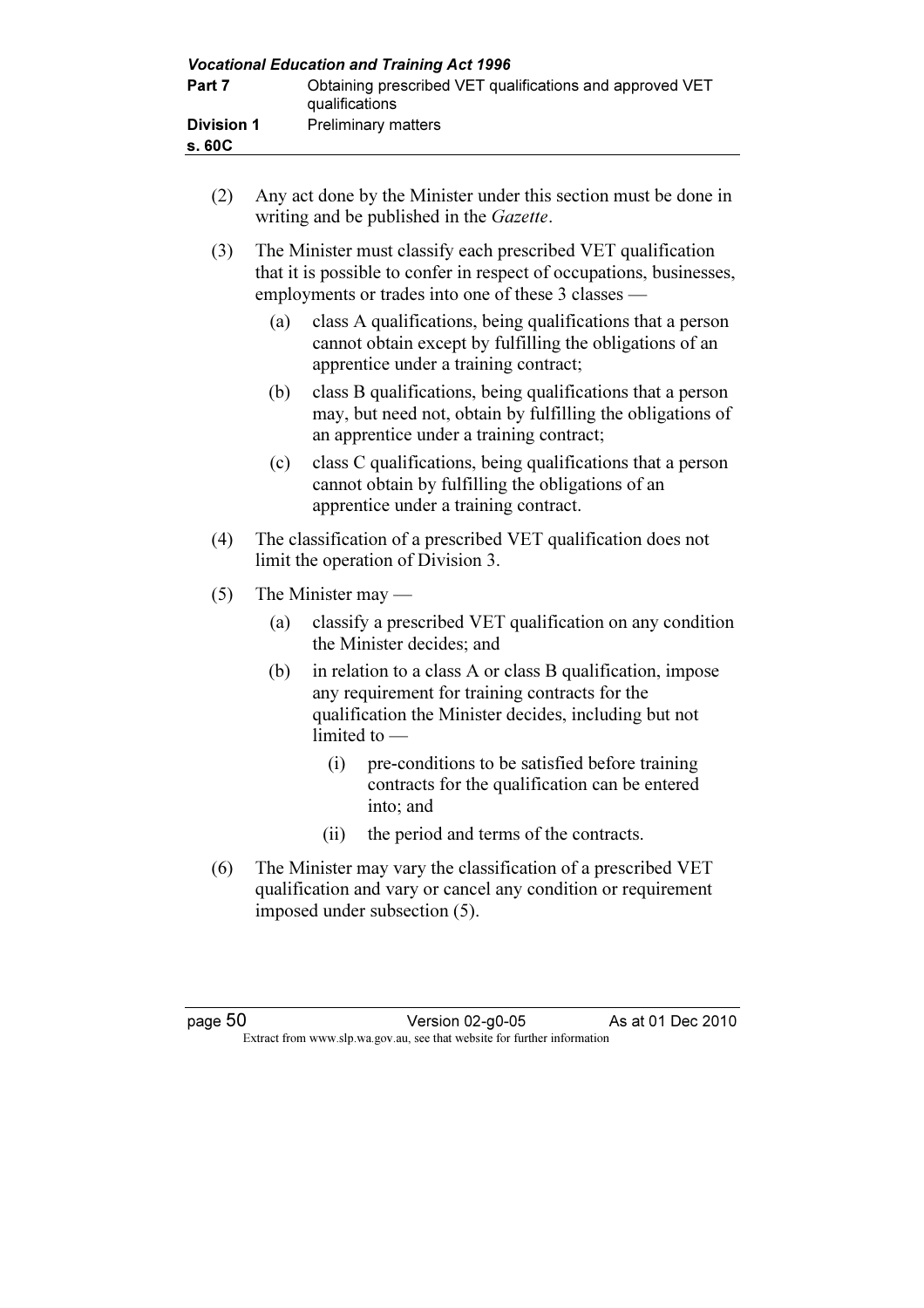- (7) The chief executive must keep and make available to the public a register of this information —
	- (a) class A and class B qualifications;
	- (b) any conditions applicable to those qualifications;
	- (c) any requirements applicable to training contracts for those qualifications.

[Section 60C inserted by No. 44 of 2008 s. 39.]

## 60D. Offences

- (1) A registered training provider must not confer, or offer or purport to confer, a class A qualification on a person unless —
	- (a) the person has fulfilled the obligations of an apprentice under a training contract that was registered under Division 2; or
	- (b) the person has satisfied the registered training provider under Division 3.
- (2) An employer must not enter into a training contract with an employee under which the employee is to be trained in order to obtain a prescribed VET qualification unless the qualification is a class A or class B qualification.
- (3) An employer must not agree to train an employee for the purpose of the employee obtaining a class A or class B qualification except under a training contract.

Penalty: a fine of \$10 000.

[Section 60D inserted by No. 44 of 2008 s. 39.]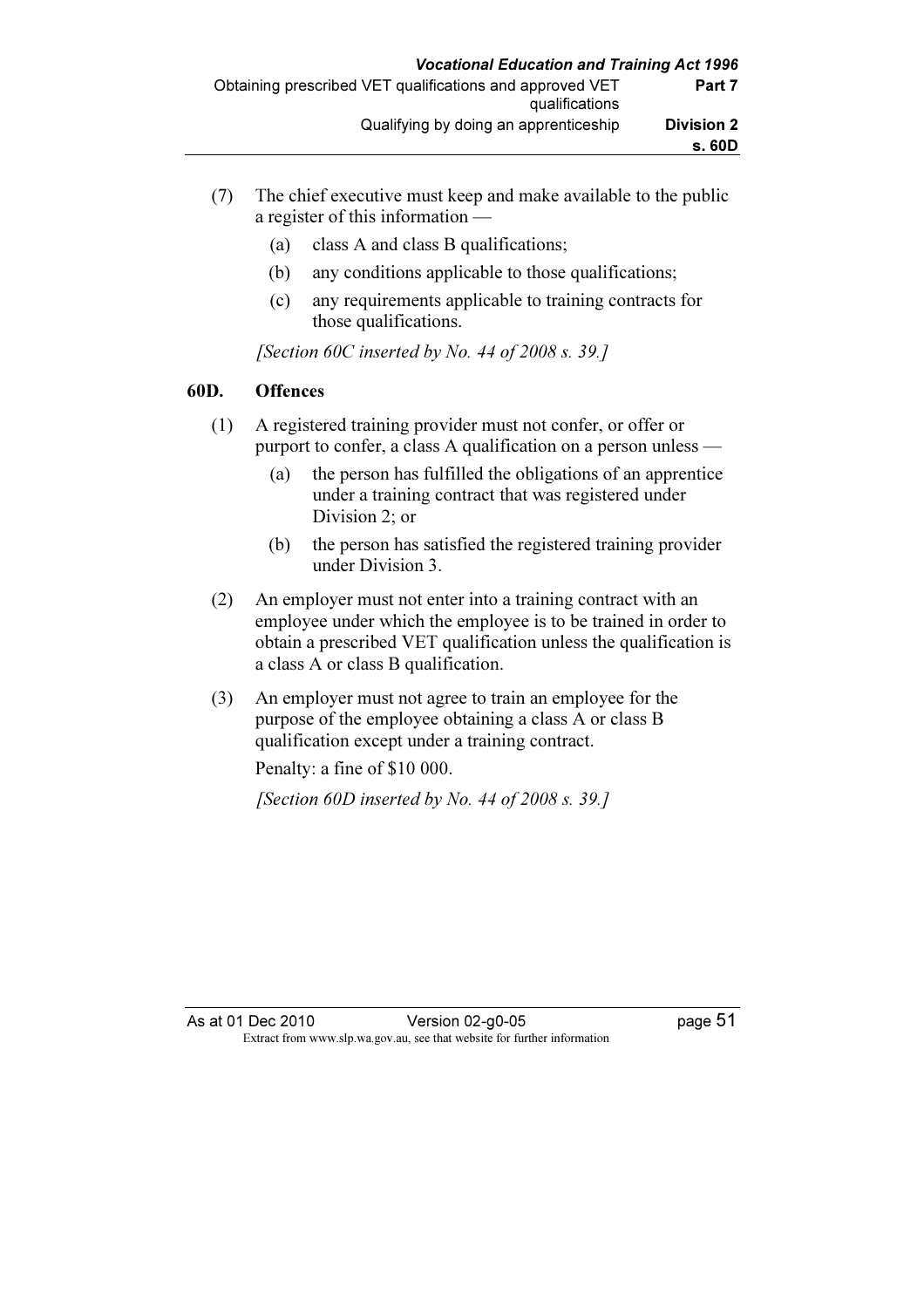## Division 2 — Qualifying by doing an apprenticeship

[Heading inserted by No. 44 of 2008 s. 39.]

## 60E. Training contracts

- (1) A training contract is a contract under which
	- (a) a person who is or will be an employer agrees the following —
		- (i) that a person who is or will be an employee will be employed while he or she fulfils the requirements of the contract in order to obtain a class A or class B qualification;
		- (ii) to train the employee in accordance with the contract;
		- (iii) to permit the employee to fulfil his or her obligations under the contract and to be trained and assessed in accordance with the contract;
		- (iv) that any time spent by the employee in performing his or her obligations under the contract and in being trained and assessed under the contract, whether at the employer's workplace or not, is to be taken for all purposes (including the payment of remuneration) to be time spent working for the employer;
		- and
	- (b) the employee agrees to fulfil his or her obligations under the contract and to be trained and assessed in accordance with the contract.
- (2) With the approval of the chief executive, 2 or more employers may enter into a training contract with one apprentice.
- (3) A training contract must do the following
	- (a) state the class A or class B qualification to which the contract relates;

page 52 Version 02-g0-05 As at 01 Dec 2010<br>Extract from www.slp.wa.gov.au, see that website for further information  $\mathbf{F}$  from which we be the website for further information for further information  $\mathbf{F}$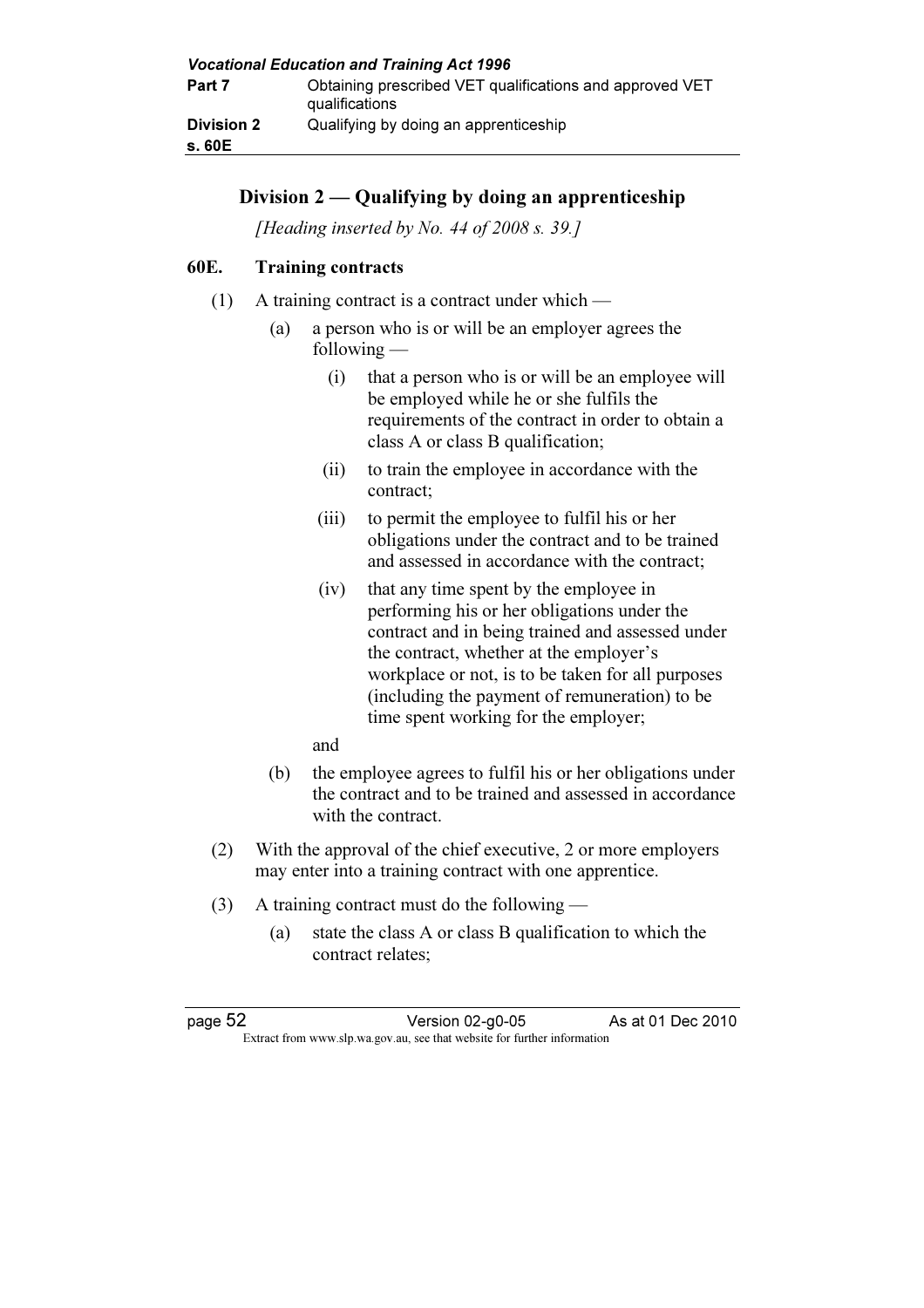- (b) comply with the regulations and with any requirements imposed under the regulations.
- (4) Subject to the regulations, a training contract
	- (a) may be varied by the parties; and
	- (b) may be suspended by a party; and
	- (c) may be assigned by the employer to another person who employs the apprentice.

[Section 60E inserted by No. 44 of 2008 s. 39.]

#### 60F. Registration of training contracts

- (1) A training contract does not commence until it is registered by the chief executive under this section.
- (2) An employer who enters into a training contract must lodge it with the chief executive in accordance with the regulations for registration.

Penalty: a fine of \$3 000.

- (3) The chief executive may refuse to register a training contract
	- (a) if the contract was not lodged in accordance with the regulations; or
	- (b) if a requirement for the contract imposed under section 60C(5) has not been complied with; or
	- (c) if the content or form of the contract does not comply with the regulations; or
	- (d) if the chief executive is satisfied the employer is not able to train the apprentice adequately or is not a fit and proper person to enter into the contract; or
	- (e) if the apprentice is ineligible under the regulations to enter into the contract; or
	- (f) for any reason prescribed in the regulations.
- (4) Subsections (2) and (3), with any necessary changes, apply to a variation of a training contract.

| As at 01 Dec 2010 |                                                                          | Version 02-g0-05 | page 53 |
|-------------------|--------------------------------------------------------------------------|------------------|---------|
|                   | Extract from www.slp.wa.gov.au, see that website for further information |                  |         |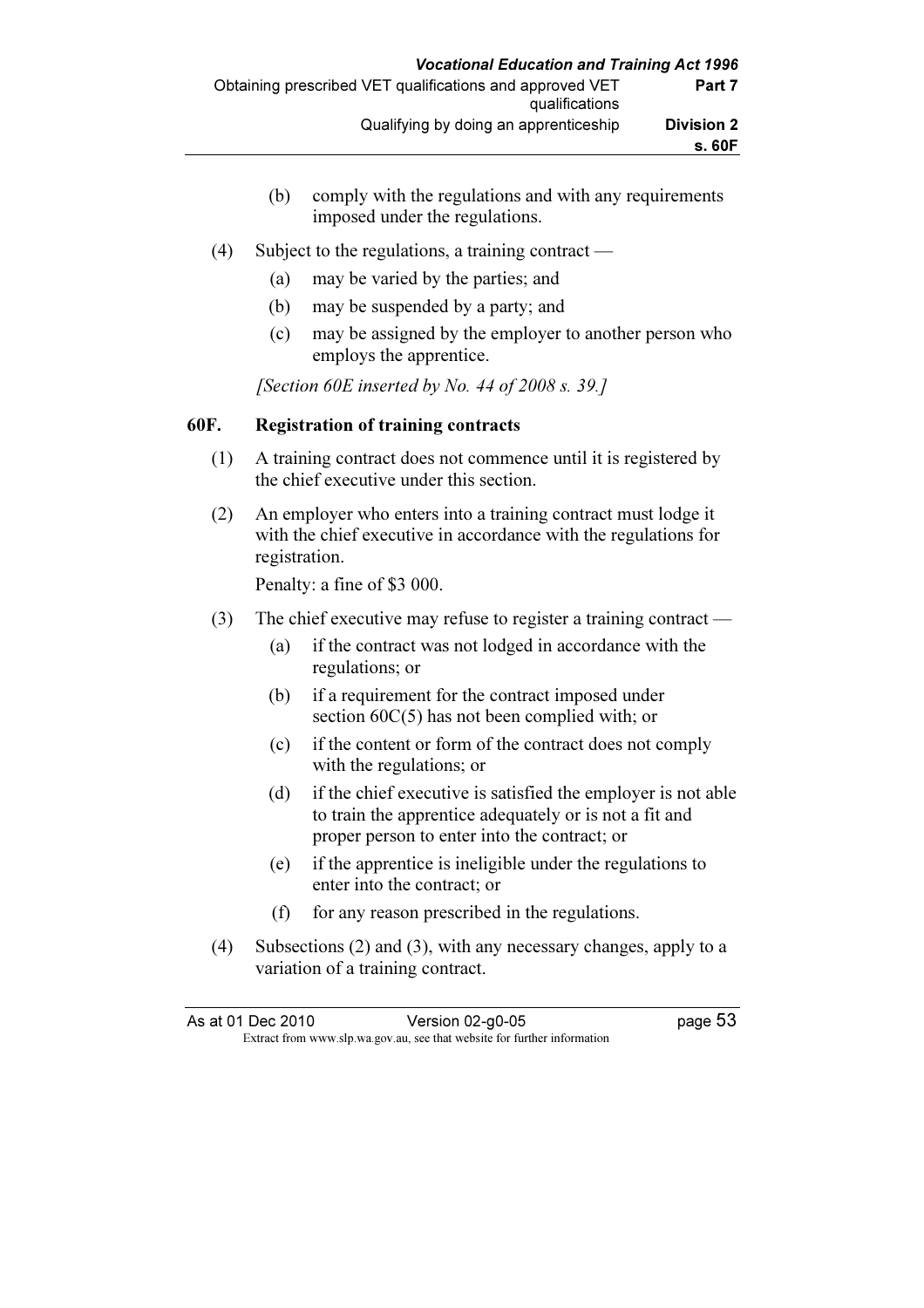|                            | <b>Vocational Education and Training Act 1996</b>                          |
|----------------------------|----------------------------------------------------------------------------|
| Part 7                     | Obtaining prescribed VET qualifications and approved VET<br>qualifications |
| <b>Division 2</b><br>s.60G | Qualifying by doing an apprenticeship                                      |

- (5) The chief executive may cancel the registration of a training contract for any reason prescribed in the regulations.
- (6) If the chief executive cancels the registration of a training contract, the contract ceases to have effect.
- (7) The chief executive must keep a register of registered training contracts.
- (8) A person who is dissatisfied by a decision made by the chief executive under this section may appeal against it to the Western Australian Industrial Relations Commission.
- (9) On an appeal made under subsection (8) against a decision, the Commission must rehear the matter and may confirm the decision or set it aside and either substitute a decision the chief executive could make or order the chief executive to decide the matter again.

[Section 60F inserted by No. 44 of 2008 s. 39.]

## 60G. Terminating training contracts

- (1) Subject to the regulations, a party to a training contract may terminate it.
- (2) An employer who is a party to a training contract the probation period of which (if any) has expired must not terminate the contract unless —
	- (a) the apprentice has consented to the termination; or
	- (b) the chief executive has approved the termination.

Penalty: a fine of \$10 000.

- (3) The chief executive must approve the termination of a training contract under subsection (2) if satisfied —
	- (a) the employer has ceased or is about to cease business; or
	- (b) the employer is unable to fulfil the employer's obligations under the contract due to a substantial

page 54 Version 02-g0-05 As at 01 Dec 2010<br>Extract from www.slp.wa.gov.au, see that website for further information  $\mathbf{F}$  from which we be the website for further information for further information  $\mathbf{F}$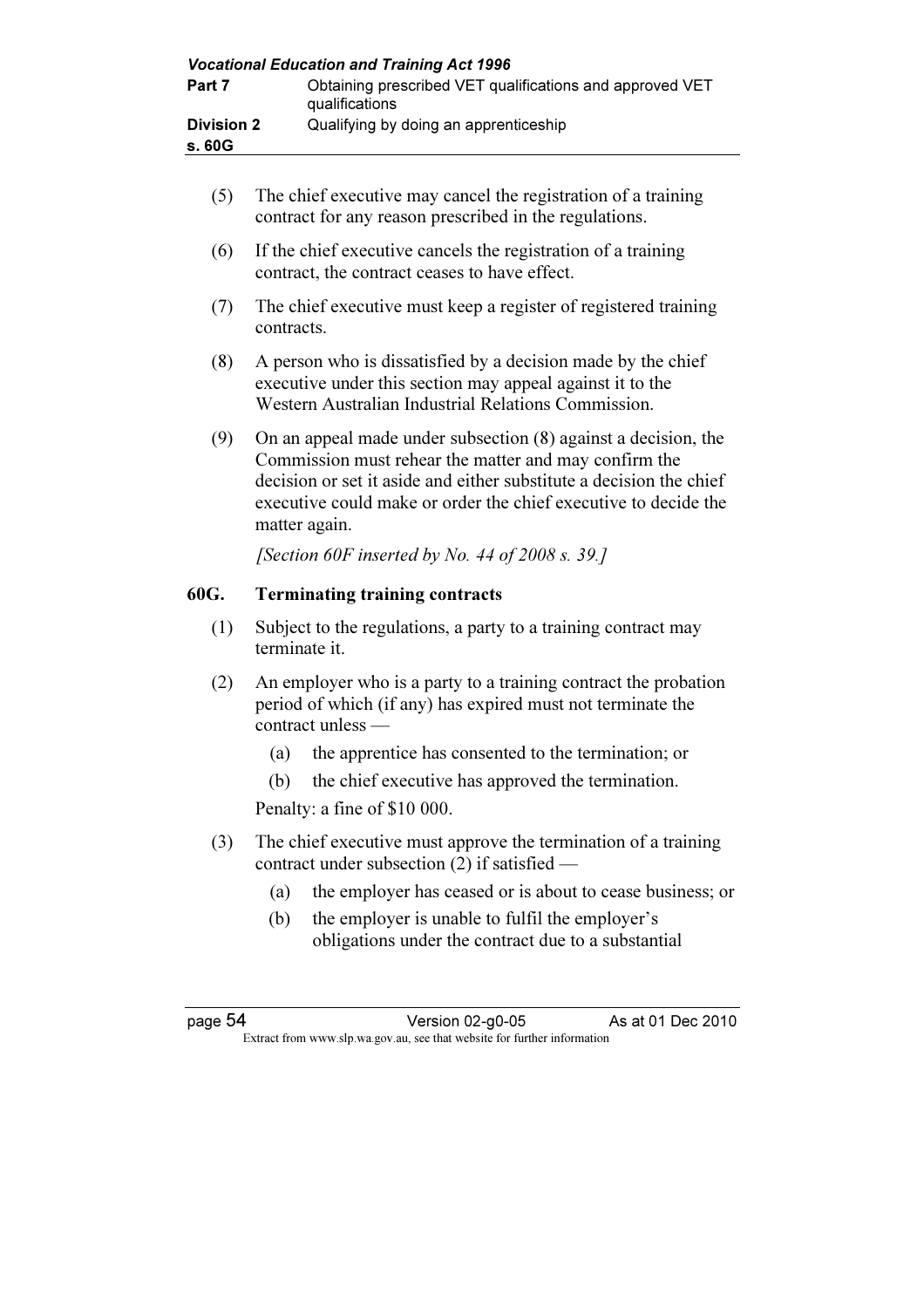change of circumstances that has occurred since the contract was entered into; or

- (c) the apprentice has engaged in serious misconduct; or
- (d) as to any matter prescribed,

but otherwise may refuse to approve the termination.

- (4) A person who is dissatisfied by a decision made by the chief executive under this section may appeal against it to the Western Australian Industrial Relations Commission.
- (5) On an appeal made under subsection (4) against a decision, the Commission must rehear the matter and may confirm the decision or set it aside and either substitute a decision the chief executive could make or order the chief executive to decide the matter again.

[Section 60G inserted by No. 44 of 2008 s. 39.]

### 60H. Consequences of training contracts ceasing to have effect

- (1) If a training contract ceases to have effect, whether under section 60F(6) or because it is terminated or expires or for any other reason, the employment of the apprentice by the employer under the contract ceases.
- (2) Subsection (1) does not prevent the parties entering into another employment agreement or arrangement.

[Section 60H inserted by No. 44 of 2008 s. 39.]

## Division 3 — Qualifying by demonstrating competence

[Heading inserted by No. 44 of 2008 s. 39.]

- 60I. Conferring prescribed VET qualifications to competent persons
	- (1) Subject to the regulations, a registered training provider may confer a class A qualification on a person who -
		- (a) has not entered into a training contract under Division 2 in respect of the qualification; or

| As at 01 Dec 2010                                                        | Version $02$ -g0-05 | page 55 |
|--------------------------------------------------------------------------|---------------------|---------|
| Extract from www.slp.wa.gov.au, see that website for further information |                     |         |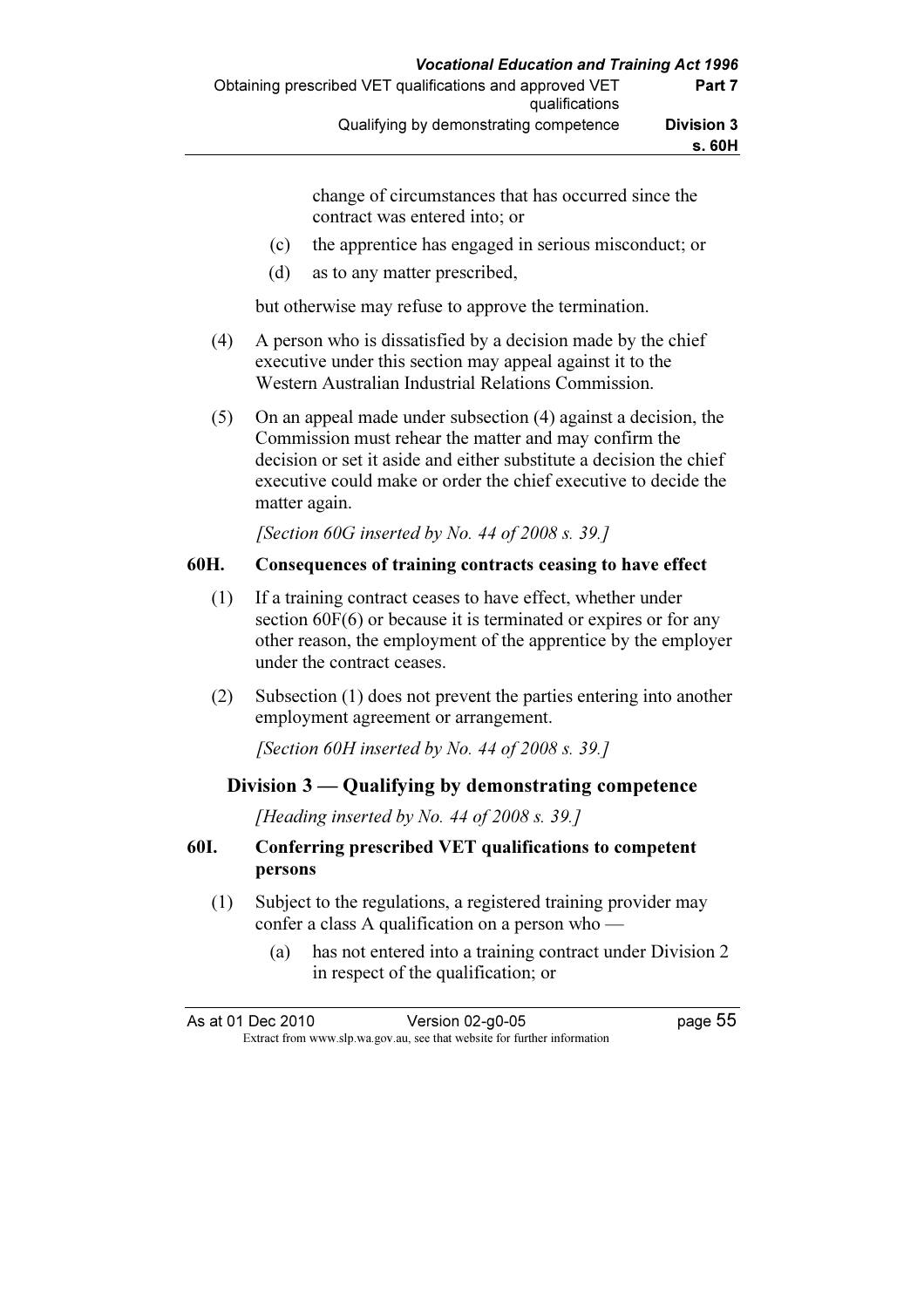| <b>Vocational Education and Training Act 1996</b> |                                                                            |  |  |
|---------------------------------------------------|----------------------------------------------------------------------------|--|--|
| Part 7                                            | Obtaining prescribed VET qualifications and approved VET<br>qualifications |  |  |
| <b>Division 4</b><br>s. 60I                       | Miscellaneous matters                                                      |  |  |

 (b) has entered into such a contract as an apprentice but has only partly fulfilled the apprentice's obligations under it,

 if, after assessing the person, the provider is satisfied the person nevertheless has, as a result of training received from an employer and other learning, the skills and competency required for the qualification.

- (2) Subject to the regulations, a registered training provider may confer a class B qualification on a person who —
	- (a) has not entered into a training contract under Division 2 in respect of the qualification; or
	- (b) has entered into such a contract as an apprentice but has only partly fulfilled the apprentice's obligations under it; or
	- (c) has not undertaken or successfully completed an approved VET course in respect of the qualification,

 if, after assessing the person, the provider is satisfied the person nevertheless has the skills and competency required for the qualification.

- (3) Subject to the regulations, a registered training provider may confer a class C qualification on a person who has not undertaken or successfully completed an approved VET course in respect of the qualification if, after assessing the person, the provider is satisfied the person nevertheless has the skills and competency required for the qualification.
- (4) Subject to the regulations, a registered training provider may confer an approved VET qualification on a person who has not undertaken or successfully completed an approved VET course in respect of the qualification if, after assessing the person, the provider is satisfied the person nevertheless has the skills and competency required for the qualification.

[Section 60I inserted by No. 44 of 2008 s. 39.]

page 56 Version 02-g0-05 As at 01 Dec 2010  $\mathbf{F}$  from which we be the website for further information for further information  $\mathbf{F}$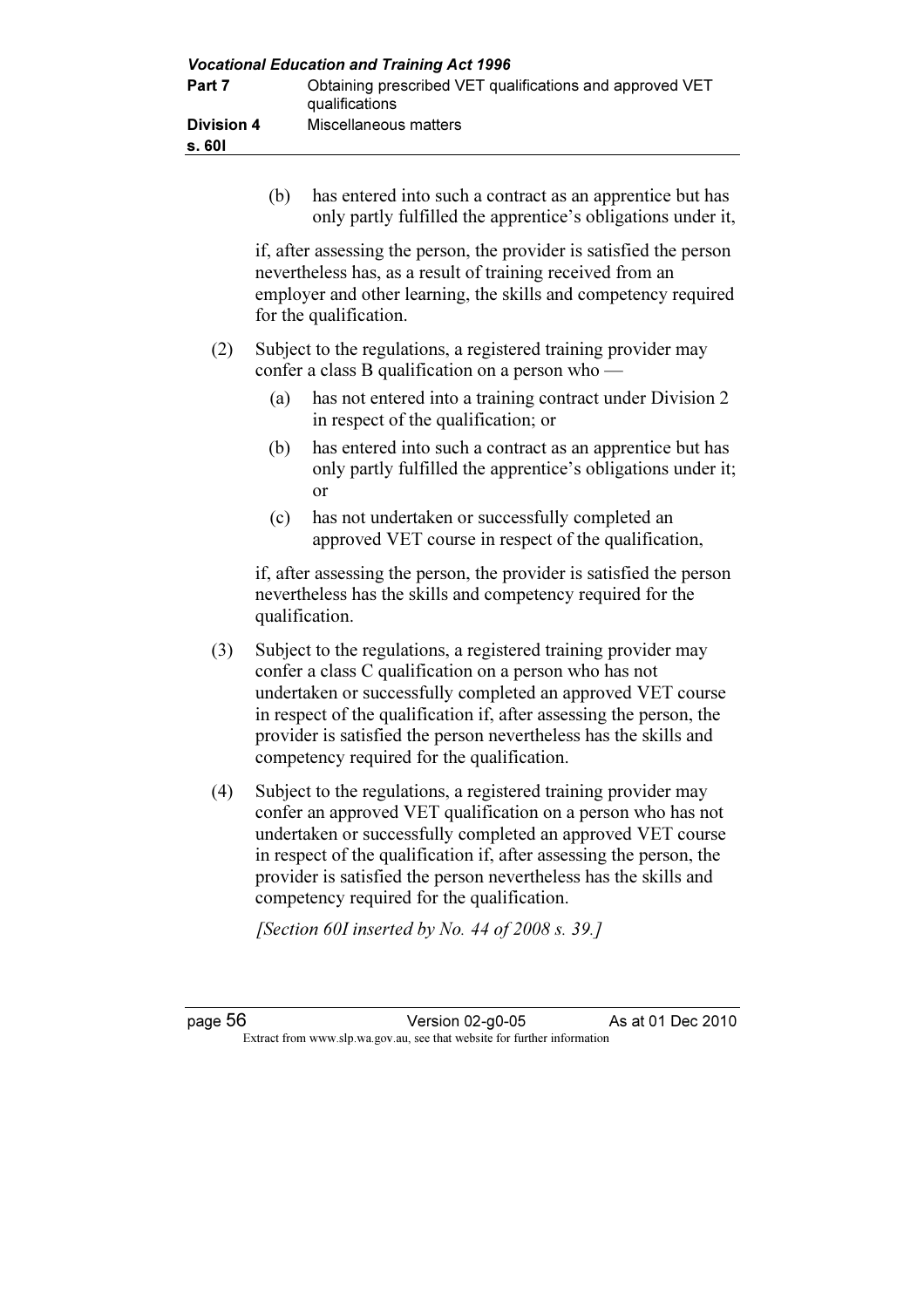## Division 4 — Miscellaneous matters

[Heading inserted by No. 44 of 2008 s. 39.]

### 60. Regulations for this Part

 Without limiting the generality of section 67(1), regulations made under section 67 for the purposes of this Part may do any of the following —

- (a) provide pre-conditions to be satisfied before persons enter into training contracts;
- (b) provide for the content or form or both of training contracts, either generally or in relation to specific prescribed VET qualifications;
- (c) give persons under 18 years of age the capacity to enter into training contracts;
- (d) provide for criteria (including standards and guidelines) that the chief executive must or may take into account when deciding whether to register or to cancel the registration of training contracts;
- (e) provide for the registration of contracts, including for backdating registration;
- (f) in relation to disputes arising under training contracts between the parties to them —
	- (i) provide for their resolution, including by the chief executive or a person appointed by the chief executive;
	- (ii) confer on any such party aggrieved by a decision made by a person referred to in subparagraph (i) in respect of such a dispute a right of appeal to the Western Australian Industrial Relations Commission;
- (g) require parties to, and registered training providers named in, training contracts to give the chief executive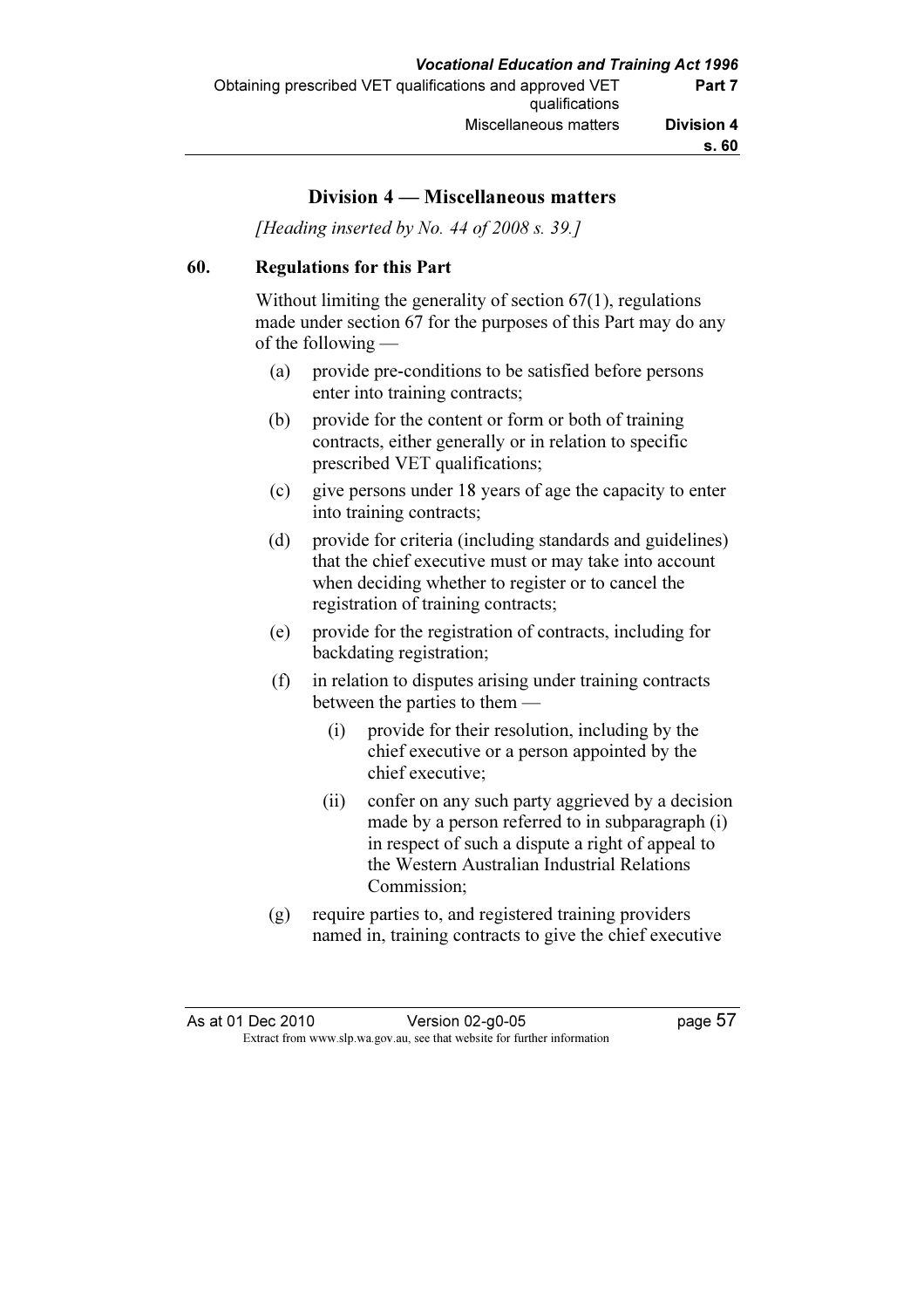| Part 7     | <b>Vocational Education and Training Act 1996</b><br>Obtaining prescribed VET qualifications and approved VET<br>qualifications     |
|------------|-------------------------------------------------------------------------------------------------------------------------------------|
| Division 4 | Miscellaneous matters                                                                                                               |
| s.60       |                                                                                                                                     |
|            | information relevant to and to the carrying out of the<br>contracts;                                                                |
| (h)        | impose functions on registered training providers that<br>are named in training contracts;                                          |
| (i)        | confer on persons refused approved VET qualifications<br>or prescribed VET qualifications a right of appeal<br>against the refusal; |
| (i)        | prescribe the content and form of approved VET<br>qualifications and prescribed VET qualifications;                                 |
| (k)        | confer a discretionary authority on the Minister.                                                                                   |

[Section 60 inserted by No. 44 of 2008 s. 39.]

page 58 Version 02-g0-05 As at 01 Dec 2010  $\mathbf{F}$  from which we be the website for further information for further information  $\mathbf{F}$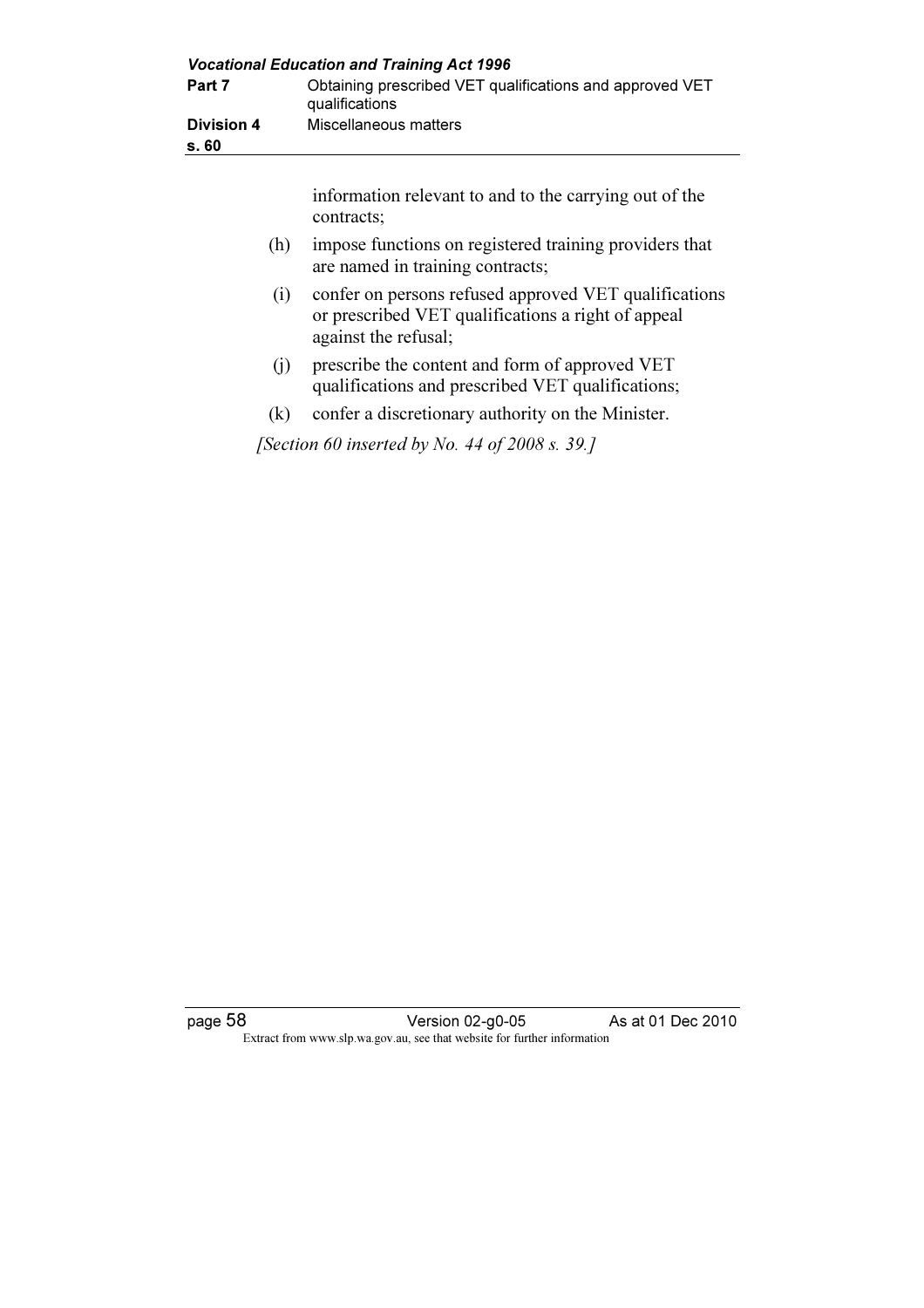# Part 8A — Enforcement matters

[Heading inserted by No. 44 of 2008 s.  $40.1$ ]

## 61A. VET inspectors, appointment of

(1) In this section —

certificate means a certificate given under subsection (3).

- (2) The Minister, in writing, may appoint persons to investigate
	- (a) registered training providers, including but not limited to the matters that may be inquired into under section 58D;
	- (b) suspected breaches of training contracts;
	- (c) suspected contraventions of this Act,

 on any terms the Minister decides and specifies in the appointment.

- (3) The Minister must give each VET inspector a certificate of his or her appointment.
- (4) A person who ceases to be a VET inspector must return his or her certificate to the Minister within 21 days. Penalty: a fine of \$400.
- (5) A certificate that purports to be signed by the Minister is, in the absence of evidence to the contrary, evidence of its contents.
- (6) If requested to do so and if practicable, a VET inspector must produce his or her certificate for inspection when exercising a function of a VET inspector.

[Section 61A inserted by No. 44 of 2008 s. 40.]

#### 61B. VET inspectors' powers

- (1) For the purpose of investigating any matter that he or she is authorised to investigate, a VET inspector may do any of the following —
	- (a) with the occupier's consent, enter, inspect and search any place, other than a dwelling, that the inspector

| As at 01 Dec 2010 | Version 02-g0-05                                                         | page 59 |
|-------------------|--------------------------------------------------------------------------|---------|
|                   | Extract from www.slp.wa.gov.au, see that website for further information |         |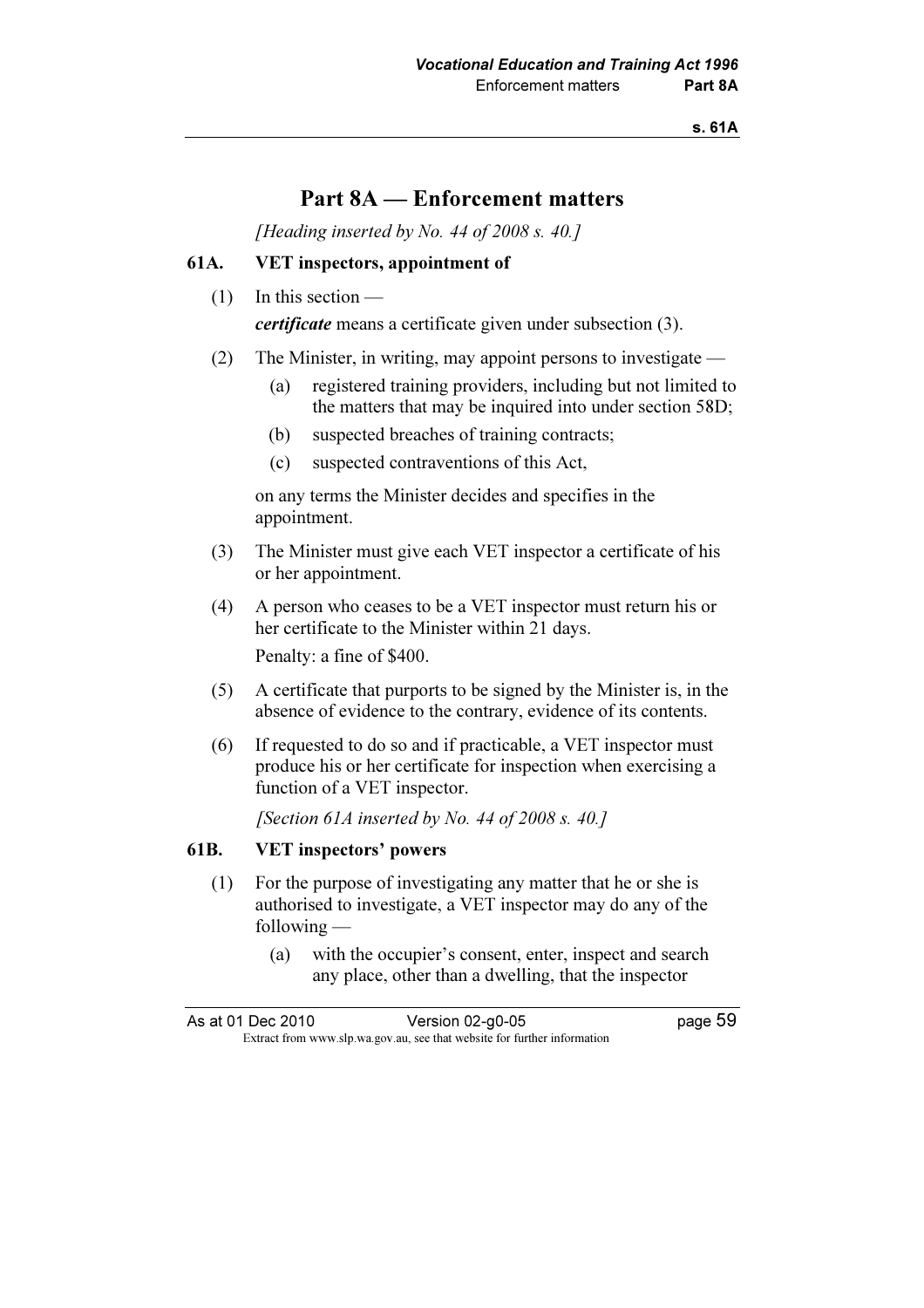#### s. 61C

suspects on reasonable grounds is a place where vocational education and training is provided;

- (b) give a person a written direction to produce to the inspector the records that are specified or described in the direction and that are in the person's possession;
- (c) with the consent of the person in possession of the record, read and seize or copy any record the inspector suspects on reasonable grounds is or may be relevant to the matter being investigated.
- (2) A person who is given a written direction under subsection (1)(b) must obey it. Penalty: a fine of \$5 000.
- (3) A person must not give a VET inspector information that the person knows is false or misleading.

Penalty: a fine of \$5 000.

[Section 61B inserted by No. 44 of 2008 s. 40.]

#### 61C. Entry warrant for a place

- (1) A VET inspector may apply to a JP for an entry warrant authorising the entry of a place, including a dwelling, for the purpose of investigating any matter the inspector is authorised to investigate.
- (2) A VET inspector may apply for an entry warrant for a place even if the inspector has not asked the occupier for consent to enter the place.
- (3) The application must be made in accordance with the Criminal Investigation Act 2006 section 13.
- (4) The application must
	- (a) describe with reasonable particularity the place to be entered; and

page 60 Version 02-g0-05 As at 01 Dec 2010<br>Extract from www.slp.wa.gov.au, see that website for further information  $\mathbf{F}$  from which we be the website for further information for further information  $\mathbf{F}$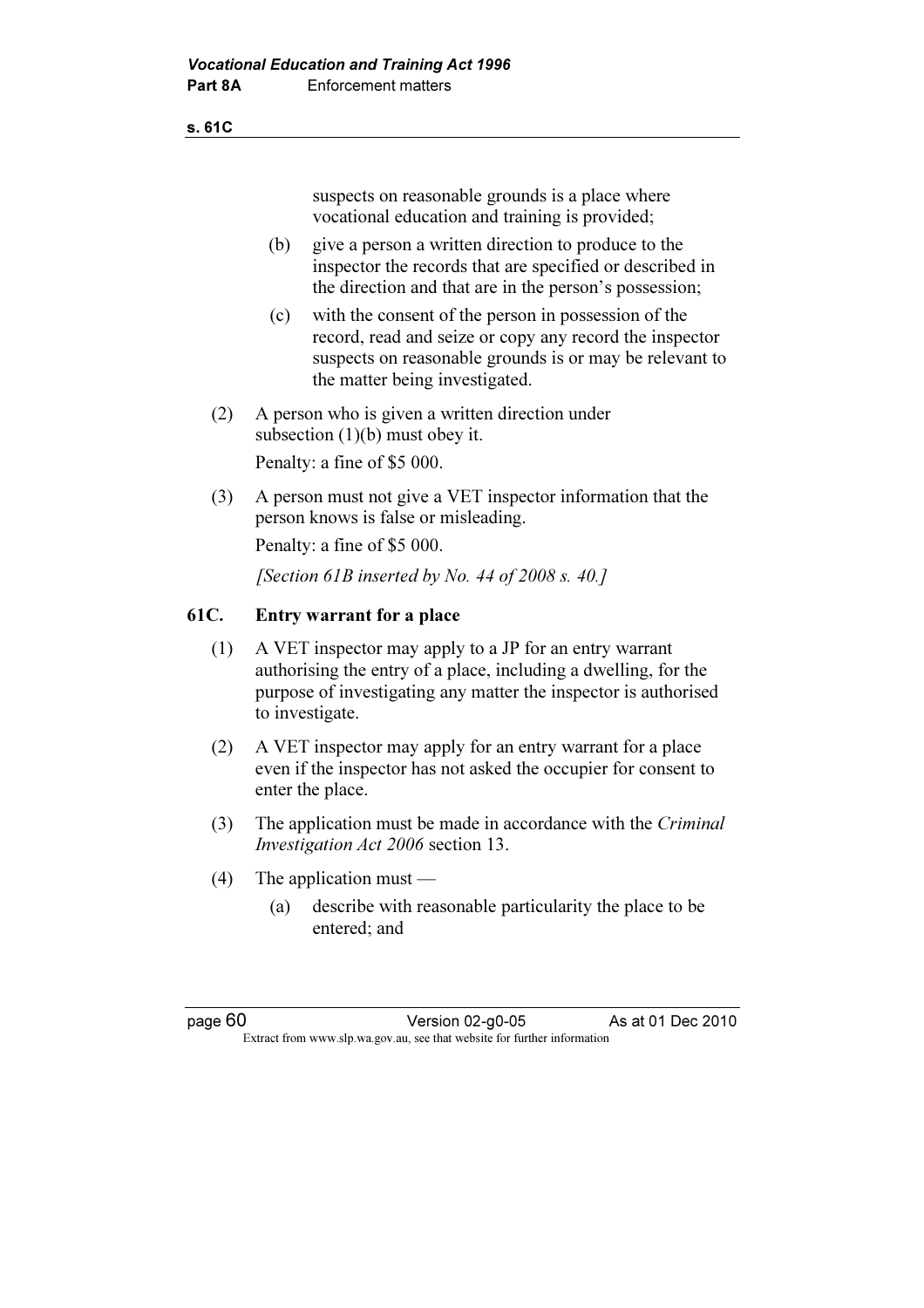- $(b)$  state
	- (i) that the VET inspector suspects the place is a place where vocational education and training is provided and the grounds for the suspicion; or
	- (ii) that the VET inspector suspects there are records at the place that relate to the provision of vocational education and training and the grounds for the suspicion;

and

- (c) state the purposes for which entry to the place is wanted; and
- (d) state for how long the inspector believes the warrant should remain in force.
- (5) On such an application, a JP may issue an entry warrant authorising the entry of a place for the purpose of investigating any matter the inspector is authorised to investigate if satisfied that, in respect of the matters in subsection (4) on which the applicant is required to have a suspicion, there are reasonable grounds for the applicant to have that suspicion.
- (6) An entry warrant must contain this information
	- (a) a reasonably particular description of the place to which it relates;
	- (b) the period, not exceeding 7 days, in which it may be executed;
	- (c) the date and time when it was issued.
- (7) Under an entry warrant issued to a VET inspector, the inspector, with any assistance that is reasonably necessary in the circumstances, may do any or all of the following —
	- (a) using any force that is reasonably necessary, enter, inspect and search the place described in the warrant for the purpose of investigating any matter the inspector is authorised to investigate;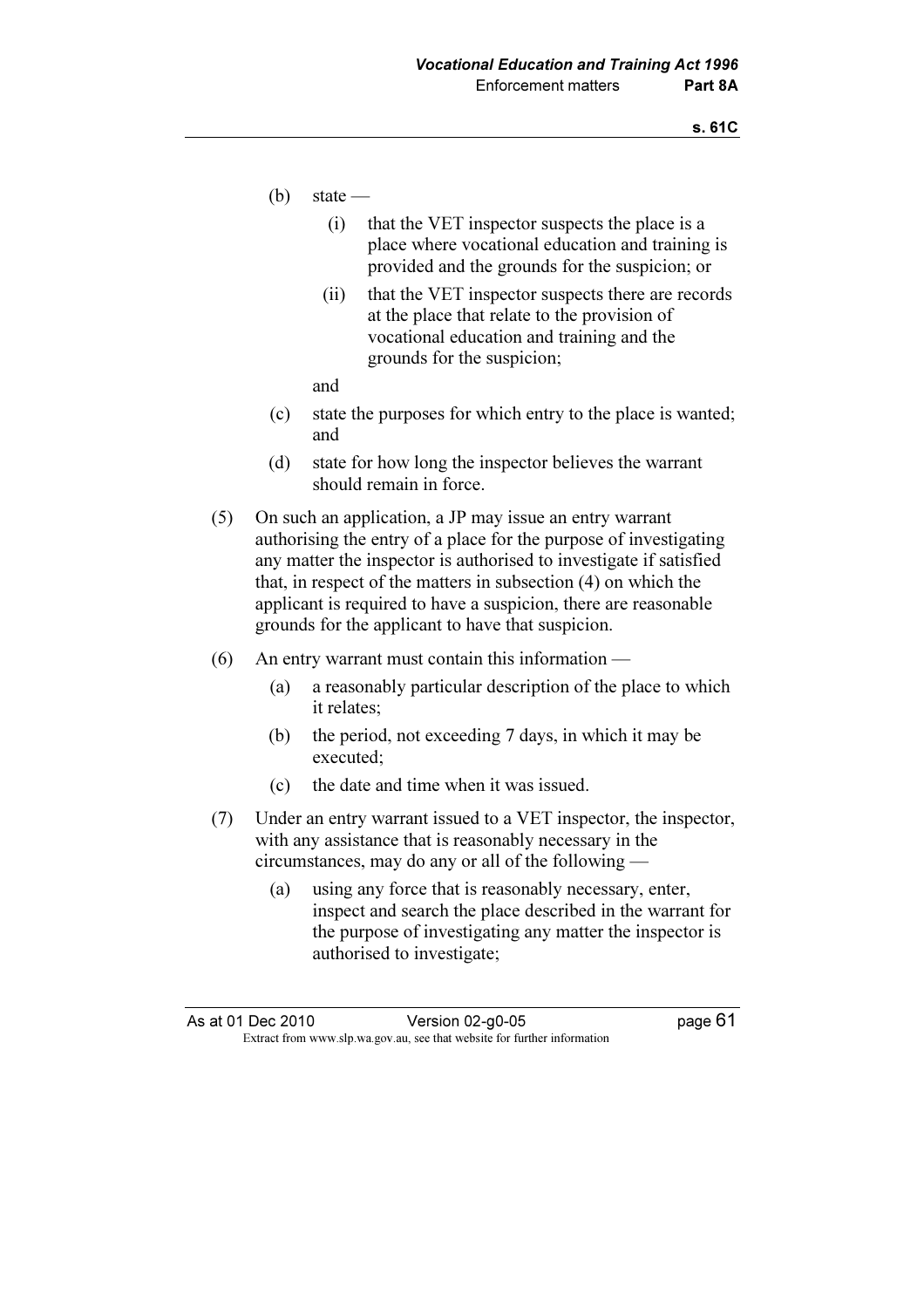- (b) read and seize or copy any record the inspector suspects on reasonable grounds is or may be relevant to the matter being investigated;
- (c) for the purposes of paragraph  $(b)$ 
	- (i) make reasonable use of any equipment, facilities or services in the place that are needed; and
	- (ii) direct an occupier of the place to do anything that is reasonable and necessary to facilitate that use.
- (8) A person who is given a direction under subsection  $(7)(c)(ii)$ must obey it.

Penalty: a fine of \$5 000.

[Section 61C inserted by No. 44 of 2008 s. 40.]

#### 61D. Consequences of investigations

- (1) A VET inspector may give the Council any information that the Council may need in relation to performing its functions under Part 7A.
- (2) A prosecution for an offence against this Act cannot be commenced except by or with the approval of the chief executive officer of the department of the Public Service principally assisting the Minister to administer the provision that creates the offence.

[Section 61D inserted by No. 44 of 2008 s. 40.]

#### 61. Evidentiary matters

- (1) A certificate that purports to be issued by the Council stating
	- (a) that a person was or was not a registered training provider at a time specified in the certificate;
	- (b) the conditions of a registered training provider's registration at a time specified in the certificate;

page 62 Version 02-g0-05 As at 01 Dec 2010<br>Extract from www.slp.wa.gov.au, see that website for further information  $\mathbf{F}$  from which we be the website for further information for further information  $\mathbf{F}$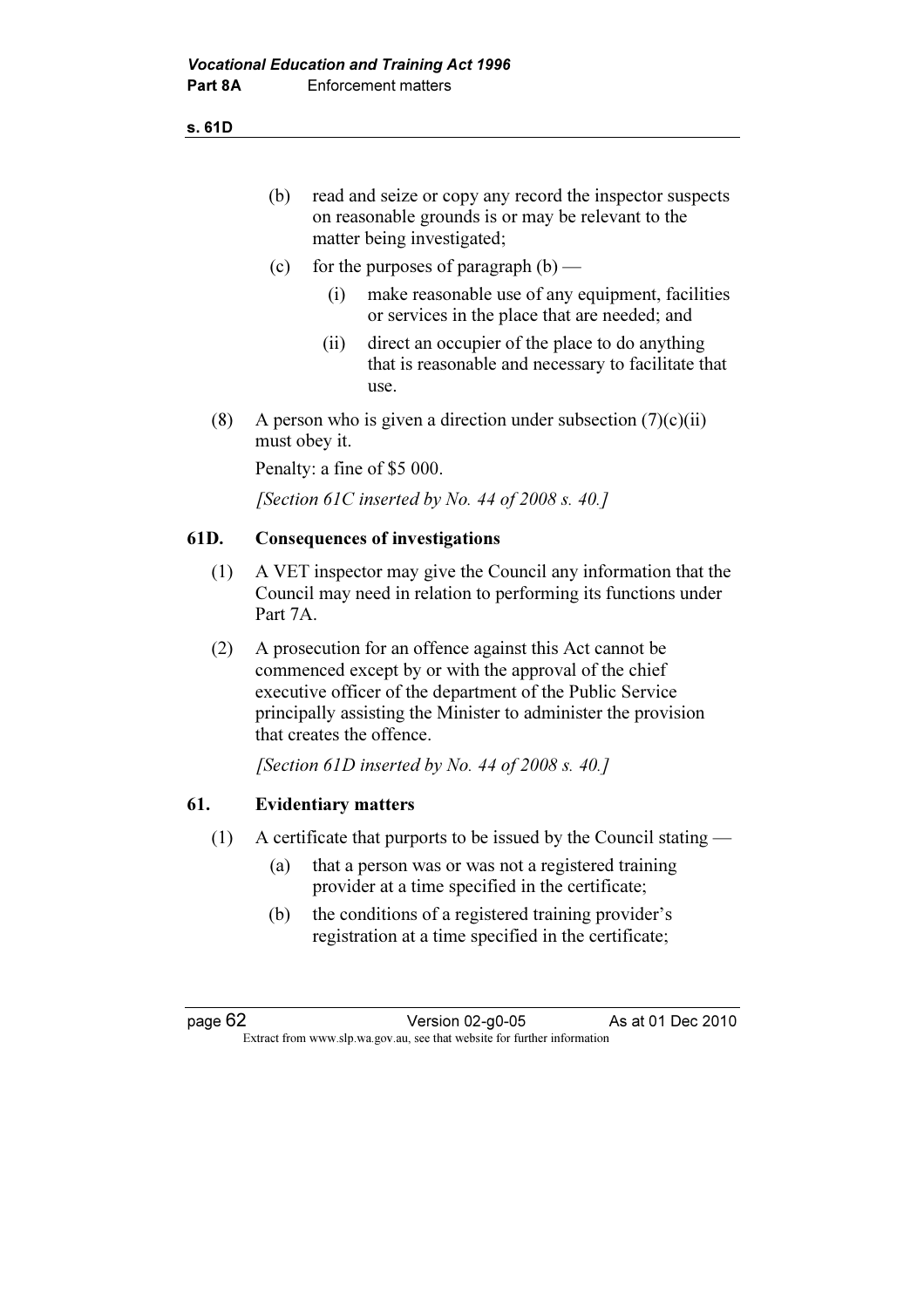- (c) that a VET course was or was not an approved VET course at a time specified in the certificate;
- (d) the conditions of an approved VET course's accreditation at a time specified in the certificate,

 is, in the absence of evidence to the contrary, evidence of its contents.

- (2) A certificate that purports to be signed by the chief executive officer of the department of the Public Service principally assisting the Minister to administer Part 7 stating —
	- (a) the classification of a prescribed VET qualification under section 60C at a time specified in the certificate;
	- (b) the requirements, if any, imposed under section 60C by the Minister for a training contract for a prescribed VET qualification at a time specified in the certificate,

 is, in the absence of evidence to the contrary, evidence of its contents.

[Section 61 inserted by No. 44 of 2008 s. 40.]

[62. Deleted by No. 44 of 2008 s. 39<sup>2</sup>.]

As at 01 Dec 2010 Version 02-g0-05 Page 63 Extract from www.slp.wa.gov.au, see that website for further information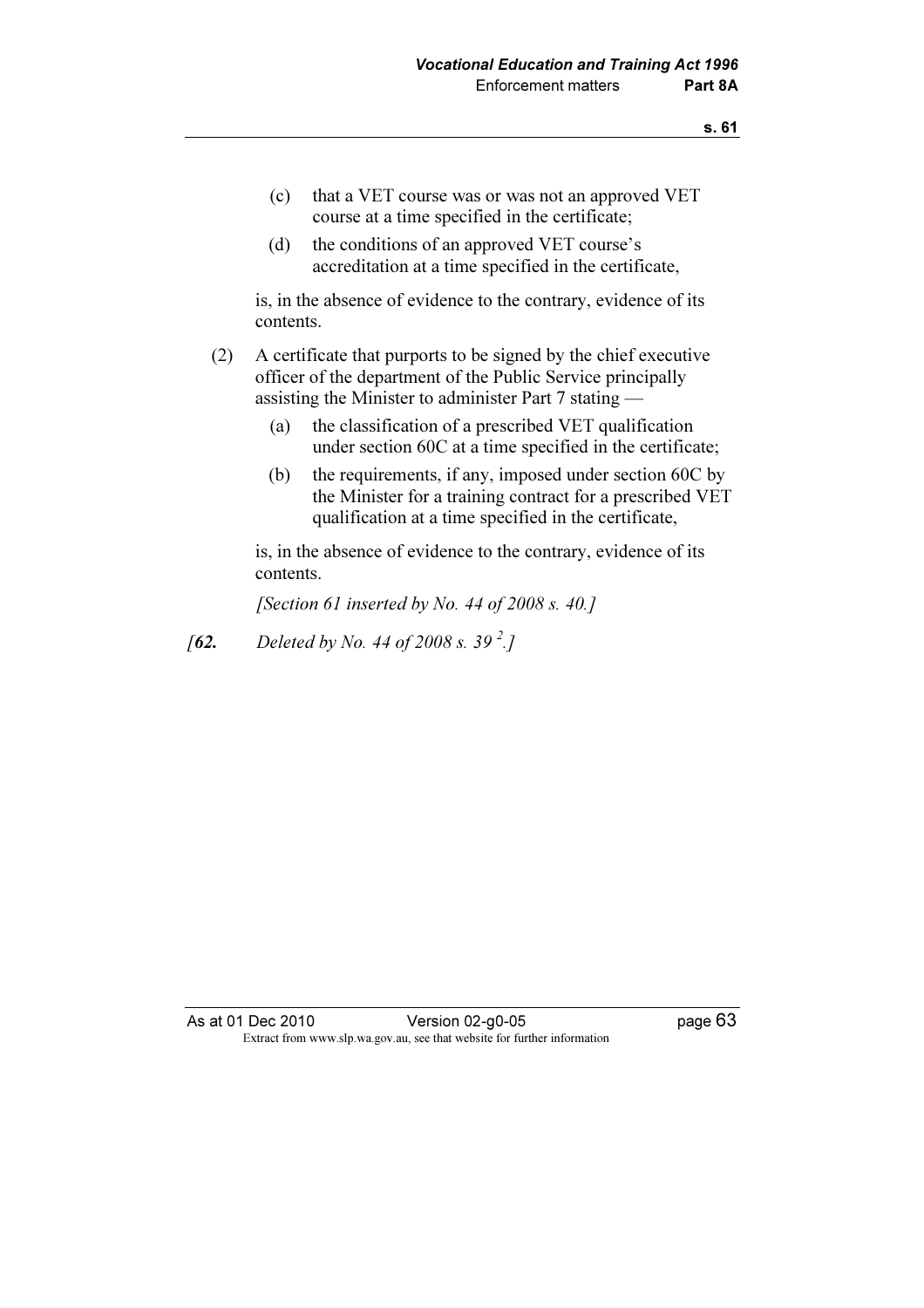s. 63

# Part 8 — Miscellaneous

## 63. Remuneration of members of Board, Council etc.

A member of —

- (a) the Board or a committee of the Board; or
- (b) the Council or a committee of the Council; or
- (c) a review panel appointed under section 58H(1); or
- (d) the governing council of a college (other than the managing director or any member of staff of the college),

 is to be paid such remuneration and allowances as the Minister, on the recommendation of the Public Sector Commissioner, determines from time to time.

[Section 63 amended by No. 44 of 2008 s. 41; No. 39 of 2010] s. 89.]

### 64. Protection from liability

- (1) An action in tort does not lie against a person for anything that the person has, in good faith, done in the performance or purported performance of a function under this Act.
- (2) The protection given by this Act applies even if the thing done in the performance or purported performance of a function under this Act may have been capable of being done whether or not this Act had been enacted.
- (3) This section does not relieve the Crown of any liability it might have for the doing of anything by a person against whom this section provides that an action does not lie.
- (4) In this section a reference to the doing of anything includes a reference to the omission to do anything.

[65-66. Deleted by No. 44 of 2008 s. 42.]

page 64 Version 02-g0-05 As at 01 Dec 2010<br>Extract from www.slp.wa.gov.au, see that website for further information  $\mathbf{F}$  from which we be the website for further information for further information  $\mathbf{F}$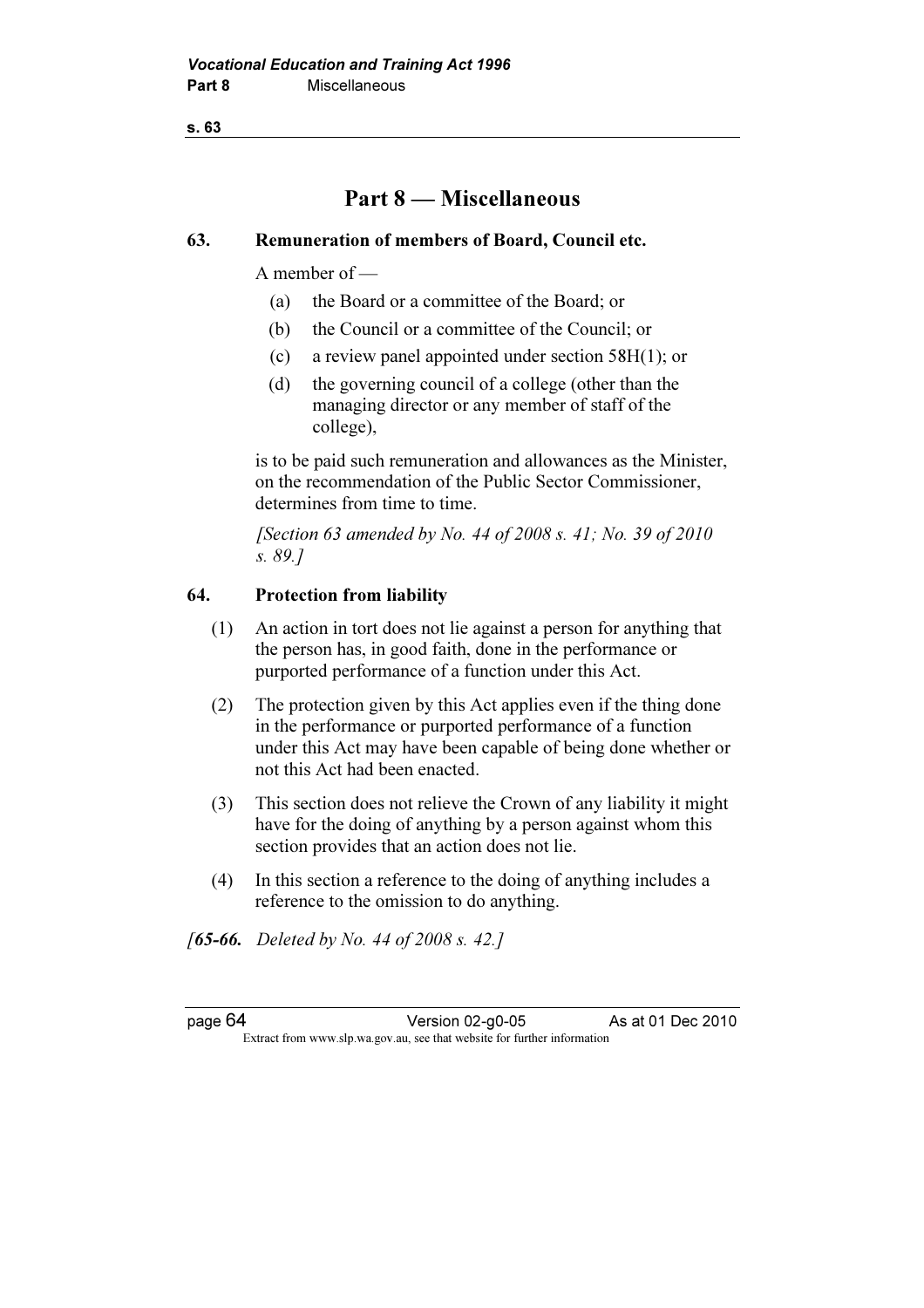## 67. Regulations

- (1) The Governor may make regulations prescribing all matters that are required or permitted by this Act to be prescribed or are necessary or convenient to be prescribed for giving effect to the purposes of this Act.
- (2) Without limiting subsection (1), regulations may
	- (a) subject to Schedule 1, regulate the procedures of the Board, the Council and governing councils;
	- (b) provide for fees and charges to be paid for, or in connection with —
		- (i) the supply of vocational education and training and related services;
		- (ii) an application to the Council; or
		- (iii) an appeal against a decision of the Council;
	- (c) create offences punishable by a fine of not more than \$5 000.

[Section 67 amended by No. 44 of 2008 s. 43.]

## 68. Transitional provisions (Sch. 2)

- (1) Schedule 2 sets out transitional provisions.
- (2) Schedule 2 does not affect the operation of the Interpretation Act 1984 Part V.

[Section 68 inserted by No. 44 of 2008 s. 44.]

### 69. Transitional regulations

- (1) This section does not affect the operation of the Interpretation Act 1984 Part V.
- (2) Without limiting section 67 regulations may prescribe all matters that are required or necessary or convenient to be prescribed for dealing with any issue or matter of a savings or transitional nature —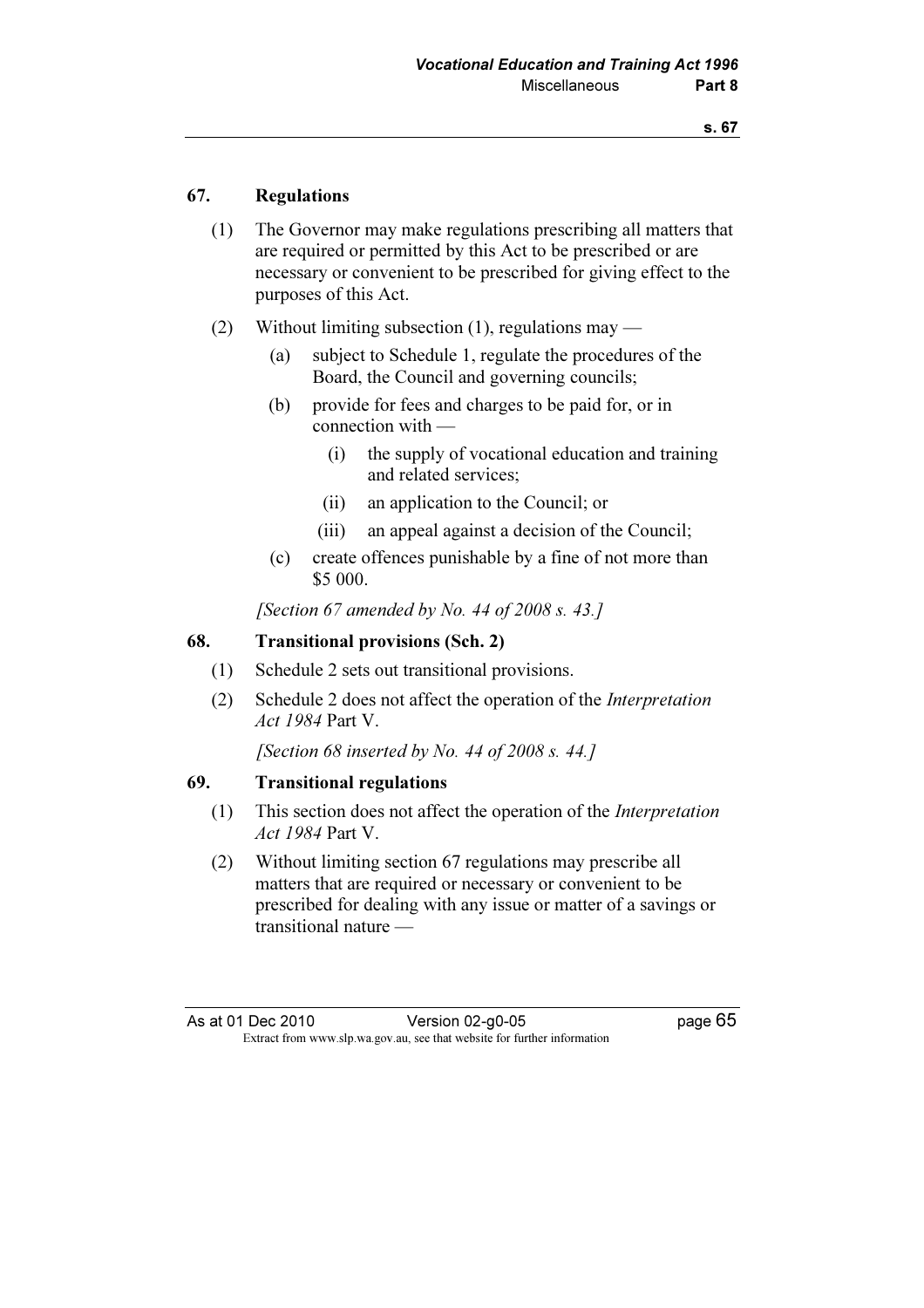(a) that arises as a result of the enactment of the Training Legislation Amendment and Repeal Act 2008; and

- (b) for which there is no sufficient provision in Schedule 2.
- (3) Regulations made under this section must be made within 12 months after the day on which this section comes into operation.
- (4) Regulations made under this section may provide that specific provisions of this Act do not apply, or apply with modifications specified in the regulations, to or in relation to any matter.
- (5) Regulations made under this section may provide that a state of affairs specified in the regulations is to be taken to have existed, or not to have existed, on and from a day that is earlier than the day on which the regulations come into operation but not earlier than the commencement of this section.
- (6) If regulations contain a provision referred to in subsection (5), the provision has effect according to its terms but it does not operate so as —
	- (a) to affect in a manner prejudicial to any person (other than the State), the rights of that person existing before the regulations commenced; or
	- (b) to impose liabilities on any person (other than the State or an authority of the State) in respect of anything done or omitted to be done before the regulations commenced.

[Section 69 inserted by No. 44 of 2008 s. 45.]

## 70. Review of Act

- (1) The Minister must carry out a review of the operation and effectiveness of this Act as soon as is practicable after every fifth anniversary of the commencement of this section.
- (2) The Minister must prepare a report based on the review and, as soon as is practicable after the report is prepared, cause it to be laid before each House of Parliament.

[Section 70 inserted by No. 44 of 2008 s. 46.]

page 66 Version 02-g0-05 As at 01 Dec 2010  $\mathbf{F}$  from which we be the website for further information for further information  $\mathbf{F}$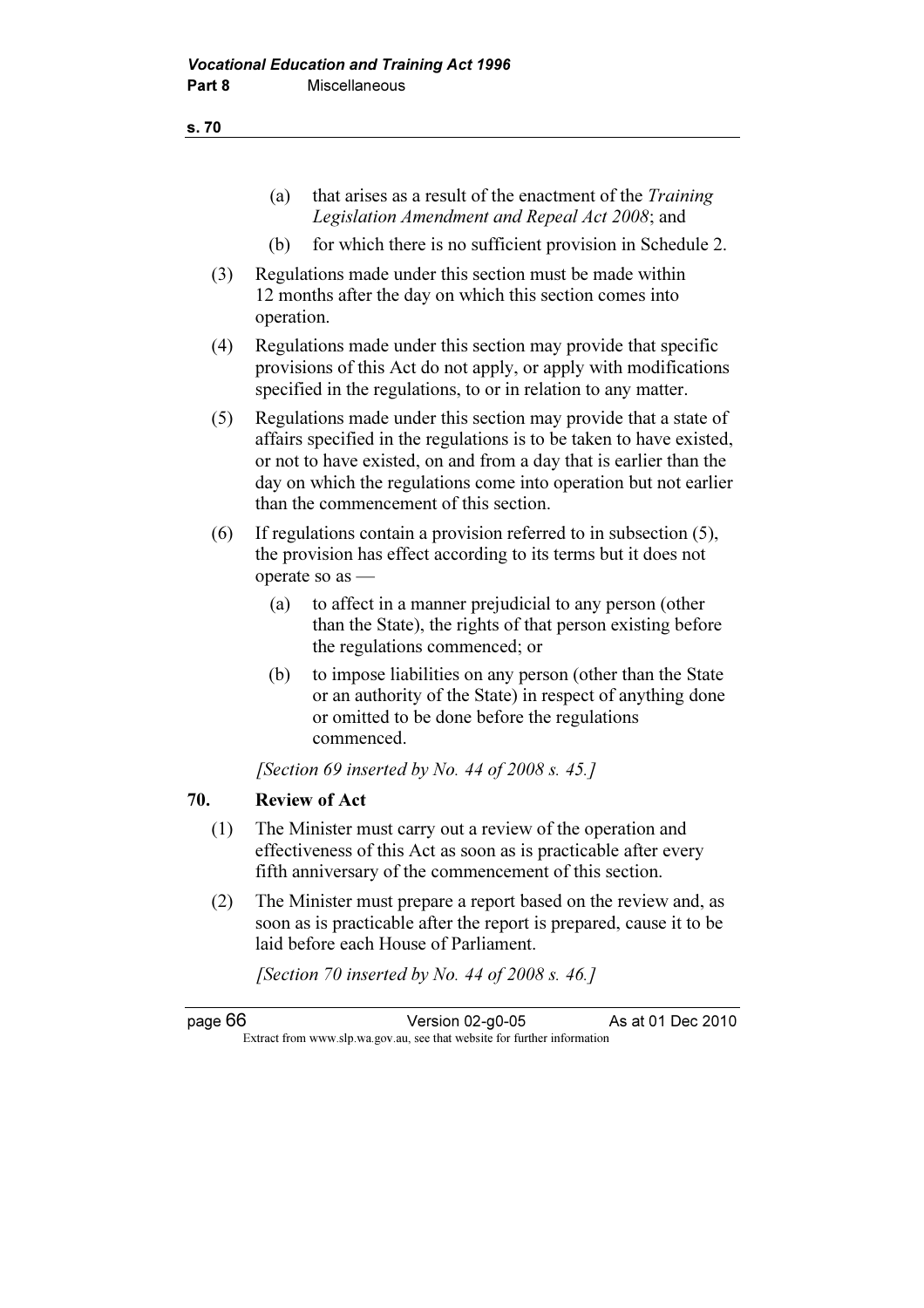s. 70

[71-72. Deleted by No. 44 of 2008 s. 46.]

As at 01 Dec 2010 Version 02-g0-05 page 67 Extract from www.slp.wa.gov.au, see that website for further information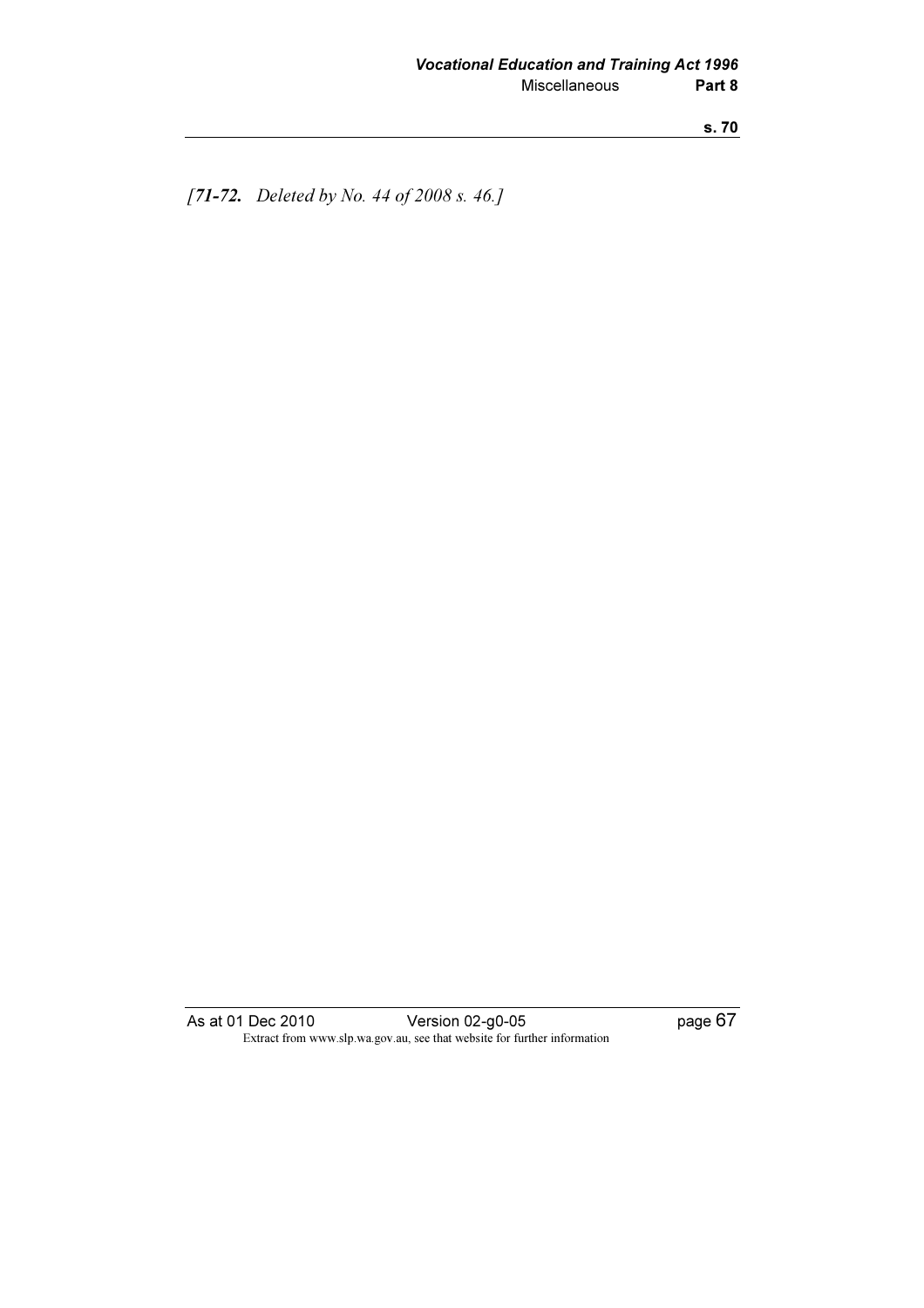cl.

# Schedule 1 — Provisions relating to the board, the council and governing councils

[s. 20, 26 and 40]

[Heading amended by No. 19 of 2010 s. 4.]

### 1. Vacation of office

- (1) The office of a member becomes vacant if
	- (a) the term of the member expires; or
	- (b) the member resigns by written notice addressed to the Minister; or
	- (c) the member is, according to the Interpretation Act 1984 section 13D, a bankrupt or a person whose affairs are under insolvency laws; or
	- (d) the member is convicted of an indictable offence; or
	- (e) the appointment of the member is terminated under subclause (2).
- (2) The Minister may at his or her discretion terminate the appointment of a member at any time.

[Clause 1 amended by No. 18 of 2009 s. 88.]

### 2. Leave of absence

 The Minister may grant leave of absence to a member on such terms and conditions as the Minister determines.

### 3. Meetings

- (1) The chairperson is to preside at any meeting at which the chairperson is present.
- (2) If the chairperson, and in the case of a governing council the deputy chairperson, is not present at a meeting the members present are to elect one of their number to preside at the meeting.
- (3) A quorum for a meeting is at least one half of the number of members or if a quorum cannot be present at a meeting because of the operation

page 68 Version 02-g0-05 As at 01 Dec 2010  $\mathbf{F}$  from which we be the website for further information for further information  $\mathbf{F}$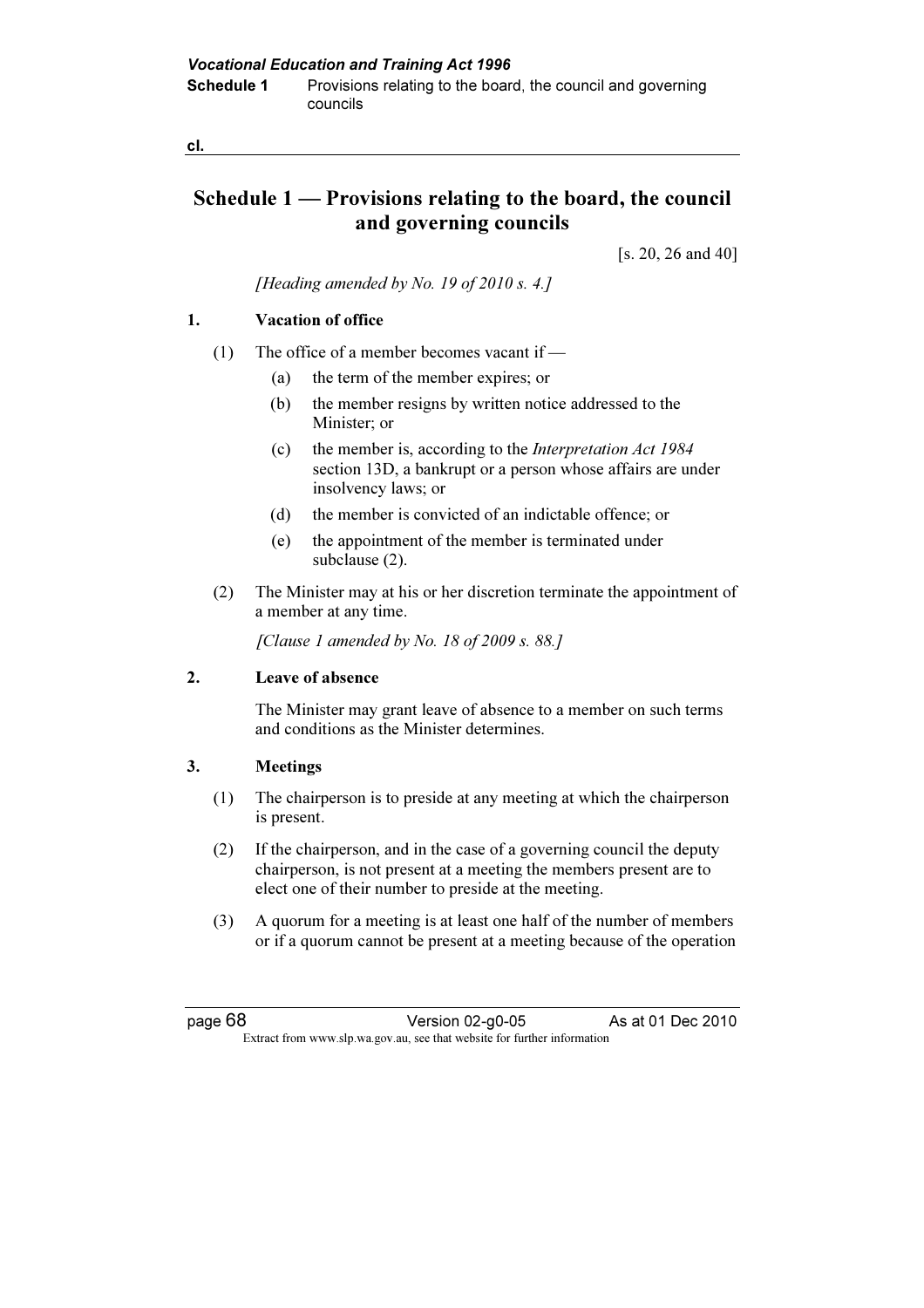of clause 5, a quorum for that meeting is such number of members as the Minister may determine.

- (4) Any question arising at a meeting is to be decided by a majority of the votes of the members present and in the event of an equality of votes the chairperson, or the person presiding, is to have a casting as well as a deliberative vote.
- (5) The presence of a person at a meeting need not be by attendance in person but may be by that person and each other person at the meeting being simultaneously in contact by telephone, or other means of instantaneous communication.

[Clause 3 amended by No. 44 of 2008 s. 47.]

#### 4. Disclosure of interests

 (1) A member who has a material personal interest in a matter being considered or about to be considered by the body of which he or she is a member must, as soon as possible after the relevant facts have come to the member's knowledge, disclose the nature of the interest at a meeting of the body.

Penalty: \$10 000.

- (2) The circumstances in which a person has a material personal interest in a matter being considered or about to be considered by a body include a case where an entity with which the member is associated may benefit from the body's decision on the matter.
- (3) A disclosure under subclause (1) is to be recorded in the minutes of the meeting.

### 5. Voting by interested members

 A member who has a material personal interest in a matter, within the meaning in clause 4, that is being considered by the body of which he or she is a member —

- (a) must not vote whether at a meeting or otherwise
	- (i) on the matter; or
	- (ii) on a proposed resolution under clause 6 in respect of the matter, whether relating to that member or a different member;

cl. 4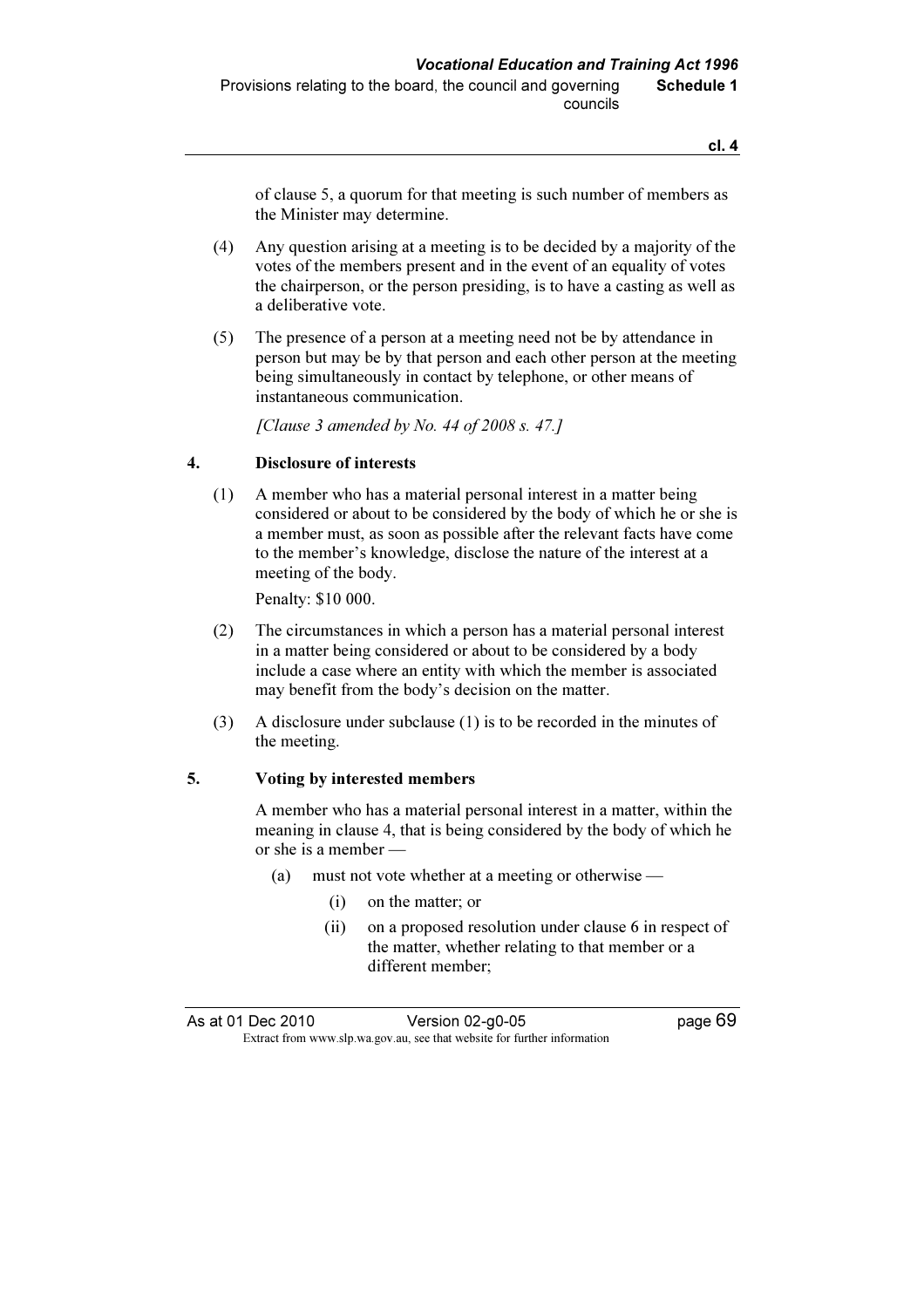cl. 6

and

- (b) must not be present while
	- (i) the matter; or
	- (ii) a proposed resolution of the kind referred to in paragraph (a)(ii),
	- is being considered at a meeting.

### 6. Clause 5 may be declared inapplicable

 Clause 5 does not apply if the body has at any time passed a resolution that —

- (a) specifies the member, the interest and the matter; and
- (b) states that the members voting for the resolution are satisfied that the interest should not disqualify the member from considering or voting on the matter.

page 70 **Version 02-g0-05** As at 01 Dec 2010 Extract from www.slp.wa.gov.au, see that website for further information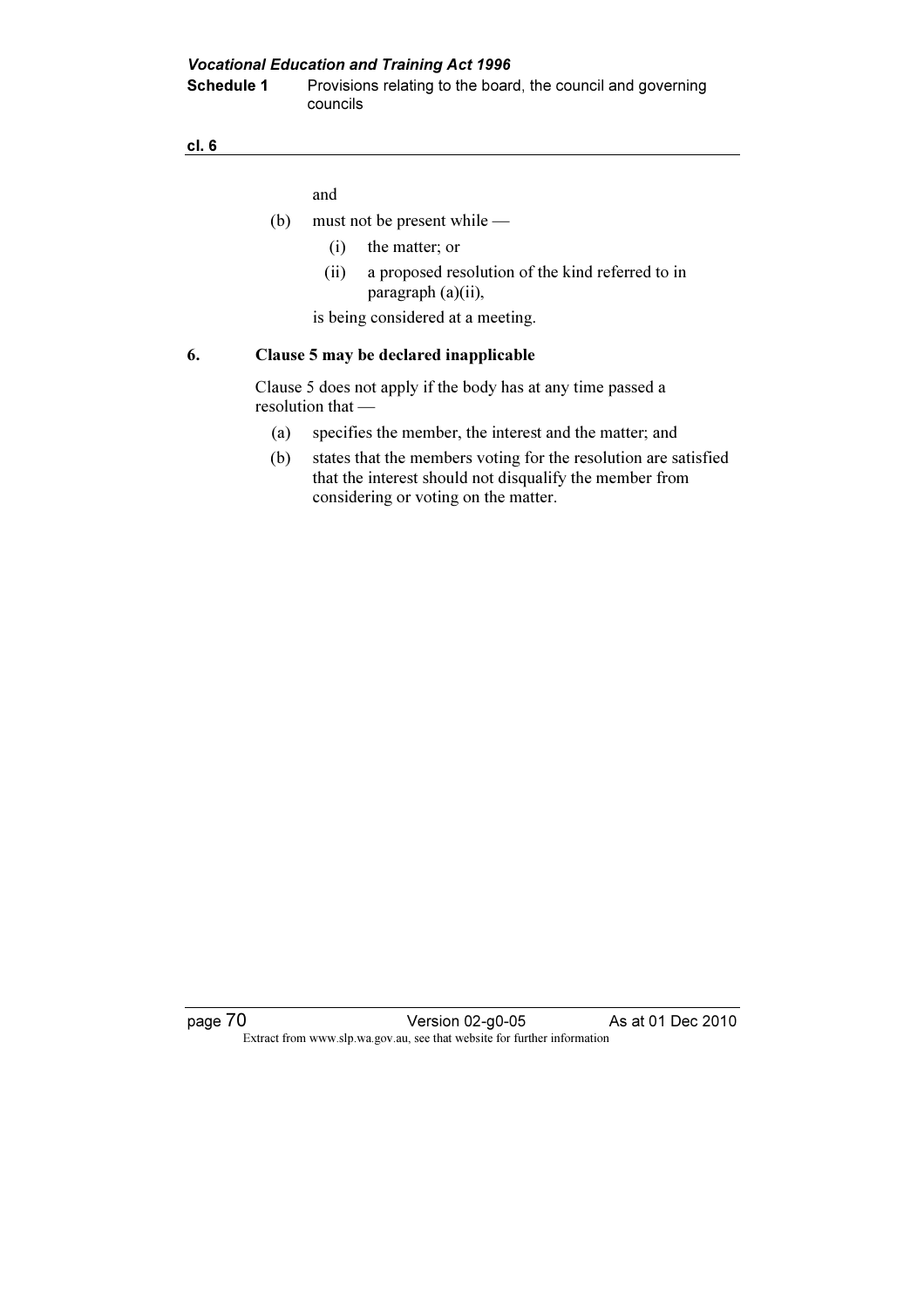# Schedule 2 — Transitional provisions

[s. 68]

[Heading inserted by No. 44 of 2008 s. 48.]

### 1. Provisions relating to repeal of Industrial Training Act 1975

(1) In this clause —

repealed Act means the Industrial Training Act 1975 repealed by the Training Legislation Amendment and Repeal Act 2008 section 50.

- (2) If immediately before the repeal of the repealed Act an apprenticeship agreement or industrial training agreement entered into and registered under the repealed Act is in force, then on that repeal —
	- (a) the agreement is to be taken to be a training contract entered into on the same terms and conditions and registered under Part 7 Division 2; and
	- (b) Part 7 Division 2 applies to the agreement accordingly.

[Clause 1 inserted by No. 44 of 2008 s. 48.]

[Schedules 3 and 4 deleted by No. 44 of 2008 s. 49.]

As at 01 Dec 2010 Version 02-g0-05 Page 71 Extract from www.slp.wa.gov.au, see that website for further information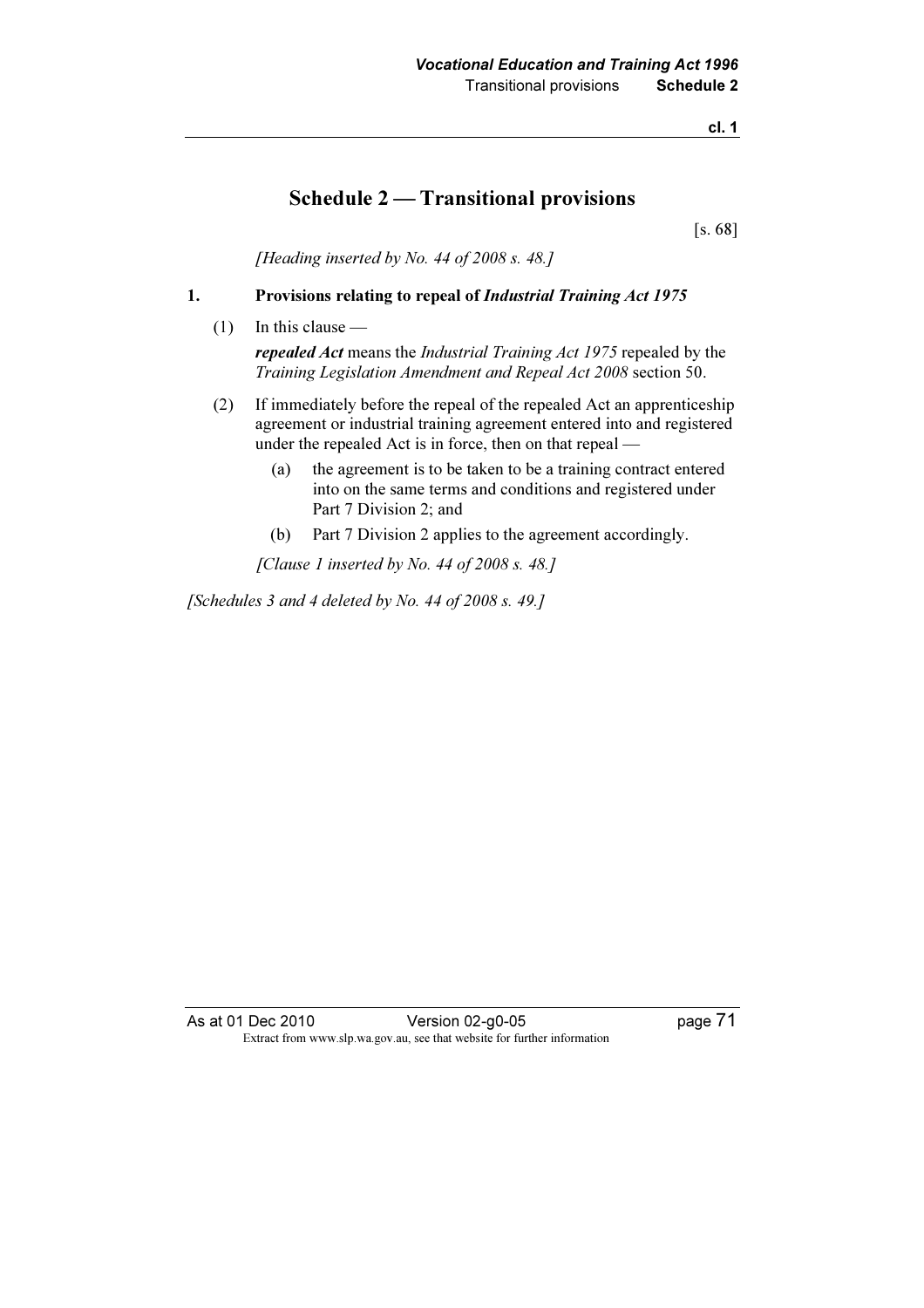### **Notes**

1 This is a compilation of the Vocational Education and Training Act 1996 and includes the amendments made by the other written laws referred to in the following table <sup>1a</sup>. The table also contains information about any reprint.

## Compilation table

| <b>Short title</b>                                                                                                      | <b>Number</b><br>and year | <b>Assent</b> | Commencement                                                                                                                            |
|-------------------------------------------------------------------------------------------------------------------------|---------------------------|---------------|-----------------------------------------------------------------------------------------------------------------------------------------|
| Vocational Education and<br>Training Act 1996 <sup>2</sup>                                                              | 42 of 1996                | 16 Oct 1996   | s. 1 and 2: 16 Oct 1996;<br>Act other than s. 1 and 2, Pt. 7<br>and Sch. 2: 1 Jan 1997 (see s. 2<br>and Gazette 12 Nov 1996<br>p. 6301) |
| <b>Acts Amendment</b><br>(Education Loan Scheme)<br>Act 1998 Pt. 3 and $5^3$                                            | 27 of 1998                | 30 Jun 1998   | 30 Jun 1998 (see s. 2)                                                                                                                  |
| <b>School Education</b><br>Act 1999 s. 247                                                                              | 36 of 1999                | 2 Nov 1999    | 1 Jan 2001 (see s. 2 and Gazette<br>29 Dec 2000 p. 7904)                                                                                |
| Vocational Education and Training Amendment<br>Regulations (No. 2) 1999 r. 3 published in Gazette<br>5 Nov 1999 p. 5634 |                           |               | 1 Jan 1997 (see r. 2(2) and<br>Gazette 12 Nov 1996 p. 6301)                                                                             |
| Statutes (Repeals and<br>Minor Amendments)<br>Act 2000 s. 45                                                            | 24 of 2000                | 4 Jul 2000    | 4 Jul 2000 (see s. 2)                                                                                                                   |
| Reprint of the Vocational Education and Training Act 1996 as at 11 Jan 2002<br>(includes amendments listed above)       |                           |               |                                                                                                                                         |
| <b>Financial Legislation</b><br>Amendment and Repeal<br>Act 2006 s. 4, 5(1) and<br>Sch. 1 cl. 174                       | 77 of 2006                | 21 Dec 2006   | 1 Feb 2007 (see s. 2(1) and<br>Gazette 19 Jan 2007 p. 137)                                                                              |
| Training Legislation<br>Amendment and Repeal<br>Act 2008 Pt. 2                                                          | 44 of 2008                | 10 Dec 2008   | 10 Jun 2009 (see s. $2(2)$ )                                                                                                            |
| Reprint 2: The Vocational Education and Training Act 1996 as at 7 Aug 2009<br>(includes amendments listed above)        |                           |               |                                                                                                                                         |
| <b>Acts Amendment</b><br>(Bankruptcy) Act 2009 s. 88                                                                    | 18 of 2009                | 16 Sep 2009   | 17 Sep 2009 (see s. $2(b)$ )                                                                                                            |

page 72 Version 02-g0-05 As at 01 Dec 2010

Extract from www.slp.wa.gov.au, see that website for further information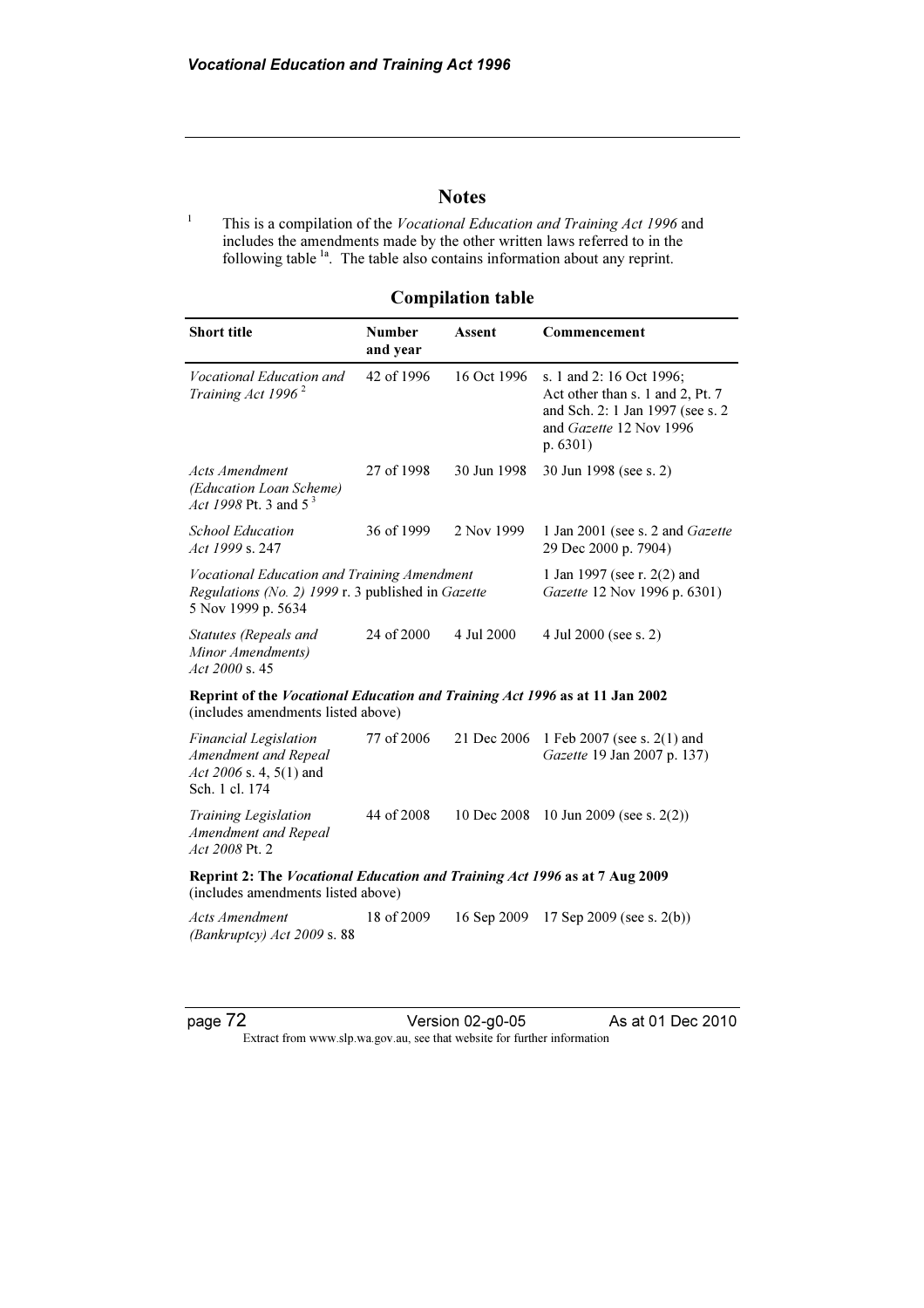| <b>Short title</b>                             | <b>Number</b><br>and year | Assent      | Commencement                                                       |
|------------------------------------------------|---------------------------|-------------|--------------------------------------------------------------------|
| Standardisation of<br>Formatting Act 2010 s. 4 | 19 of 2010                | 28 Jun 2010 | 11 Sep $2010$ (see s. $2(b)$ ) and<br>Gazette 10 Sep 2010 p. 4341) |
| <b>Public Sector Reform</b><br>Act 2010 s. 89  | 39 of 2010                | 1 Oct 2010  | 1 Dec 2010 (see s. $2(b)$ and<br>Gazette 5 Nov 2010 p. 5563)       |

 $1a$  On the date as at which this was prepared, provisions referred to in the following table had not come into operation and were therefore not included in this compilation. For the text of the provisions see the endnotes referred to in the table.

| <b>Short title</b>                               | <b>Number</b><br>and vear | Assent     | Commencement                |
|--------------------------------------------------|---------------------------|------------|-----------------------------|
| <b>State Superannuation</b><br>(Transitional and | 43 of 2000                | 2 Nov 2000 | To be proclaimed (see s. 2) |

#### Provisions that have not come into operation

| Pt. 7 (s. 58-62) and Sch. 2 of this Act had not come into operation when they were |
|------------------------------------------------------------------------------------|
| deleted by the Training Legislation Amendment and Repeal Act 2008 s. 39 and 48.    |

3 The Acts Amendment (Education Loan Scheme) Act 1998 Pt. 5 reads as follows:

## Part 5 — Transitional

### 9. Existing loans may be varied

Consequential Provisions)

Act 2000 s. 75<sup>4</sup>

 Despite the repeal of sections 9A(5)(c) and 27C(3) of the Education Act 1928, section 17 of the Vocational Education and Training Act 1996 and section 25A of the University of Notre Dame Australia Act 1989, the terms and conditions of a loan made under any of those provisions before the coming into operation of this Act may be varied in the same manner and to the same extent as if the provision had not been repealed.

#### 10. Moneys may be borrowed and paid to Treasurer

 (1) Any moneys advanced to the Education Minister or the Vocational Education and Training Minister under the authorisation of the Treasurer's Advance Authorization Act 1997 for the purpose of lending under the Education Act 1928, the Vocational Education

As at 01 Dec 2010 Version 02-g0-05 Page 73 Extract from www.slp.wa.gov.au, see that website for further information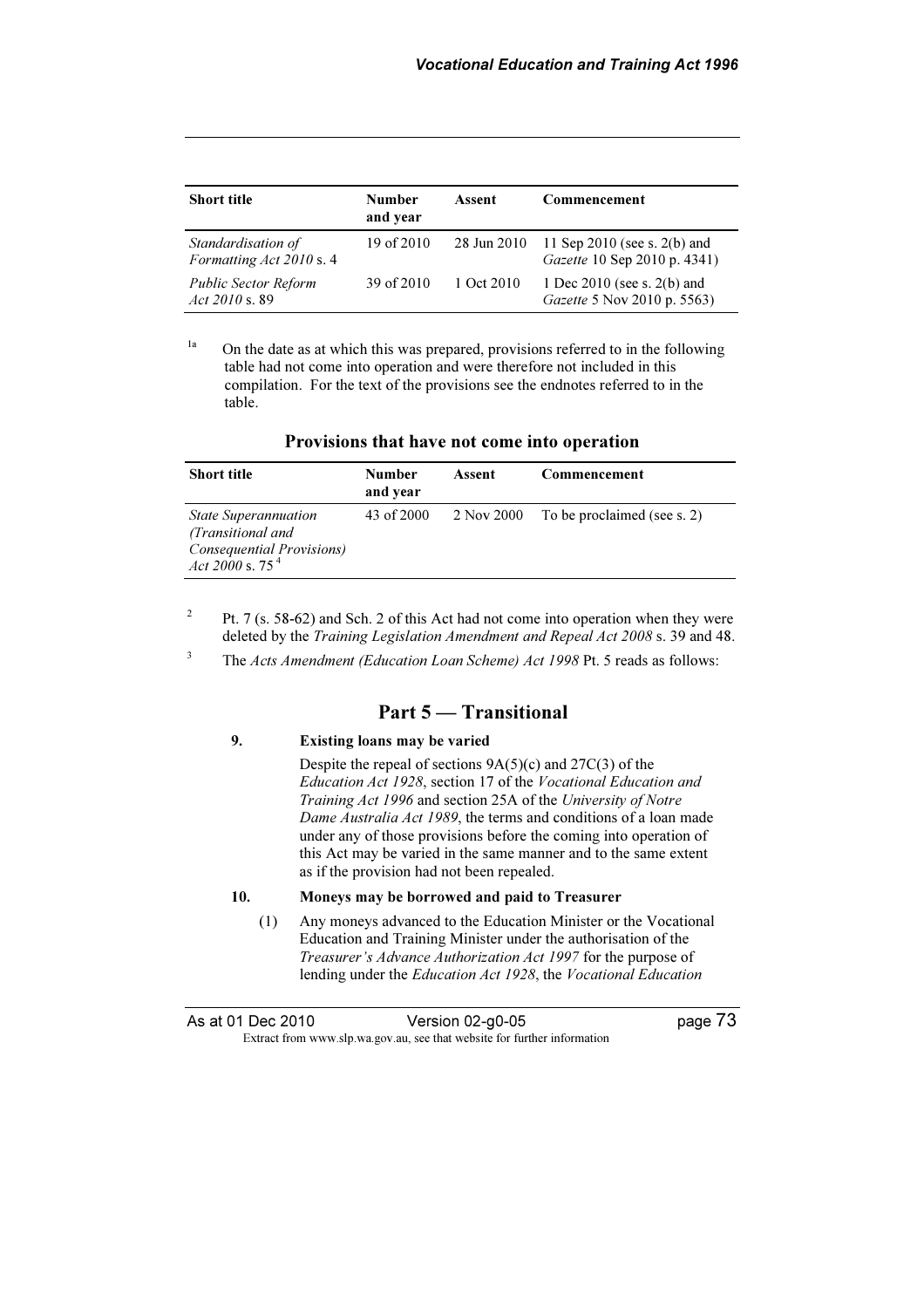and Training Act 1996 or the University of Notre Dame Australia Act 1989 and not repaid to the Treasurer before the coming into operation of this Act, are to be repaid, together with the interest accrued and due on those moneys, by the relevant Minister to the Treasurer.

- (2) The Education Minister may borrow moneys under section 9D(1) of the Education Act 1928, as amended by this Act, or section 25C(1) of the University of Notre Dame Australia Act 1989, as amended by this Act, for the purpose of meeting obligations under subsection (1).
- (3) The Vocational Education and Training Minister may borrow moneys under section 17A(1) of the *Vocational Education and* Training Act 1996, as amended by this Act, for the purpose of meeting obligations under subsection (1).
- $(4)$  In this section Education Minister means the Minister in whom the administration of the Education Act 1928 is for the time being committed by the Governor;

Vocational Education and Training Minister means the Minister in whom the administration of the Vocational Education and Training Act 1996 is for the time being committed by the Governor.

4 On the date as at which this compilation was prepared, the State Superannuation (Transitional and Consequential Provisions) Act 2000 s. 75 had not come into operation. It reads as follows:

#### 75. Various provisions repealed

The provisions listed in the Table to this section are repealed.

#### Table of provisions repealed

| Act                                           | <b>Provision</b> |
|-----------------------------------------------|------------------|
|                                               |                  |
| Vocational Education and Training<br>Act 1996 | Sch. 4, cl. 7A   |
|                                               |                  |

The Schedule that it seeks to amend has been deleted.

page 74 Version 02-g0-05 As at 01 Dec 2010 Extract from www.slp.wa.gov.au, see that website for further information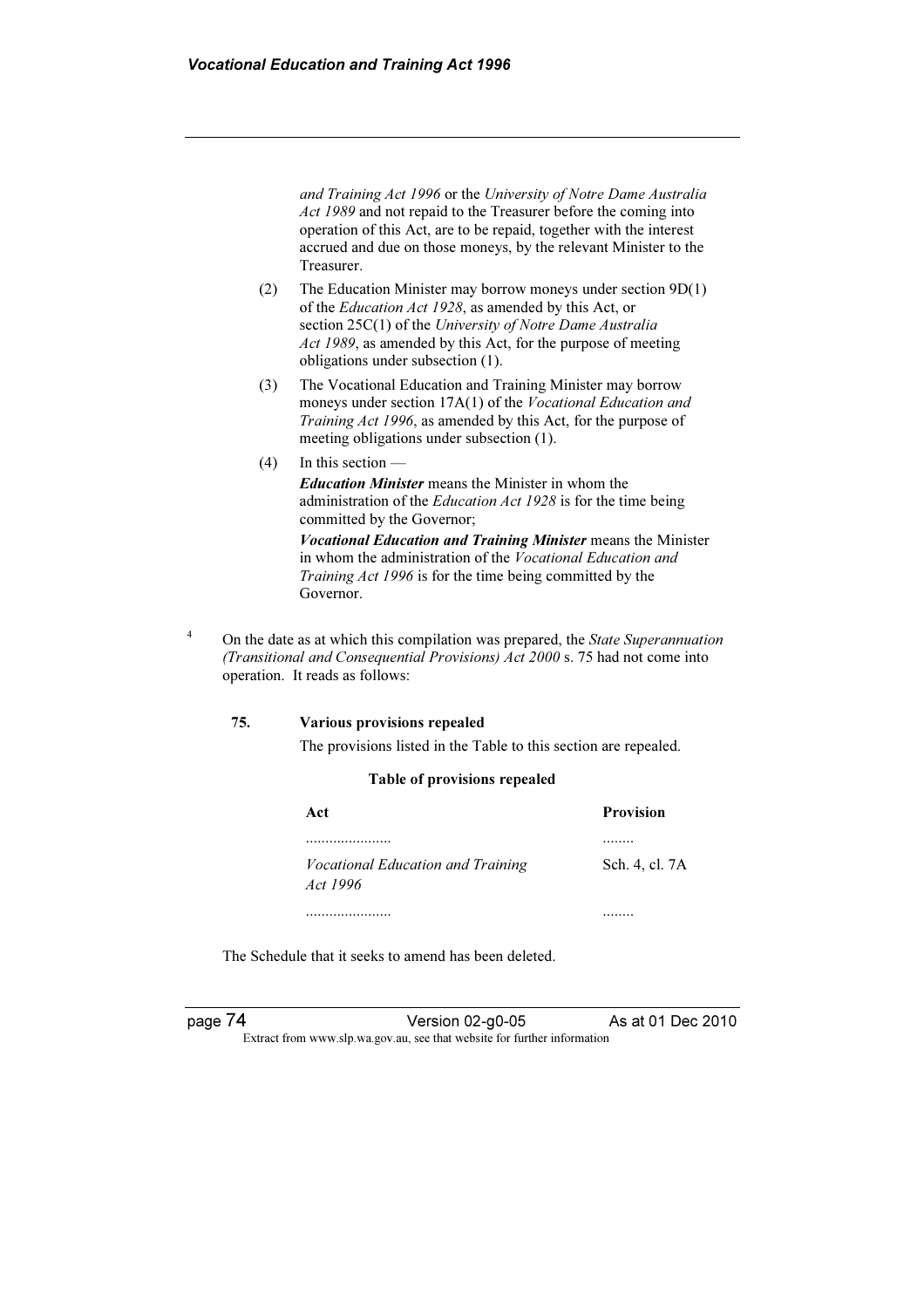As at 01 Dec 2010 Version 02-g0-05 Page 75  $\mathbf{F}$  from which we be the website for further information for further information  $\mathbf{F}$